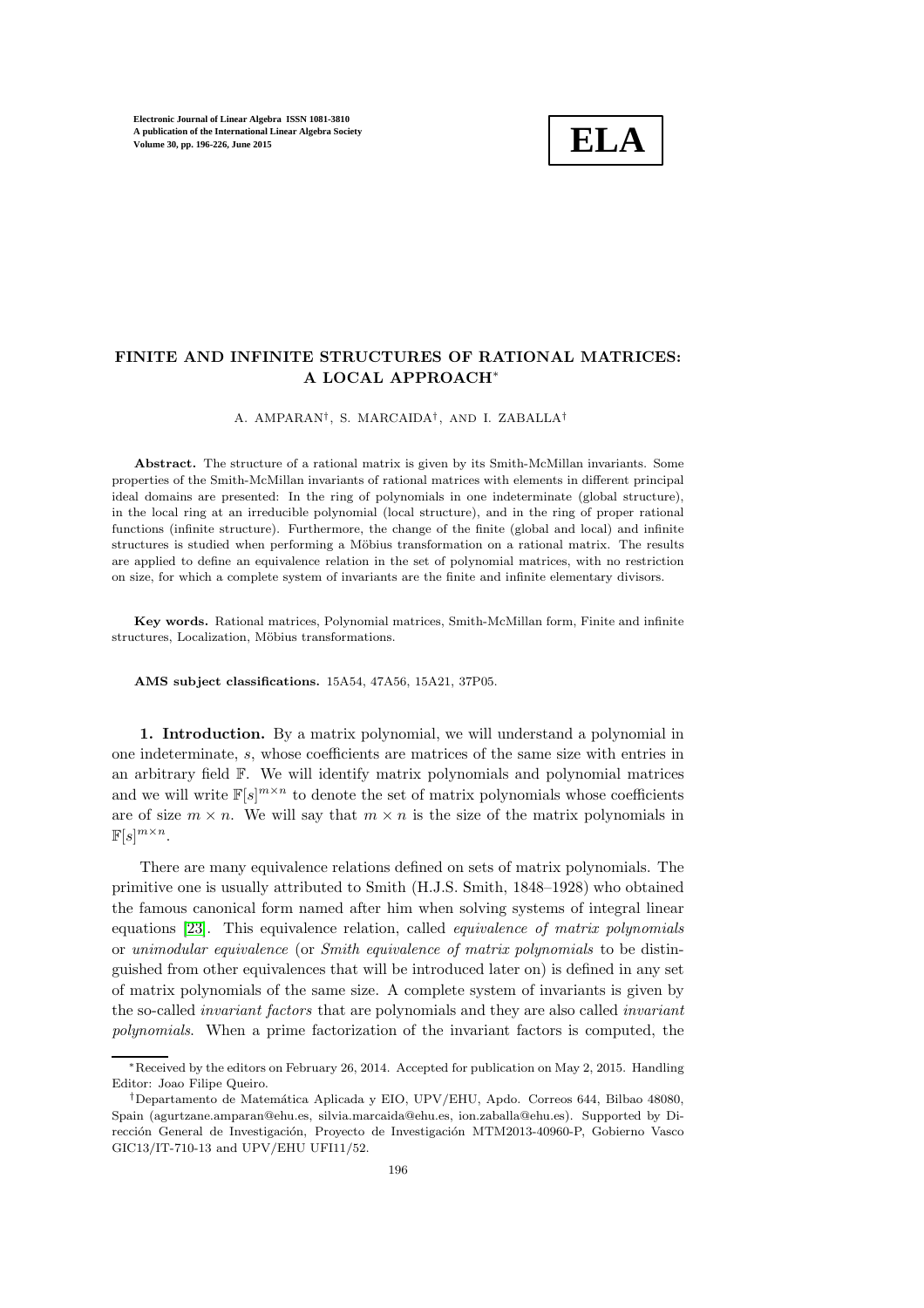**ELA**

Finite and Infinite Structures of Rational Matrices: A Local Approach 197

obtained powers of irreducible polynomials are called the elementary divisors of the matrix polynomial. It is plain that the elementary divisors depend on the field in the sense that if  $\mathbb F$  is a subfield of  $\mathbb L$  then the invariant factors may have different prime factorizations over  $\mathbb F$  and over  $\mathbb L$ .

The Smith equivalence of matrix polynomials can be generalized in two directions. First, for matrices defined on different or more general rings (actually Smith himself worked on matrices with integral entries). In fact, Smith's procedure can be slightly modified to be applied to any matrix over a Principal Ideal Domain (PID) ([\[17,](#page-30-1) [18\]](#page-30-2), for example) or, more general, over Elementary Divisor Domains ([\[7,](#page-30-3) Th. 1.12.1]).

The Smith equivalence can be generalized also to include matrix polynomials of different sizes. For example, in [\[20\]](#page-30-4) the authors define the extended unimodular equivalence motivated by its implications in the Theory of Linear Control Systems. This is an equivalence relation defined in the set  $\mathcal{P}(m, l)$  of  $(m + r) \times (l + r)$  matrix polynomials over  $\mathbb{F}[s]$  where m and l are fixed integers and r ranges over all integers which are greater than  $\max(-m, -l)$ . It turns out that two matrix polynomials in  $\mathcal{P}(m, l)$  are extended unimodular equivalent if and only if they have the same elementary divisors.

The invariant factors (and the elementary divisors) constitute the finite structure of the corresponding matrix polynomial. This terminology is motivated by the fact that when  $\mathbb{F} = \mathbb{R}$  or  $\mathbb{C}$  the roots (in  $\mathbb{C}$ ) of the invariant factors are the points of the complex plane where the rank of the matrix polynomial decreases with respect to its normal rank. Thus, the Smith equivalence is perfectly suited to classify the matrix polynomials according to their finite structure. However, two equivalent matrices may have different structure at infinity (see Section [5](#page-11-0) for the definition). It turns out that the infinite structure is also important in Control Theory  $([2, 3, 6, 10])$  $([2, 3, 6, 10])$  $([2, 3, 6, 10])$  $([2, 3, 6, 10])$  $([2, 3, 6, 10])$  $([2, 3, 6, 10])$  and the question of providing an equivalence relation in closing form (i.e., using elementary operations) that classifies the matrix polynomials of possibly different sizes according to their finite and infinite elementary divisors arose very soon. There have been several contributions in this respect  $([5, 11, 14, 15, 21, 25])$  $([5, 11, 14, 15, 21, 25])$  $([5, 11, 14, 15, 21, 25])$  $([5, 11, 14, 15, 21, 25])$  $([5, 11, 14, 15, 21, 25])$  $([5, 11, 14, 15, 21, 25])$  $([5, 11, 14, 15, 21, 25])$  $([5, 11, 14, 15, 21, 25])$ , each one with its own equivalence relation that preserves the finite and/or the infinite elementary divisors. Specifically, the divisor equivalence defined in [\[15\]](#page-30-9) keeps invariant the finite and infinite elementary divisors of all matrices in  $\mathcal{P}(m, l)$ . In addition, if we define

$$
\mathbb{F}_c[s] = \{A(s) \in \mathbb{F}[s]^{n \times n} : c = n \deg(A), n \ge 2\},\
$$

where  $deg(A)$  is the degree of A (i.e., the degree of the polynomial of greatest degree in  $A(s)$ , it turns out that two matrices in  $\mathbb{F}_c[s]$  are divisor equivalent if and only if they have the same finite and infinite elementary divisors. Finally, in [\[5\]](#page-29-2) a simple characterization of the extended unimodular equivalence, already implicit in [\[20\]](#page-30-4), is provided and a new equivalence, called spectral equivalence, is introduced and its inter-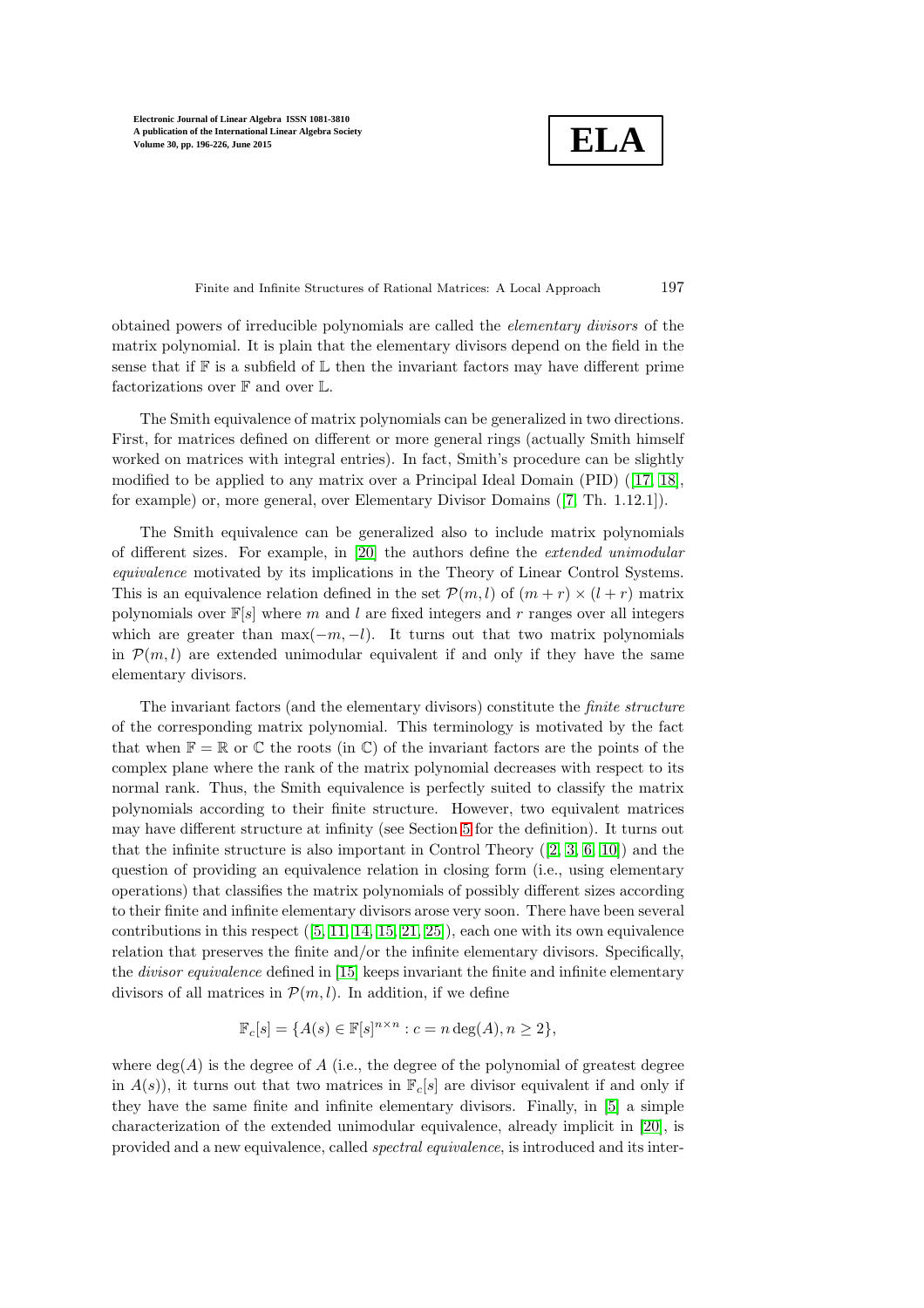**ELA**

### 198 A. Amparan, S. Marcaida, and I. Zaballa

est in Numerical Linear Algebra revealed (specifically, in the study of linearizations or quadrifications of matrix polynomials). Namely, let  $A(s), B(s) \in \mathcal{P}(m, l)$  and assume that the sizes of  $A(s)$  and  $B(s)$  are  $(m + r_1) \times (l + r_1)$  and  $(m + r_2) \times (l + r_2)$ , respectively. Then they are extended unimodular equivalent if and only if  $Diag(A(s), I_a)$  and  $Diag(B(s), I_b)$  are Smith equivalent for any a and b such that  $m+r_1 + a = m+r_2 + b$ and  $l + r_1 + a = l + r_2 + b$ . And  $A(s), B(s) \in \mathcal{P}(m, l)$  are spectrally equivalent if  $A(s)$ and  $B(s)$  on the one hand, and rev  $A(s)$ , rev  $B(s)$  on the other hand, are extended unimodular equivalent, where rev  $A(s) = s^{\deg(A)} A(\frac{1}{s})$  and rev  $B(s) = s^{\deg(B)} B(\frac{1}{s})$ .

The presence of rev  $A(s)$  is quite natural because, by definition, the structure at infinity of a matrix polynomial  $A(s)$  is the structure at 0 of  $A(\frac{1}{s})$  (see for example [\[6,](#page-30-5) [10\]](#page-30-6) and Section [5\)](#page-11-0). This fact reveals the convenience of studying locally the structure of matrix polynomials and the interest of knowing how the elementary divisors of a matrix polynomial change when submitted to a Möbius transformation. No one of these two problems is new. For example, the  $\{s_0\}$ -equivalence, defined in [\[15\]](#page-30-9) following [\[13\]](#page-30-12), can be used to study the elementary divisors which are powers of  $(s-s_0)$ . The drawback of this definition is that it is not given in terms of "elementary" operations". Theorem A.3.4 in [\[9\]](#page-30-13) is another example, closer to the ideas to be developed here, where the local structure is considered. On the other hand, the change of the finite and infinite elementary divisors by Möbius transformations on a matrix polynomial has been studied in [\[16,](#page-30-14) [27\]](#page-30-15) using a "global" approach in contrast with the local approach to be used here, which allows to extend the study to matrices of rational functions.

The goal of this paper is to formalize the notion of local structure (including the structure at infinity) of rational function matrices. This is done by defining appropriate local rings that are special instances of principal ideal domains. Then, this information is used to study the change of the local invariants when a Möbius transformation is performed on a matrix of rational functions. The key point is that invertible matrices in a given local ring are transformed into invertible matrices of the "transformed" local ring by the Möbius transformation. Finally, the obtained results are applied to define explicitly an equivalence relation in the set of polynomial matrices (of any size, rank and degree) that preserves the finite and infinite elementary divisors.

The paper is structured as follows. In the next section, the Smith canonical form of a matrix with entries from a PID  $\mathcal D$  is recalled, and it is used to produce the Smith-McMillan form in  $\mathcal D$  of a matrix with elements in the field of fractions of  $\mathcal D$ . In Sections [3](#page-5-0)[–5,](#page-11-0) we briefly study the Smith-McMillan forms of a rational matrix in three different principal ideal domains: When the principal ideal domain is the ring of polynomials in one indeterminate, we obtain the global structure of a matrix (Section [3\)](#page-5-0); if the principal ideal domain is a local ring at an irreducible polynomial then we get the local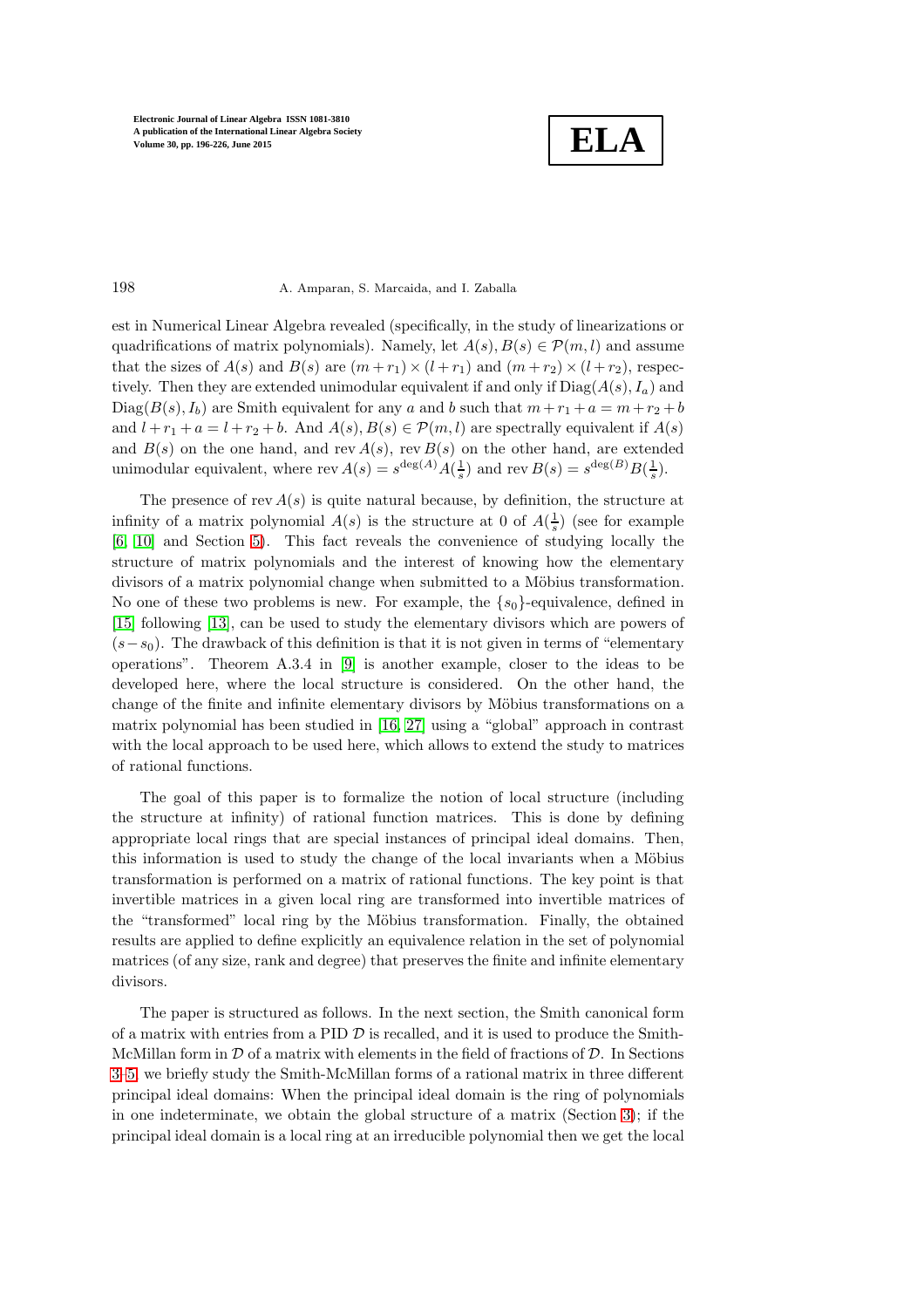**ELA**

Finite and Infinite Structures of Rational Matrices: A Local Approach 199

structure at that polynomial (Section [4\)](#page-7-0) and if the principal ideal domain is the ring of proper rational functions then the infinite structure of a matrix is obtained (Section [5\)](#page-11-0). This part is finished with a result that stresses the important fact that the usual equivalence of rational matrices (including matrix polynomials) is, in essence, a local property (see [\[4\]](#page-29-3)). In Section [6,](#page-14-0) the previous results are used to investigate how the finite (global and local) and infinite structures change when a Möbius transformation is performed on any given rational matrix. Finally, in Section [7,](#page-27-0) an equivalence is introduced that preserves the finite and infinite elementary divisors of any matrix polynomial. The idea is to appropriately augment the matrices preserving the finite and infinite elementary divisors, to transfer the infinite structure to a finite point by means of a convenient Möbius transformation and to require the two matrices to be globally equivalent.

2. Smith-McMillan form in a principal ideal domain. Let  $D$  be a principal ideal domain. Recall that a principal ideal domain is a commutative ring with no zero divisors such that every ideal is principal, that is, such that every ideal consists of all the multiples of a fixed element. Let  $\mathcal{D}^{m \times n}$  be the set of  $m \times n$  matrices with entries in D and  $\mathrm{Gl}_m(\mathcal{D})$  the group of units of  $\mathcal{D}^{m \times m}$ , i.e., the invertible matrices in  $\mathcal{D}^{m \times m}$ . Using the formula  $U^{-1} = \text{Adj } U / \det U$  where Adj U is the adjugate (transposed matrix of the cofactors) of U, we have that a matrix in  $\mathcal{D}^{m \times m}$  is invertible if and only if its determinant is a unit of D.

Two matrices  $D_1, D_2 \in \mathcal{D}^{m \times n}$  are equivalent in  $\mathcal D$  if there exist both  $U \in \mathrm{Gl}_m(\mathcal D)$ and  $V \in Gl_n(\mathcal{D})$  so that  $D_2 = UD_1V$ . This is an equivalence relation. There exists a canonical form for this relation, which is called the Smith normal form (see [\[17,](#page-30-1) [18,](#page-30-2) [26\]](#page-30-16)).

<span id="page-3-0"></span>THEOREM 2.1 (Smith normal form in D). Every matrix  $D \in \mathcal{D}^{m \times n}$  is equivalent in D to a matrix

$$
\left[\begin{array}{cc}\n\text{Diag}(\gamma_1,\ldots,\gamma_r) & 0 \\
0 & 0\n\end{array}\right],
$$

where  $r = \text{rank } D, \gamma_1, \dots, \gamma_r$  are nonzero elements of  $D$  (unique up to multiplication by units of D) and  $\gamma_1 \mid \cdots \mid \gamma_r$ , where | stands for divisibility.

<span id="page-3-1"></span>The elements  $\gamma_1, \ldots, \gamma_r$  are uniquely determined (up to multiplication by units) by  $D$  and are called the *invariant factors in*  $D$  of  $D$ .

REMARK 2.2. It is known that the product  $\gamma_1 \cdots \gamma_k$  is the kth determinantal divisor of D, that is, the greatest common divisor (unique up to a product by units) of all the minors of order k of D.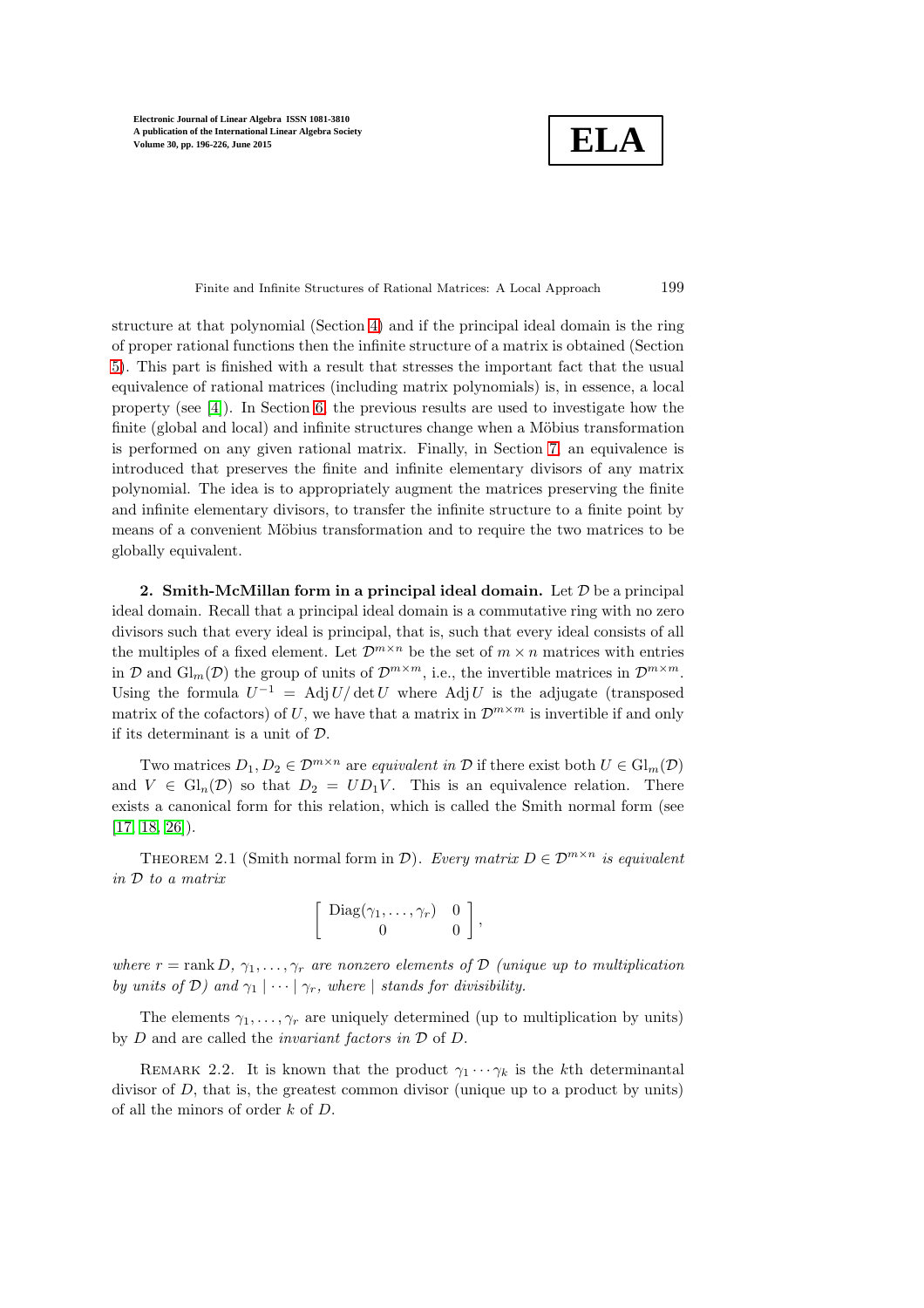$$
\boxed{\textbf{ELA}}
$$

200 A. Amparan, S. Marcaida, and I. Zaballa

Let F be the field of fractions of D, that is,  $\mathcal{F} = \left\{ \frac{\alpha}{\beta} : \alpha, \beta \in \mathcal{D}, \beta \neq 0 \right\}$ . Let  $\mathcal{F}^{m\times n}$  be the set of  $m\times n$  matrices with entries in  $\mathcal{F}$ . Two matrices  $F_1, F_2 \in \mathcal{F}^{m\times n}$ are said to be *equivalent in*  $D$  if there exist  $U \in Gl_m(\mathcal{D})$  and  $V \in Gl_n(\mathcal{D})$  such that  $F_2 = UF_1V$ . This is an equivalence relation and there is a canonical form in  $\mathcal{F}^{m \times n}$ . To see this we proceed as in [\[22\]](#page-30-17) or [\[12\]](#page-30-18). Let  $F \in \mathcal{F}^{m \times n}$  and its entries  $f_{ij} = \frac{\alpha_{ij}}{\beta_{ij}}$  $\frac{\alpha_{ij}}{\beta_{ij}},$  $\alpha_{ii}, \beta_{ii} \in \mathcal{D}, \beta_{ii} \neq 0$ . Let  $\beta$  be the least common multiple (unique up to multiplication by units) of  $\beta_{ij}$ . Write  $D = \beta F$ . Notice that  $D \in \mathcal{D}^{m \times n}$ . Bring D to its Smith normal form

(2.1) 
$$
UDV = \begin{bmatrix} \text{Diag}(\gamma_1, \dots, \gamma_r) & 0 \\ 0 & 0 \end{bmatrix},
$$

where  $U \in Gl_m(\mathcal{D}), V \in Gl_n(\mathcal{D}), r = \text{rank } D, \gamma_1, \ldots, \gamma_r$  are nonzero elements of  $\mathcal D$ and  $\gamma_1 \mid \cdots \mid \gamma_r$ . Multiply both sides of [\(2.1\)](#page-4-0) by  $\frac{1}{\beta}$  and cancel the common factors so that  $\frac{\gamma_i}{\beta} = \frac{\epsilon_i}{\psi_i}$  and  $gcd(\epsilon_i, \psi_i) = \text{unit}$ . We obtain

<span id="page-4-1"></span><span id="page-4-0"></span>
$$
UFV = \left[ \begin{array}{cc} \text{Diag}\left(\frac{\epsilon_1}{\psi_1}, \ldots, \frac{\epsilon_r}{\psi_r}\right) & 0\\ 0 & 0 \end{array} \right].
$$

We have proved

THEOREM 2.3 (Smith-McMillan form in  $\mathcal{D}$ ). Every matrix  $F \in \mathcal{F}^{m \times n}$  is equivalent in D to a matrix

$$
\left[\begin{array}{cc} \text{Diag}\left(\frac{\epsilon_1}{\psi_1},\ldots,\frac{\epsilon_r}{\psi_r}\right) & 0\\ 0 & 0 \end{array}\right],
$$

where  $r = \text{rank } F, \epsilon_1, \ldots, \epsilon_r, \psi_1, \ldots, \psi_r$  are nonzero elements of  $\mathcal{D}$  (unique up to multiplication by units),  $\epsilon_i, \psi_i$  are coprime for all  $i = 1, \ldots, r$ , and  $\epsilon_1 | \cdots | \epsilon_r$  while  $\psi_r | \cdots | \psi_1$ .

<span id="page-4-2"></span>The irreducible fractions  $\frac{\epsilon_1}{\psi_1}, \ldots, \frac{\epsilon_r}{\psi_r}$  are uniquely determined (up to multiplication by units) by F and will be called the *invariant fractions in*  $D$  of F.

REMARK 2.4. It is important to notice that  $\psi_1 = \beta$  (up to multiplication by a unit). Otherwise, any element of D would be divisible by a factor of  $\beta$  and, therefore,  $\beta$  would not be a least common denominator of F.

We will say that the invariant fractions of a matrix  $F \in \mathcal{F}^{m \times n}$  in  $\mathcal{D}$  provide us with the *structure* of F in that domain. Since the same field  $\mathcal F$  may be the field of fractions of different principal ideal domains, the same matrix may have different structures according to the principal ideal domain where the equivalence relation is defined. This is the case of the field of rational functions as we will see in the next sections.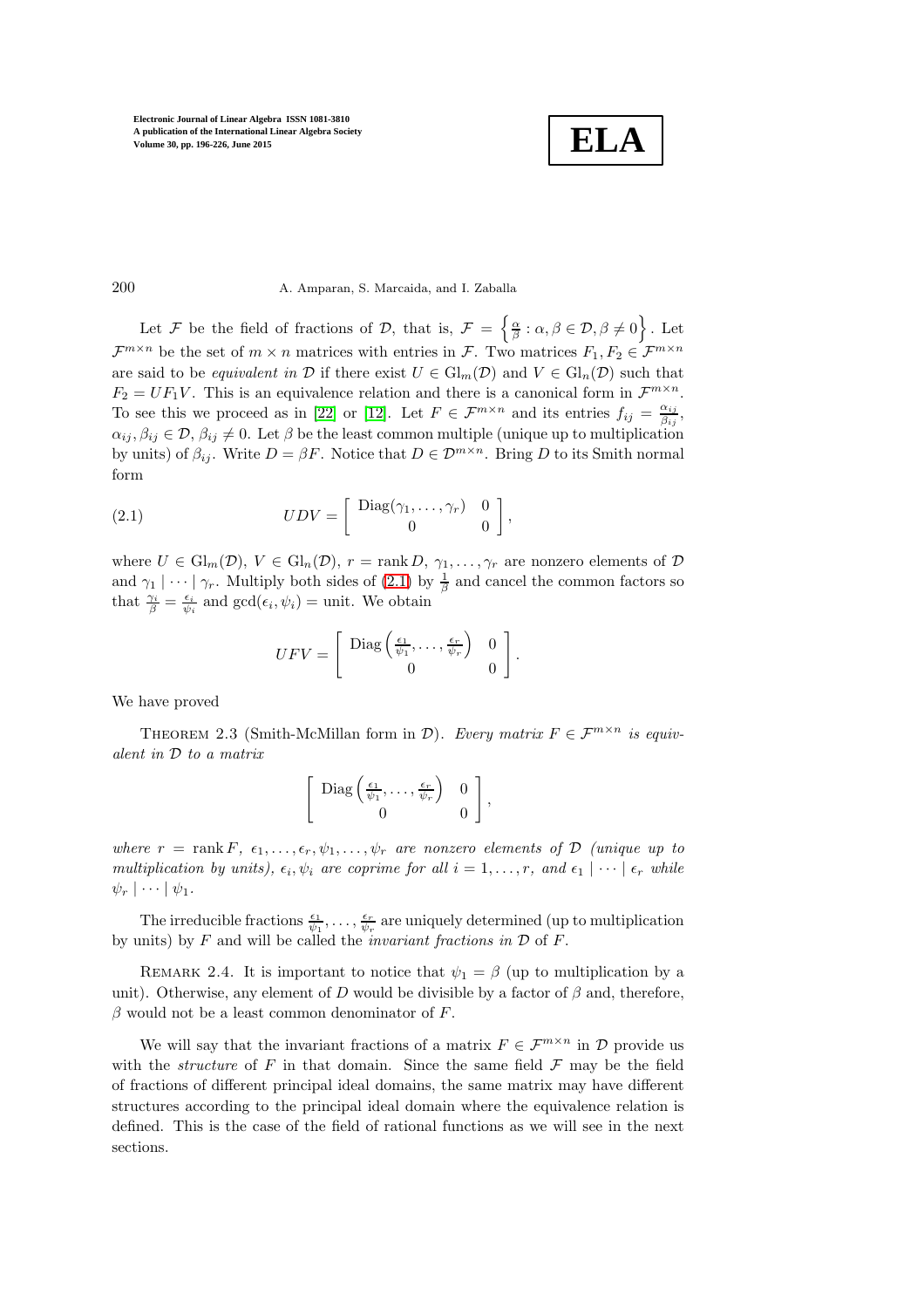$$
\boxed{\text{ELA}}
$$

Finite and Infinite Structures of Rational Matrices: A Local Approach 201

<span id="page-5-0"></span>**3. Global structure.** Let  $\mathbb{F}$  be any arbitrary field and  $\mathbb{F}[s]$  the ring of polynomials over F. Its units are the nonzero constants and it can be characterized as

 $\mathbb{F}[s] = \{cp(s) : c \text{ is a nonzero constant and } p(s) \text{ is a monic polynomial}\} \cup \{0\}.$ 

A monic polynomial is a polynomial whose leading coefficient is 1.

It is well known that  $\mathbb{F}[s]$  is a principal ideal domain and that its field of fractions is  $\mathbb{F}(s)$ , the field of rational functions. Let  $\mathbb{F}[s]^{m \times n}$  be the set of  $m \times n$  polynomial matrices and  $\mathrm{Gl}_m(\mathbb{F}[s])$  the set of unimodular matrices, which are the invertible matrices in  $\mathbb{F}[s]^{m \times m}$ .

Two polynomial matrices  $P_1(s), P_2(s) \in \mathbb{F}[s]^{m \times n}$  are globally or finite equivalent if they are equivalent in  $\mathbb{F}[s]$ , that is, if there exist  $U(s) \in Gl_m(\mathbb{F}[s])$  and  $V(s) \in$  $Gl_n(\mathbb{F}[s])$  such that  $P_2(s) = U(s)P_1(s)V(s)$ .

From Theorem [2.1](#page-3-0) we deduce that every matrix  $P(s) \in \mathbb{F}[s]^{m \times n}$  is globally or finite equivalent to a matrix of the form

$$
\left[\begin{array}{cc}\text{Diag}(\gamma_1(s),\ldots,\gamma_r(s)) & 0\\0 & 0\end{array}\right],
$$

where  $r = \text{rank } P(s)$  and  $\gamma_1(s), \ldots, \gamma_r(s)$  are nonzero monic polynomials such that  $\gamma_1(s) \mid \cdots \mid \gamma_r(s)$ .

The polynomials  $\gamma_1(s), \ldots, \gamma_r(s)$  are uniquely determined by  $P(s)$  and are called the global or finite invariant factors of  $P(s)$  or the invariant factors in  $\mathbb{F}[s]$  of  $P(s)$ . If they are decomposed as products of powers of monic irreducible factors over F (prime decomposition):

$$
\gamma_1(s) = \pi_1(s)^{d_{11}} \cdots \pi_t(s)^{d_{1t}},
$$
  
\n
$$
\gamma_2(s) = \pi_1(s)^{d_{21}} \cdots \pi_t(s)^{d_{2t}},
$$
  
\n
$$
\vdots
$$
  
\n
$$
\gamma_r(s) = \pi_1(s)^{d_{r1}} \cdots \pi_t(s)^{d_{rt}},
$$

where  $d_{rj} \geq \cdots \geq d_{1j} \geq 0$ ,  $j = 1, \ldots t$ , then the powers  $\pi_j(s)^{d_{ij}}$  with  $d_{ij} > 0$  are the finite elementary divisors of  $P(s)$  in  $\mathbb{F}[s]$ .

The roots of the finite invariant factors (or of the finite elementary divisors) in the algebraic closure of  $\mathbb F$  are the *finite zeros* of  $P(s)$ .

We study now the global or finite structure of rational matrices. Let  $\mathbb{F}(s)^{m \times n}$  be the set of  $m \times n$  rational matrices. Two matrices  $R_1(s)$ ,  $R_2(s) \in \mathbb{F}(s)^{m \times n}$  are globally or finite equivalent if they are equivalent in  $\mathbb{F}[s]$ , that is, if there exist  $U(s) \in \mathrm{Gl}_m(\mathbb{F}[s])$ and  $V(s) \in \mathrm{Gl}_n(\mathbb{F}[s])$  such that  $R_2(s) = U(s)R_1(s)V(s)$ .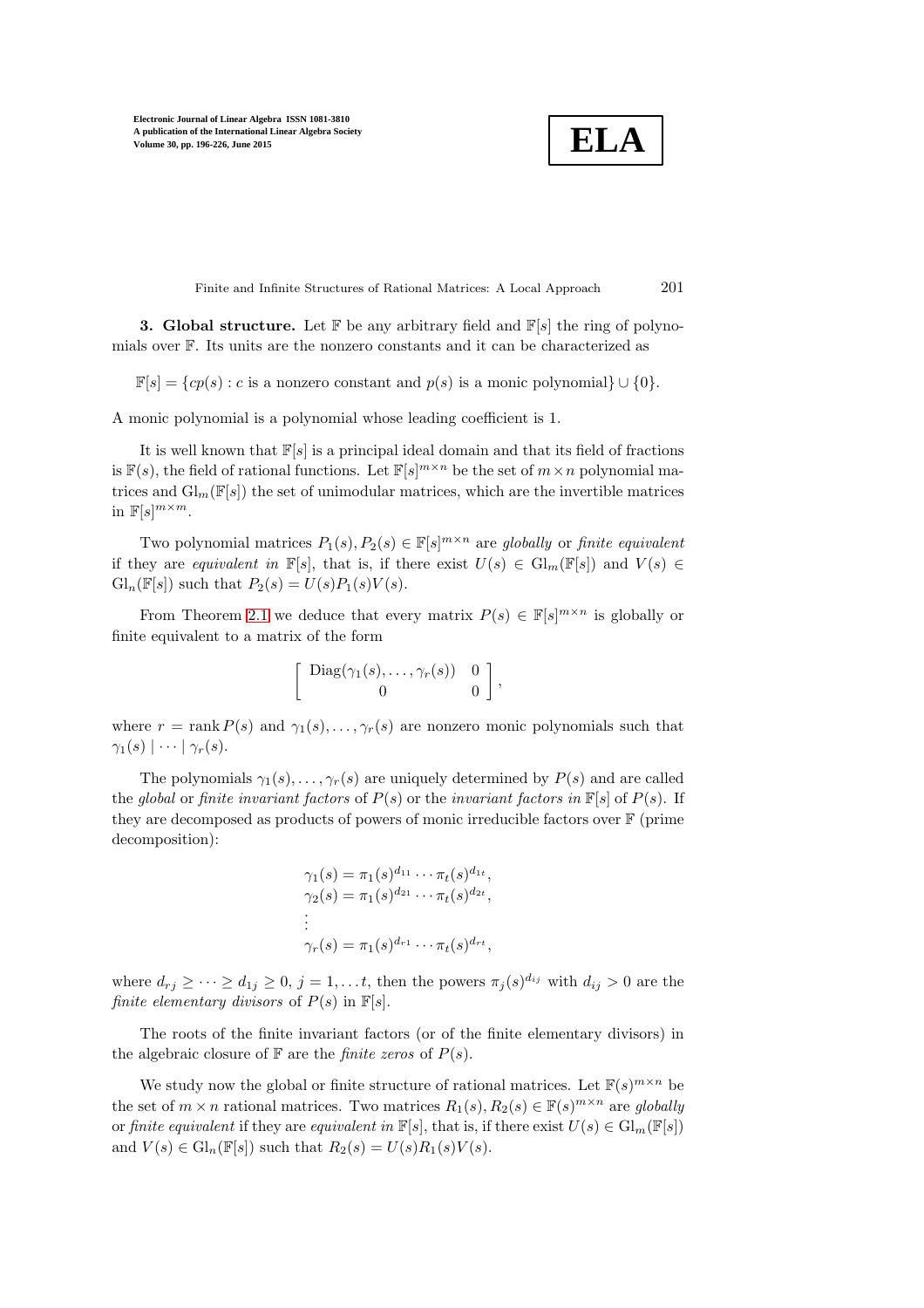

### 202 A. Amparan, S. Marcaida, and I. Zaballa

From Theorem [2.3](#page-4-1) (see also [\[22\]](#page-30-17) or [\[24\]](#page-30-19)) we deduce that every matrix  $R(s) \in$  $\mathbb{F}(s)^{m \times n}$  is globally or finite equivalent to a matrix of the form

$$
\left[\begin{array}{cc}\text{Diag}\left(\frac{\epsilon_1(s)}{\psi_1(s)},\ldots,\frac{\epsilon_r(s)}{\psi_r(s)}\right) & 0\\0 & 0\end{array}\right],
$$

where  $r = \text{rank } R(s), \epsilon_1(s), \ldots, \epsilon_r(s), \psi_1(s), \ldots, \psi_r(s)$  are nonzero monic polynomials,  $\epsilon_i(s), \psi_i(s)$  are coprime for all  $i = 1, \ldots, r$ , and  $\epsilon_1(s) \mid \cdots \mid \epsilon_r(s)$  while  $\psi_r(s) \mid \cdots \mid$  $\psi_1(s)$ .

The rational functions  $\frac{\epsilon_1(s)}{\psi_1(s)}, \ldots, \frac{\epsilon_r(s)}{\psi_r(s)}$  $\frac{\epsilon_r(s)}{\psi_r(s)}$  form a complete set of invariants for the equivalence in  $\mathbb{F}[s]$  and are called the *global* or *finite invariant rational functions* of  $R(s)$  or the invariant rational functions in  $\mathbb{F}[s]$  of  $R(s)$ . The roots of  $\epsilon_1(s), \ldots, \epsilon_r(s)$ (respectively,  $\psi_1(s), \ldots, \psi_r(s)$ ) in the algebraic closure of F are the *finite zeros* (*finite* poles, respectively) of  $R(s)$ .

<span id="page-6-0"></span>Recall (see Remark [2.4\)](#page-4-2) that  $\psi_1(s)$  is the monic least common denominator of the entries in  $R(s)$ . Hence,  $R(s)$  is a polynomial matrix if and only if  $\psi_1(s) = 1$ ; i.e., if and only if it does not have finite poles.

Example 3.1. Let

$$
R(s) = \begin{bmatrix} \frac{s+1}{s} & -\frac{s}{s+1} \\ 1 & \frac{1}{(s+1)^2} \end{bmatrix},
$$

and let us compute its finite zero and pole structure in R, the field of real numbers. Notice that the monic least common denominator is  $s(s + 1)^2$  and that the global or finite Smith normal form of

$$
P(s) = s(s+1)^{2} R(s) = \begin{bmatrix} (s+1)^{3} & -s^{2}(s+1) \\ s(s+1)^{2} & s \end{bmatrix}
$$

is

$$
\left[\begin{array}{cc} 1 & 0 \\ 0 & s(s+1)^3(s^2+1) \end{array}\right].
$$

In fact,  $gcd((s+1)^3, -s^2(s+1), s(s+1)^2, s) = 1$  and  $det P(s) = s(s+1)^3(s^2+1)$  and so, the finite invariant factors of  $P(s)$  are  $1, s(s+1)^3(s^2+1)$  and its finite elementary divisors in R are  $s, (s + 1)^3, s^2 + 1$ . As a consequence, the finite zeros of  $P(s)$  are 0,  $-1$  of multiplicity 3, i and  $-i$ . Also, the finite invariant rational functions of  $R(s)$  are  $\frac{1}{s(s+1)^2}$ ,  $(s+1)(s^2+1)$ . Therefore, the finite zeros of  $R(s)$  are  $-1$ , i and  $-i$  while its finite poles are 0 and −1 of multiplicity 2.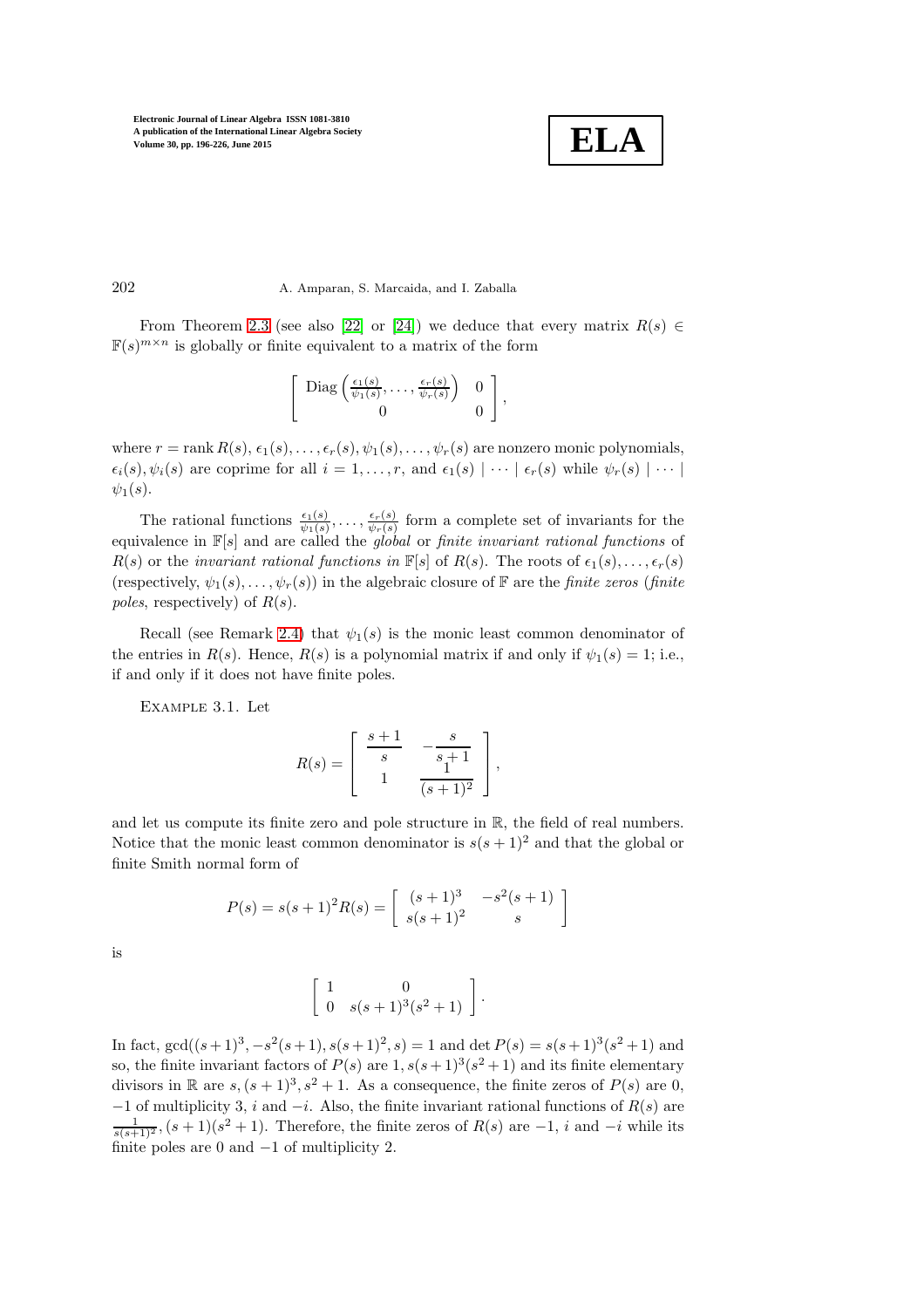**ELA**

Finite and Infinite Structures of Rational Matrices: A Local Approach 203

<span id="page-7-0"></span>4. Local structure. The following concepts are taken from [\[4,](#page-29-3) [26\]](#page-30-16). A ring with exactly one maximal ideal is called a local ring. If  $R$  is a ring and there exists an ideal  $I \neq \mathcal{R}$  such that every  $r \in \mathcal{R} \setminus I$  is a unit of  $\mathcal{R}$ , then  $\mathcal{R}$  is a local ring and I its maximal ideal. Let P be a prime ideal of R. Then  $A = \mathcal{R} \setminus P$  is a multiplicatively closed set. Construct the quotient ring  $A^{-1}\mathcal{R} = \{\frac{r}{a} : r \in \mathcal{R}, a \in A\}$ . Since every element in  $A^{-1}\mathcal{R} \setminus A^{-1}P$  is a unit of  $A^{-1}\mathcal{R}$ ,  $A^{-1}\mathcal{R}$  is a local ring. It is denoted by  $\mathcal{R}_P$ .

Notice that the prime ideals of  $\mathbb{F}[s]$  are generated by non-constant irreducible polynomials. Let  $\pi(s) \in \mathbb{F}[s]$  be such a polynomial. Define  $A = \mathbb{F}[s] \setminus (\pi(s))$ , where  $(\pi(s))$  is the ideal generated by  $\pi(s)$ . The elements of A are the polynomials relatively prime with  $\pi(s)$ . As above, denote  $A^{-1}\mathbb{F}[s]$  by  $\mathbb{F}_{\pi}(s)$ . Thus,

$$
\mathbb{F}_{\pi}(s) = A^{-1}\mathbb{F}[s] = \left\{ \frac{p(s)}{q(s)} \in \mathbb{F}(s) : \gcd(q(s), \pi(s)) = \text{constant} \right\}
$$

is a local ring. It is called the *local ring of*  $\mathbb{F}[s]$  at  $\pi(s)$ .

The units of  $\mathbb{F}_{\pi}(s)$  are the rational functions whose numerators and denominators are both prime with  $\pi(s)$ . Moreover, for any nonzero  $\frac{p(s)}{q(s)} \in \mathbb{F}_{\pi}(s)$  we can write  $p(s) = p_1(s)\pi(s)^d$  with  $gcd(p_1(s), \pi(s))$  = constant and d a nonnegative integer. Thus,  $\frac{p(s)}{q(s)} = \frac{p_1(s)}{q(s)} \pi(s)^d$  and  $\frac{p_1(s)}{q(s)}$  is a unit of  $\mathbb{F}_{\pi}(s)$ . Hence,  $\mathbb{F}_{\pi}(s)$  can be characterized as follows:

$$
\mathbb{F}_{\pi}(s) = \left\{ u_{\pi}(s)\pi(s)^{d} : u_{\pi}(s) \text{ a unit, } d \in \mathbb{N} \right\} \cup \{0\}.
$$

Observe that if  $\pi(s)$  is not monic and its leading coefficient is  $\pi_0$ , then  $(\pi(s))$  =  $(\frac{1}{\pi_0}\pi(s))$ . Therefore, the local ring at  $\pi(s)$  and the local ring at  $\frac{1}{\pi_0}\pi(s)$  are the same. From now on, we fix  $\pi(s)$  a non-constant monic irreducible polynomial.

We can define an Euclidean division in  $\mathbb{F}_{\pi}(s)$ : for  $u_{\pi 1}(s)\pi(s)^{d_1}, u_{\pi 2}(s)\pi(s)^{d_2} \in$  $\mathbb{F}_{\pi}(s),$ 

$$
u_{\pi 2}(s)\pi(s)^{d_2} = q(s)u_{\pi 1}(s)\pi(s)^{d_1} + r(s),
$$

where

$$
\begin{cases} q(s) = \frac{u_{\pi 2}(s)}{u_{\pi 1}(s)} \pi(s)^{d_2 - d_1}, r(s) = 0 & \text{if } d_2 \ge d_1 \\ q(s) = 0, r(s) = u_{\pi 2}(s) \pi(s)^{d_2} & \text{if } d_2 < d_1. \end{cases}
$$

Thus,  $\mathbb{F}_{\pi}(s)$  is an Euclidean domain and so a principal ideal domain. It is easily seen that its field of fractions is  $F(s)$ .

The divisibility in  $\mathbb{F}_{\pi}(s)$  is very easy:  $u_{\pi 1}(s)\pi(s)^{d_1} | u_{\pi 2}(s)\pi(s)^{d_2}$  if and only if  $d_1 \leq d_2$ . In consequence, two elements of  $\mathbb{F}_{\pi}(s)$  are coprime in  $\mathbb{F}_{\pi}(s)$  if and only if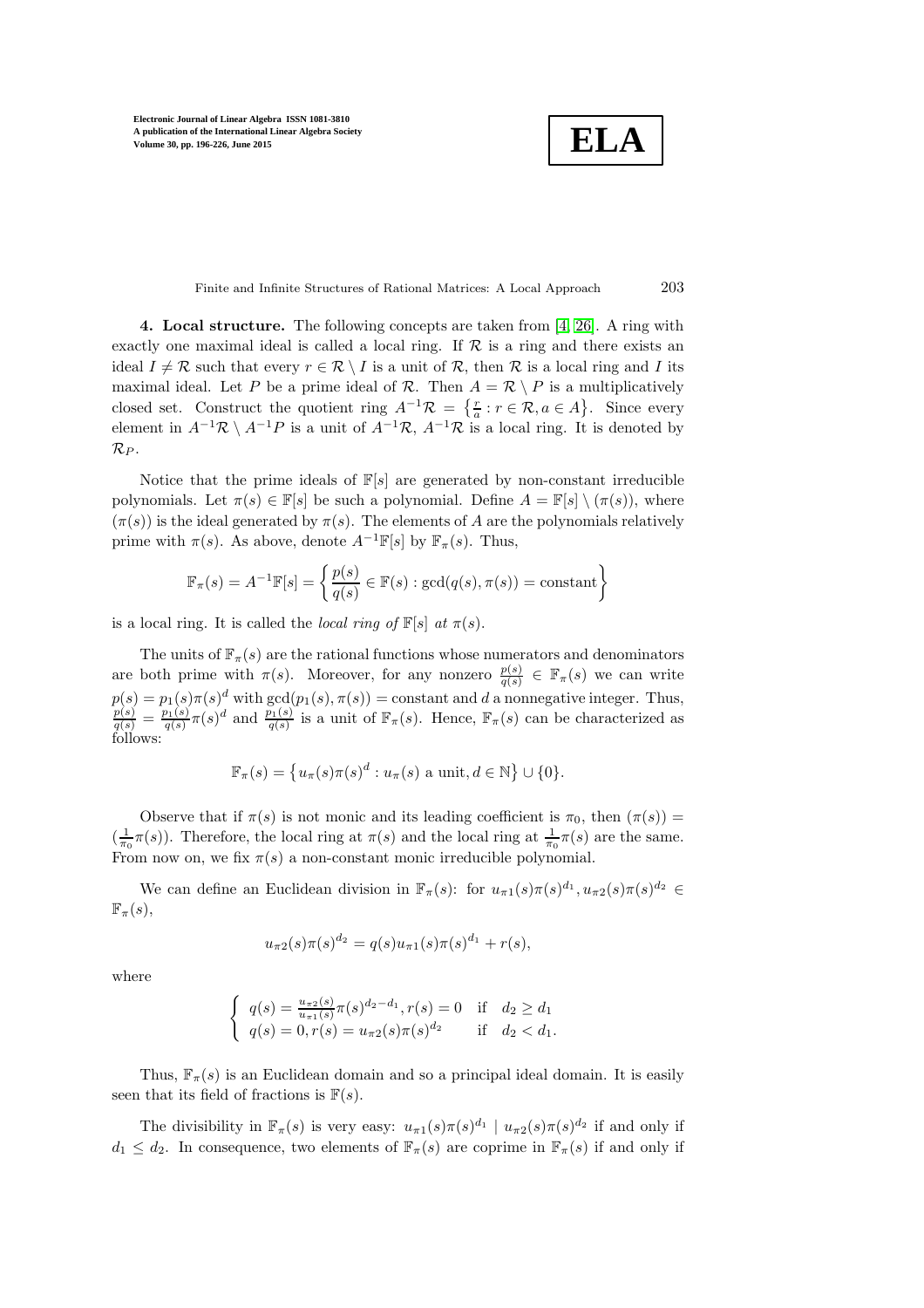$$
\boxed{\textbf{ELA}}
$$

### 204 A. Amparan, S. Marcaida, and I. Zaballa

at least one of them is a unit of  $\mathbb{F}_{\pi}(s)$ . As a convention, we will say that an element  $u_{\pi}(s)\pi(s)^d \in \mathbb{F}_{\pi}(s)$  is monic if  $u_{\pi}(s) = 1$ .

Let  $\mathbb{F}_{\pi}(s)^{m \times n}$  be the set of  $m \times n$  matrices with entries in  $\mathbb{F}_{\pi}(s)$  and  $\mathrm{Gl}_{m}(\mathbb{F}_{\pi}(s))$ the set of invertible matrices in  $\mathbb{F}_{\pi}(s)^{m \times m}$ . Two rational matrices  $R_1(s), R_2(s) \in$  $\mathbb{F}(s)^{m \times n}$  will be said to be *locally equivalent at*  $\pi(s)$  if they are *equivalent in*  $\mathbb{F}_{\pi}(s)$ , that is, if there exist  $U(s) \in \mathrm{Gl}_m(\mathbb{F}_{\pi}(s))$  and  $V(s) \in \mathrm{Gl}_n(\mathbb{F}_{\pi}(s))$  such that  $R_2(s)$  $U(s)R_1(s)V(s)$ . This is an equivalence relation. With all the above in mind and Theorem [2.3](#page-4-1) we can conclude that every  $R(s) \in \mathbb{F}(s)^{m \times n}$  is locally equivalent at  $\pi(s)$ to a matrix of the form

$$
\left[\begin{array}{c}\text{Diag}\left(\frac{1}{\pi(s)^{-h_1}},\ldots,\frac{1}{\pi(s)^{-h_k}},1,\ldots,1,\frac{\pi(s)^{h_u}}{1},\ldots,\frac{\pi(s)^{h_r}}{1}\right) & 0\\0 & 0\end{array}\right]
$$

where  $r = \text{rank } R(s)$  and  $h_1 \leq \cdots \leq h_k < 0 = h_{k+1} = \cdots = h_{u-1} < h_u \leq \cdots \leq h_r$ are integers. The local Smith-McMillan form at  $\pi(s)$  of  $R(s)$  can be also written as

$$
\left[\begin{array}{cc}\text{Diag}(\pi(s)^{h_1},\ldots,\pi(s)^{h_r}) & 0\\0 & 0\end{array}\right].
$$

The rational functions  $\pi(s)^{h_1}, \ldots, \pi(s)^{h_r}$  constitute a complete system of invariants for the local equivalence at  $\pi(s)$  and are called the *local invariant rational func*tions at  $\pi(s)$  of  $R(s)$  or the invariant rational functions in  $\mathbb{F}_{\pi}(s)$  of  $R(s)$ . The integers  $h_1, \ldots, h_r$  are the *invariant orders at*  $\pi(s)$  of  $R(s)$ . The positive integers  $h_u, \ldots, h_r$ are the orders of the zeros at  $\pi(s)$  of  $R(s)$  while  $-h_1, \ldots, -h_k$  are the orders of the poles at  $\pi(s)$  of  $R(s)$ .

Recall (see Remark [2.4\)](#page-4-2) that the monic least common denominator in  $\mathbb{F}_{\pi}(s)$  of  $R(s)$  is  $\pi(s)^{-h_1}$  if  $h_1 < 0$  or 1 otherwise. Therefore,  $R(s) \in \mathbb{F}_{\pi}(s)^{m \times n}$  if and only if  $h_1, \ldots, h_r$  are nonnegative integers or, equivalently, if and only if  $R(s)$  has no poles at  $\pi(s)$ .

We show now that for any  $j = 1, \ldots, r, h_1 + \cdots + h_j$  is the smallest integer among the powers of  $\pi(s)$  of all minors of order j of  $R(s)$ . In fact, if  $R(s) \in \mathbb{F}_{\pi}(s)^{m \times n}$ , by Remark [2.2,](#page-3-1)  $\pi(s)^{h_1+\cdots+h_j}$  is the monic greatest common divisor of all minors of order j of  $R(s)$ . Since the minors of  $R(s)$  are elements of  $\mathbb{F}_{\pi}(s)$ , they can be written as  $u_{\pi}(s)\pi(s)^d$ . Therefore the monic greatest common divisor of all minors of order j of  $R(s)$  must be of the form  $\pi(s)^q$ , q being the smallest exponent among the exponents of all minors of order j of  $R(s)$ . Thus,  $\pi(s)^{h_1+\cdots+h_j} = \pi(s)^q$  and  $h_1 + \cdots + h_j = q$ . If  $R(s)$  is not in the local ring then  $h_1 < 0$  and  $\pi(s)^{-h_1}$  is its monic least common denominator in  $\mathbb{F}_{\pi}(s)$ . Put  $G(s) = \pi(s)^{-h_1} R(s)$ . Notice that  $G(s) \in \mathbb{F}_{\pi}(s)^{m \times n}$  and that its invariant orders at  $\pi(s)$  are  $h_1 - h_1, \ldots, h_r - h_1$ . Moreover, if  $u_{\pi}(s)\pi(s)^d$  is a minor of order j of  $R(s)$  then  $u_{\pi}(s)\pi(s)^{d-h_1j}$  is the corresponding minor of  $G(s)$ .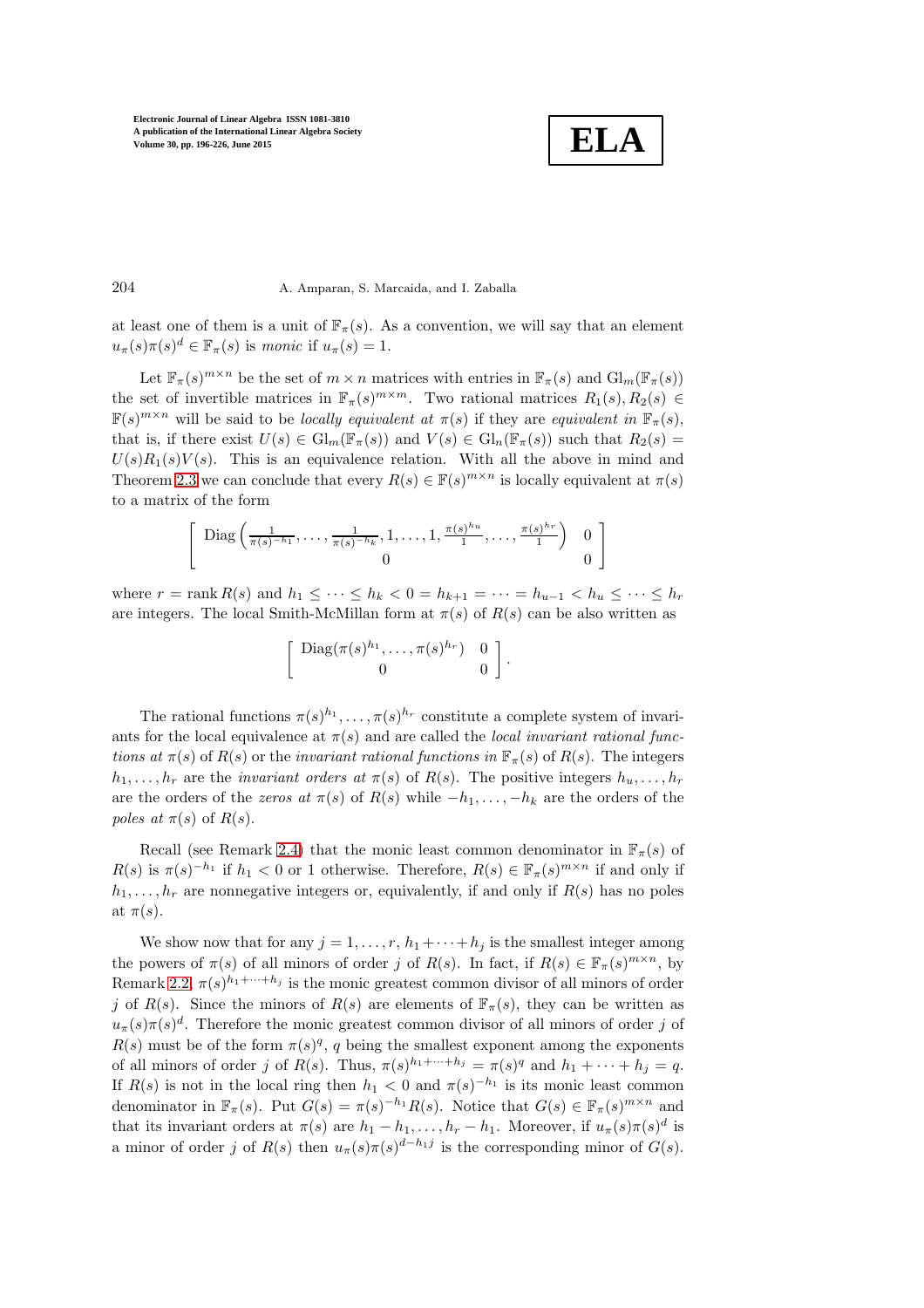**ELA**

Finite and Infinite Structures of Rational Matrices: A Local Approach 205

Therefore  $(h_1 - h_1) + \cdots + (h_j - h_1)$  is the smallest exponent among the powers of  $\pi(s)$  of all minors of order j of  $G(s)$ , which implies that  $h_1 + \cdots + h_j$  is the smallest integer among the powers of  $\pi(s)$  of all minors of order j of  $R(s)$ .

According to [\[4\]](#page-29-3), a property  $\mathbb P$  of a ring  $\mathcal R$  is local if the following holds true: R has  $\mathbb P$  if and only if  $\mathcal R_P$  has  $\mathbb P$  for every prime ideal P of R. We prove in the next theorem that the equivalence of rational matrices is a local property of  $\mathbb{F}[s]$ . For that we will use the following auxiliary lemma which is a slight extension of a very well-known result [\[8,](#page-30-20) p. 142].

LEMMA 4.1. Let  $R(s) \in \mathbb{F}(s)^{m \times n}$ , rank  $R(s) = r$ . Let  $\frac{\epsilon_1(s)}{\psi_1(s)}, \ldots, \frac{\epsilon_r(s)}{\psi_r(s)}$  $\frac{\epsilon_r(s)}{\psi_r(s)}$  be the global invariant rational functions of  $R(s)$  such that  $\epsilon_i(s) = \pi_1(s)^{n_{i1}} \cdots \pi_t(s)^{n_{it}}$  and  $\psi_i(s) = \pi_1(s)^{d_{i1}} \cdots \pi_t(s)^{d_{it}}$  with  $\pi_1(s), \ldots, \pi_t(s)$  different monic non-constant irreducible polynomials,  $n_{ij} \geq 0$  and  $d_{ij} \geq 0$ . Then  $\pi_j(s)^{n_{1j}-d_{1j}}, \ldots, \pi_j(s)^{n_{rj}-d_{rj}}$  are the local invariant rational functions at  $\pi_i(s)$  of  $R(s)$  for  $j = 1, \ldots, t$ , and  $1, \ldots, 1$  (r times) are the local invariant rational functions at  $\pi(s)$  of  $R(s)$  for all monic nonconstant irreducible  $\pi(s) \in \mathbb{F}[s]$  different from  $\pi_1(s), \ldots, \pi_t(s)$ .

Conversely, let  $\pi_j(s)^{l_{1j}}, \ldots, \pi_j(s)^{l_{rj}}$  be the local invariant rational functions at  $\pi_j(s)$  of  $R(s)$  for  $j = 1, \ldots, t$ , and  $1, \ldots, 1$  (r times) be the local invariant rational functions at  $\pi(s)$  of  $R(s)$  for all monic non-constant irreducible  $\pi(s) \in \mathbb{F}[s]$  different from  $\pi_1(s), \ldots, \pi_t(s)$ . Let  $\epsilon_i(s) = \pi_1(s)^{n_{i1}} \cdots \pi_t(s)^{n_{it}}$  and  $\psi_i(s) = \pi_1(s)^{d_{i1}} \cdots \pi_t(s)^{d_{it}}$ where  $n_{ij} = l_{ij}$  and  $d_{ij} = 0$  if  $l_{ij} \ge 0$  and  $n_{ij} = 0$  and  $d_{ij} = -l_{ij}$  otherwise. Then<br> $\frac{\epsilon_1(s)}{s}$  are the global invariant rational functions of  $B(s)$  $\frac{\epsilon_1(s)}{\psi_1(s)}, \ldots, \frac{\epsilon_r(s)}{\psi_r(s)}$  $\frac{\epsilon_r(s)}{\psi_r(s)}$  are the global invariant rational functions of  $R(s)$ .

*Proof.* Suppose that  $\frac{\epsilon_1(s)}{\psi_1(s)}, \ldots, \frac{\epsilon_r(s)}{\psi_r(s)}$  $\frac{\epsilon_r(s)}{\psi_r(s)}$  are the invariant rational functions in  $\mathbb{F}[s]$  of  $R(s)$ . Then there exist  $U(s) \in Gl_m(\mathbb{F}[s])$  and  $V(s) \in Gl_n(\mathbb{F}[s])$  such that

$$
R(s) = U(s) \left[ \begin{array}{cc} \text{Diag}\left(\frac{\epsilon_1(s)}{\psi_1(s)}, \dots, \frac{\epsilon_r(s)}{\psi_r(s)}\right) & 0\\ 0 & 0 \end{array} \right] V(s).
$$

Put

$$
U_j(s) = \prod_{k=1}^{j-1} \left[ \begin{array}{cc} \text{Diag}\left(\pi_k(s)^{n_{1k}-d_{1k}}, \dots, \pi_k(s)^{n_{rk}-d_{rk}}\right) & 0\\ 0 & I_{m-r} \end{array} \right], \ j = 2, \dots, t+1,
$$

$$
V_j(s) = \prod_{k=j+1}^t \left[ \begin{array}{cc} \text{Diag}\left(\pi_k(s)^{n_{1k}-d_{1k}}, \dots, \pi_k(s)^{n_{rk}-d_{rk}}\right) & 0\\ 0 & I_{n-r} \end{array} \right], \ j=1,\dots, t-1,
$$

 $U_1(s) = I_m$  and  $V_t(s) = I_n$ . Then for each  $j = 1, \ldots, t$ , we can write

$$
R(s) = U(s)U_j(s) \left[ \begin{array}{cc} \text{Diag}\left(\pi_j(s)^{n_{1j}-d_{1j}}, \dots, \pi_j(s)^{n_{rj}-d_{rj}}\right) & 0\\ 0 & 0 \end{array} \right] V_j(s)V(s)
$$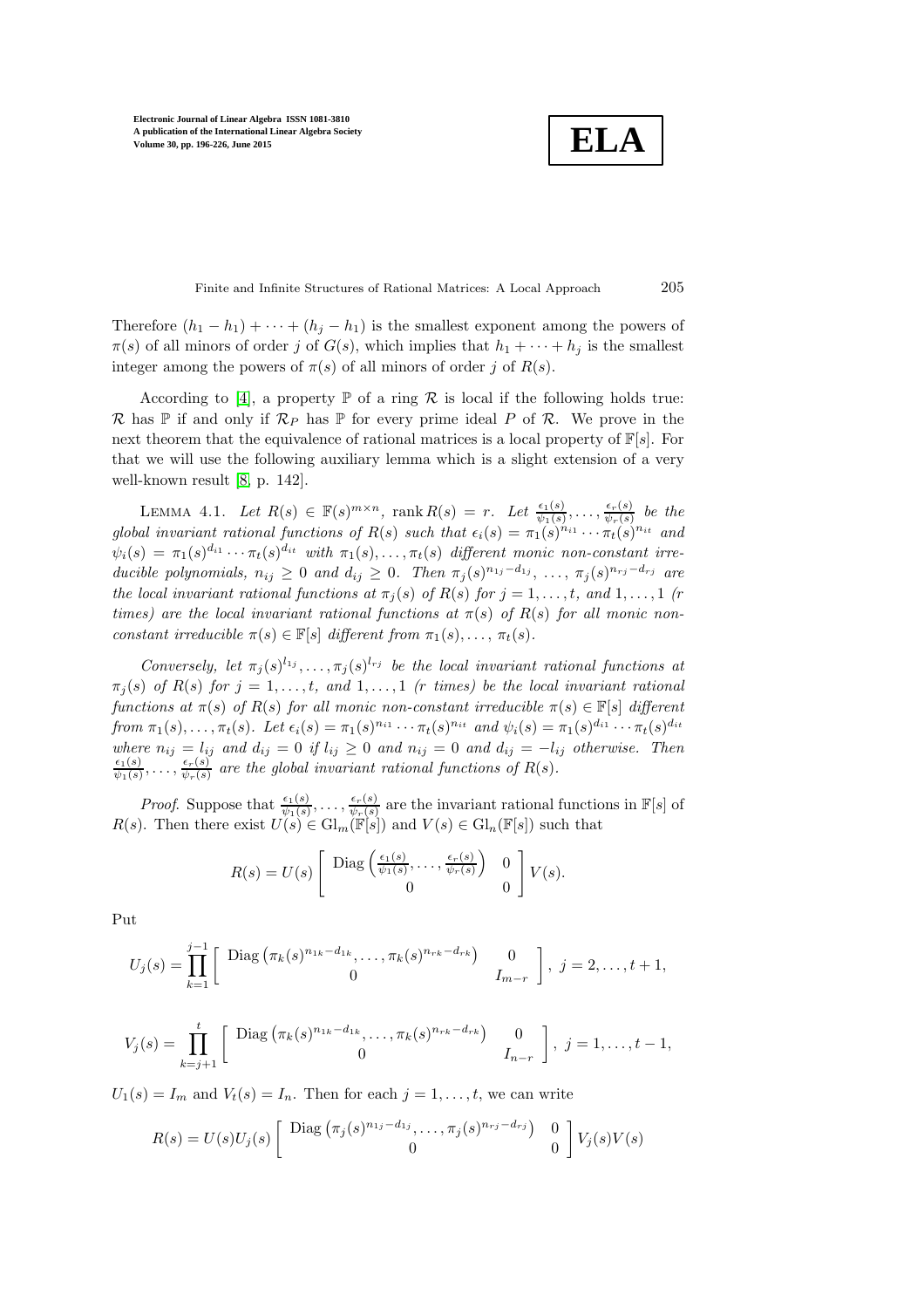

206 A. Amparan, S. Marcaida, and I. Zaballa

and

$$
R(s) = U(s)U_{t+1}(s) \left[ \begin{array}{cc} \text{Diag}(1,\ldots,1) & 0 \\ 0 & 0 \end{array} \right] V(s).
$$

Notice that  $U(s) \in \mathrm{Gl}_m(\mathbb{F}_{\pi}(s))$  and  $V(s) \in \mathrm{Gl}_n(\mathbb{F}_{\pi}(s))$  for all monic non-constant irreducible  $\pi(s) \in \mathbb{F}[s], U_{t+1}(s) \in \mathrm{Gl}_m(\mathbb{F}_{\pi}(s))$  for all  $\pi(s)$  different from  $\pi_1(s), \ldots, \pi_t(s)$ ,  $U_j(s) \in \mathrm{Gl}_m(\mathbb{F}_{\pi_j}(s)), V_j(s) \in \mathrm{Gl}_n(\mathbb{F}_{\pi_j}(s)).$  Since  $\epsilon_i(s)$  and  $\psi_i(s)$  are coprime polynomials we must have  $n_{ij} = 0$  or  $d_{ij} = 0$  for each  $i = 1, \ldots, r$  and  $j = 1, \ldots, t$ . Even more, it follows from  $\epsilon_1(s) \mid \cdots \mid \epsilon_r(s)$  and  $\psi_r(s) \mid \cdots \mid \psi_1(s)$  that  $n_{1j} \leq \cdots \leq n_{rj}$  and  $d_{1j} \geq \cdots \geq d_{rj}$ , respectively. Thus,  $n_{ij} - d_{ij} \leq n_{i+1j} - d_{i+1j}$  for all  $i = 1, \ldots, r-1$ ,  $j = 1, \ldots, t$ . Thus,  $\pi_j(s)^{n_{1j}-d_{1j}}, \ldots, \pi_j(s)^{n_{rj}-d_{rj}}$  are the invariant rational functions in  $\mathbb{F}_{\pi_j}(s)$  of  $R(s)$  for  $j = 1, \ldots, t$  and  $1, \ldots, 1$  are the invariant rational functions in  $\mathbb{F}_{\pi}(s)$  of  $R(s)$  for all  $\pi(s) \in \mathbb{F}[s]$  different from  $\pi_1(s), \ldots, \pi_t(s)$ .

Conversely, let  $\pi_j(s)^{l_{1j}}, \ldots, \pi_j(s)^{l_{rj}}$  be the invariant rational functions in  $\mathbb{F}_{\pi_j}(s)$ of  $R(s)$  for  $j = 1, \ldots, t$ , and  $1, \ldots, 1$  (r times) be the invariant rational functions in  $\mathbb{F}_{\pi}(s)$  of  $R(s)$  for all monic non-constant irreducible  $\pi(s) \in \mathbb{F}[s]$  different from  $\pi_1(s), \ldots, \pi_t(s)$ . Suppose that  $\frac{\epsilon'_i(s)}{\psi'_i(s)}$ ,  $i = 1, \ldots, r$ , are the global invariant rational functions of  $R(s)$  such that  $\epsilon'_i(s) = \sigma_1(s)^{n'_{i1}} \cdots \sigma_u(s)^{n'_{iu}}, \psi'_i(s) = \sigma_1(s)^{d'_{i1}} \cdots \sigma_u(s)^{d'_{iu}}$ with  $\sigma_1(s), \ldots, \sigma_u(s)$  different monic non-constant irreducible polynomials,  $n'_{ij} \geq 0$ and  $d'_{ij} \geq 0$ . By the "if" part,  $\sigma_k(s)^{n'_{1k}-d'_{1k}}, \ldots, \sigma_k(s)^{n'_{rk}-d'_{rk}}$  are the invariant rational functions in  $\mathbb{F}_{\sigma_k}(s)$  of  $R(s)$  for  $k = 1, \ldots, u$ , and  $1, \ldots, 1$  (*r* times) are the invariant rational functions in  $\mathbb{F}_{\pi}(s)$  of  $R(s)$  for all monic non-constant irreducible  $\pi(s) \in \mathbb{F}[s]$ different from  $\sigma_1(s), \ldots, \sigma_u(s)$ . Notice that  $n'_{ik}, d'_{ik}$  are non-negative integers such that  $n'_{ik} = 0$  or  $d'_{ik} = 0$  for each  $i = 1, ..., r$  and  $k = 1, ..., u$  and  $n'_{ik} - d'_{ik} \le n'_{i+1k} - d'_{i+1k}$ for all  $i = 1, \ldots, r - 1, k = 1, \ldots, u$ . By the uniqueness of the local invariant rational functions we have that  $u = t$ , and reordering if necessary,  $\sigma_j(s) = \pi_j(s)$  and  $n'_{ij} - d'_{ij} =$  $l_{ij}$ . Thus, if  $l_{ij} \leq 0$  then, on the one hand,  $n'_{ij} = 0$  and  $d'_{ij} = -l_{ij}$  and, on the other hand, by definition of  $n_{ij}$  and  $d_{ij}$ ,  $n_{ij} = 0$  and  $d_{ij} = -l_{ij}$ . Therefore  $n'_{ij} = n_{ij}$  and  $d'_{ij} = d_{ij}$ . Otherwise, if  $l_{ij} \geq 0$  then, reasoning in the same way, we get the same result, that is,  $n'_{ij} = n_{ij}$  and  $d'_{ij} = d_{ij}$ .

THEOREM 4.2. Two rational matrices  $R_1(s), R_2(s) \in \mathbb{F}(s)^{m \times n}$  are globally or finite equivalent if and only if  $R_1(s)$ ,  $R_2(s)$  are locally equivalent at  $\pi(s)$  for all monic non-constant irreducible  $\pi(s) \in \mathbb{F}[s]$ .

*Proof.*  $R_1(s)$  and  $R_2(s)$  are globally equivalent if and only if they have the same finite invariant rational functions. By the previous lemma, they have the same finite invariant rational functions if and only if they have the same local invariant rational functions at  $\pi(s)$  for every monic non-constant irreducible  $\pi(s) \in \mathbb{F}[s]$ , and this is so if and only if  $R_1(s)$  and  $R_2(s)$  are equivalent in  $\mathbb{F}_{\pi}(s)$  for all monic non-constant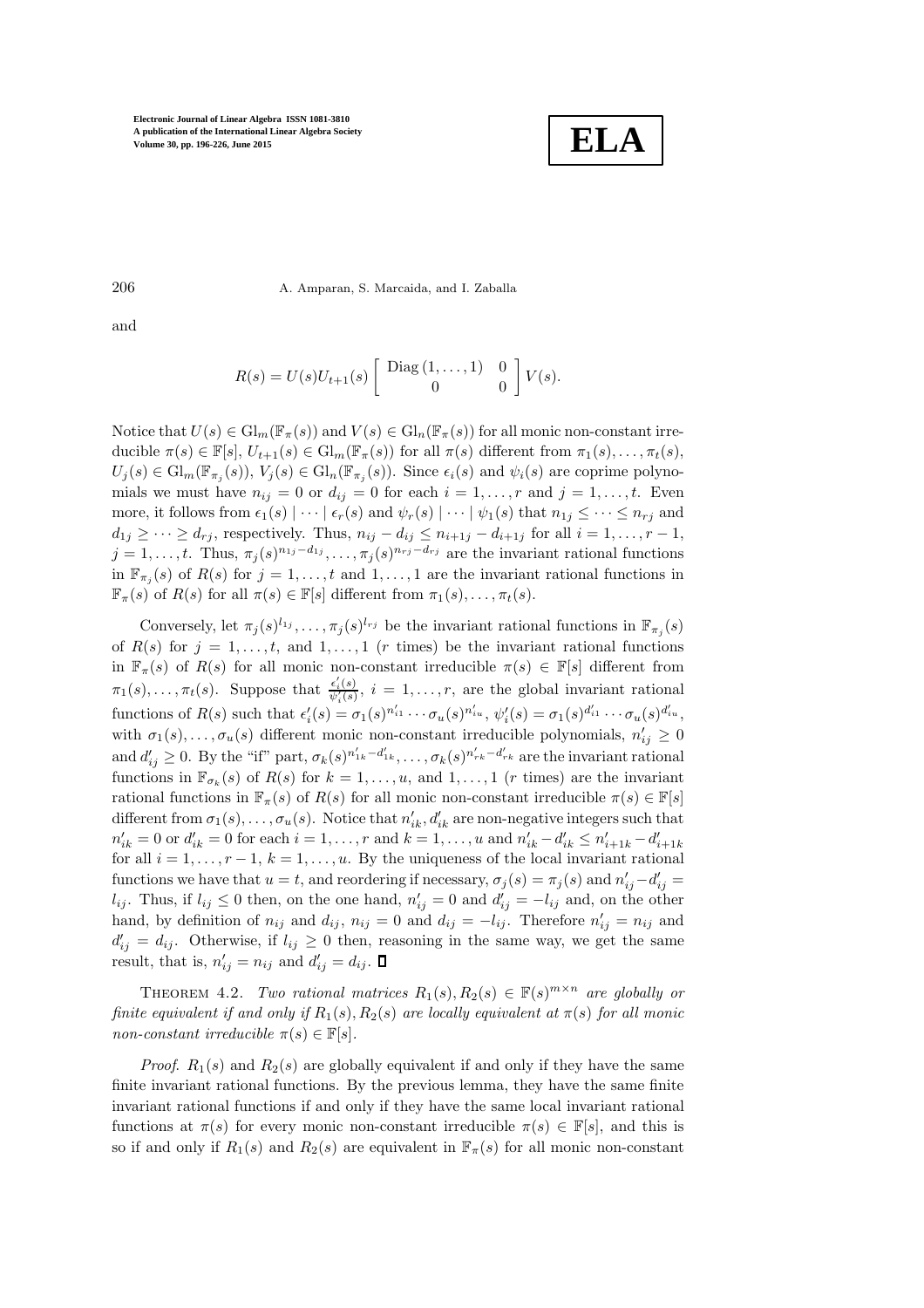$$
\boxed{\textbf{ELA}}
$$

Finite and Infinite Structures of Rational Matrices: A Local Approach 207

irreducible  $\pi(s) \in \mathbb{F}[s]$ .  $\Box$ 

REMARK 4.3. A direct consequence of the previous lemma is that the finite elementary divisors of a polynomial matrix are its nontrivial local invariant rational functions.

EXAMPLE 4.4. Let  $R(s)$  be the matrix of Example [3.1](#page-6-0) and let us compute its local structure. Its global invariant rational functions are  $\frac{1}{s(s+1)^2}$ ,  $(s+1)(s^2+1)$ . It follows from the previous lemma that its local invariant rational functions at s are 1  $\frac{1}{s}$ , 1, those at  $s+1$  are  $\frac{1}{(s+1)}$  $\frac{1}{(s+1)^2}$ , s + 1, and those at  $s^2 + 1$  are  $1, s^2 + 1$ . At any other non-constant monic irreducible polynomial the local invariant rational functions are 1, 1.

<span id="page-11-0"></span>5. Infinite structure. The material presented in this section summarizes and places in the context of local rings some of the main ideas in, for example, [\[24\]](#page-30-19) or [\[6\]](#page-30-5) about the equivalence of rational matrices at infinity.

Recall that a rational function  $r(s)$  has a pole (zero) at infinity if  $r\left(\frac{1}{s}\right)$  has a pole (zero) at 0. Following this idea, we can define the local ring at infinity as the set of rational functions,  $r(s)$ , such that  $r\left(\frac{1}{s}\right)$  does not have 0 as a pole, that is,  $\mathbb{F}_{\infty}(s) = \{r(s) \in \mathbb{F}(s) : r(\frac{1}{s}) \in \mathbb{F}_{s}(s)\}.$  If  $r(s) = \frac{p(s)}{q(s)}$  with  $p(s) = a_{t}s^{t} + a_{t+1}s^{t+1} +$  $\cdots + a_p s^p$ ,  $a_p \neq 0$ ,  $q(s) = b_r s^r + b_{r+1} s^{r+1} + \cdots + b_q s^q$ ,  $b_q \neq 0$ ,  $p = \deg(p(s))$ ,  $q =$  $deg(q(s))$ , then

$$
r\left(\frac{1}{s}\right) = \frac{\frac{a_t}{s^t} + \frac{a_{t+1}}{s^{t+1}} + \dots + \frac{a_p}{s^p}}{\frac{b_r}{s^r} + \frac{b_{r+1}}{s^{r+1}} + \dots + \frac{b_q}{s^q}} = \frac{a_t s^{p-t} + a_{t+1} s^{p-t-1} + \dots + a_p}{b_r s^{q-r} + b_{r+1} s^{q-r-1} + \dots + b_q} s^{q-p} = \frac{f(s)}{g(s)} s^{q-p}.
$$

As  $\mathbb{F}_s(s) = \left\{ \frac{f(s)}{g(s)} \right\}$  $\frac{f(s)}{g(s)}s^d : f(0) \neq 0, g(0) \neq 0$  and  $d \in \mathbb{N}$   $\Big\} \cup \{0\}$ , it follows that

$$
\mathbb{F}_{\infty}(s) = \left\{ \frac{p(s)}{q(s)} \in \mathbb{F}(s) : \deg(q(s)) \ge \deg(p(s)) \right\}.
$$

This set is the ring of proper rational functions, usually denoted by  $\mathbb{F}_{pr}(s)$ . The units in this ring are the rational functions whose numerators and denominators have the same degree. They are called biproper rational functions. In fact, this ring is local and the set of the strictly proper rational functions, i.e.  $\frac{p(s)}{q(s)} \in \mathbb{F}_{pr}(s)$  such that  $deg(q(s)) > deg(p(s))$ , is its maximal ideal since any element outside this ideal is biproper.

Fix an arbitrary  $a \in \mathbb{F}$ . Notice that any nonzero element  $\frac{p(s)}{q(s)} \in \mathbb{F}_{pr}(s)$  can be written as  $\frac{p(s)}{q(s)} = \frac{p(s)}{q(s)}$  $q(s)$  $(s-a)^{\deg(q(s))-\deg(p(s))}$  $\frac{(s-a)^{\deg(q(s))-\deg(p(s))}}{(s-a)^{\deg(q(s))-\deg(p(s))}} = \frac{u_{pr}(s)}{(s-a)^{\deg(q(s))-\deg(q(s))}}$  $\frac{u_{pr}(s)}{(s-a)^{\deg(q(s))-\deg(p(s))}}$  with  $u_{pr}(s)$  =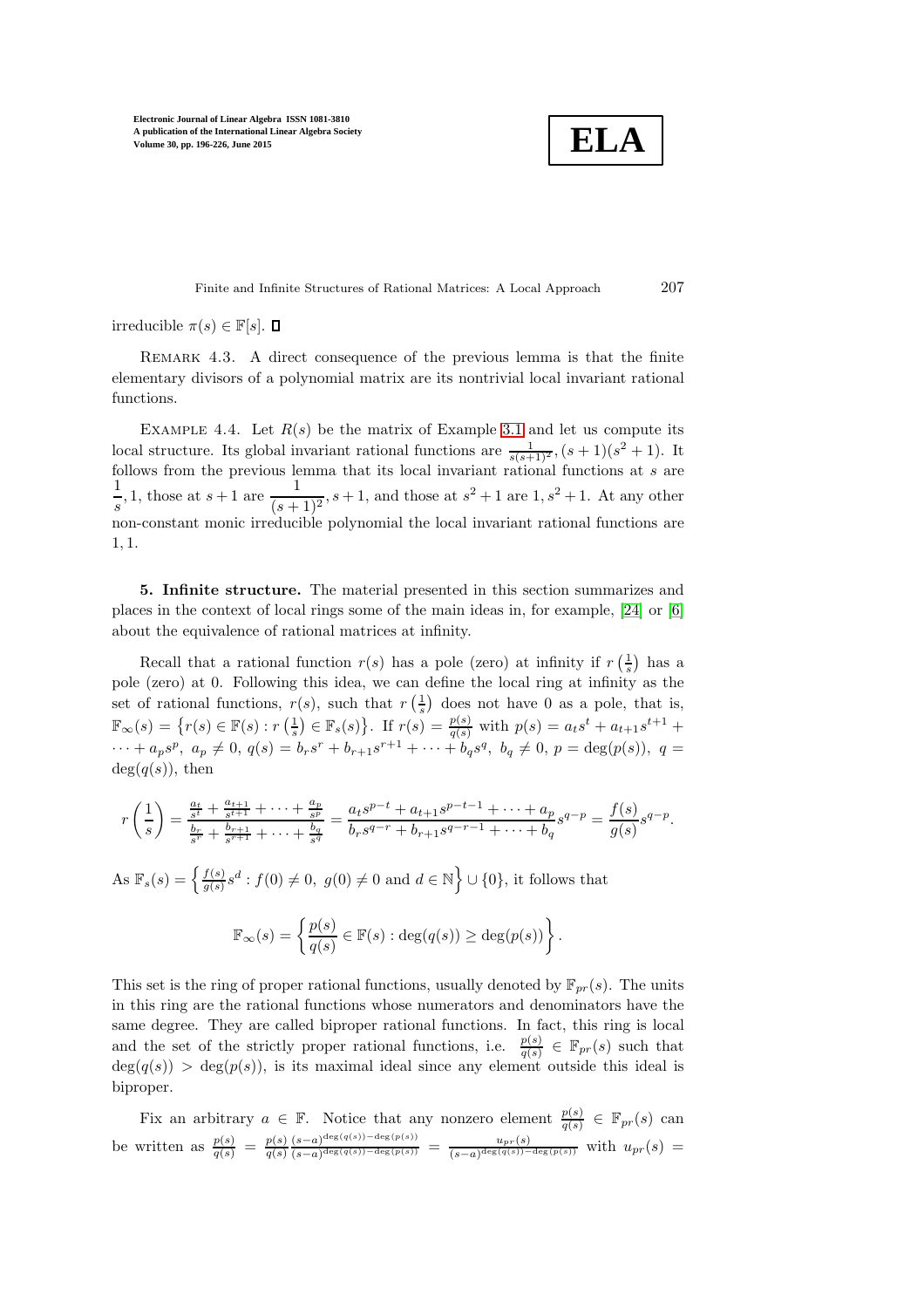

208 A. Amparan, S. Marcaida, and I. Zaballa

 $p(s)$  $\frac{p(s)}{q(s)}(s-a)^{\deg(q(s))-\deg(p(s))}$  a unit in  $\mathbb{F}_{pr}(s)$ . Therefore,

$$
\mathbb{F}_{pr}(s) = \left\{ \frac{u_{pr}(s)}{(s-a)^d} : u_{pr}(s) \text{ a unit, } d \in \mathbb{N} \right\} \cup \{0\}.
$$

Now the properties of the local rings analyzed in Section [4](#page-7-0) apply to this local ring by substituting  $\pi(s)$  by  $\frac{1}{(s-a)}$ . For example,  $\mathbb{F}_{pr}(s)$  is an Euclidean domain with the Euclidean division defined as follows:

$$
u_{pr2}(s)\frac{1}{(s-a)^{d_2}} = q(s)u_{pr1}(s)\frac{1}{(s-a)^{d_1}} + r(s),
$$

where

$$
\begin{cases} q(s) = \frac{u_{pr2}(s)}{u_{pr1}(s)} \frac{1}{(s-a)^{d_2 - d_1}}, r(s) = 0 & \text{if } d_2 \ge d_1\\ q(s) = 0, r(s) = u_{pr2}(s) \frac{1}{(s-a)^{d_2}} & \text{if } d_2 < d_1. \end{cases}
$$

Also,  $u_{pr1}(s) \frac{1}{(s-a)^{d_1}} |u_{pr2}(s) \frac{1}{(s-a)^{d_2}}$  if and only if  $d_1 \leq d_2$  and two proper rational functions are coprime in  $\mathbb{F}_{pr}(s)$  if and only if at least one of them is a unit of  $\mathbb{F}_{pr}(s)$ . As for the local rings at  $\pi(s)$ , we will say that a proper rational function  $u_{pr}(s) \frac{1}{(s-a)^d}$ is monic if  $u_{pr}(s) = 1$ .

Again  $\mathbb{F}_{pr}(s)$  is a principal ideal domain and its field of fractions is  $\mathbb{F}(s)$ .

Let  $\mathbb{F}_{pr}(s)^{m \times n}$  be the set of  $m \times n$  proper matrices (i.e., with entries in  $\mathbb{F}_{pr}(s)$ ) and  $\mathrm{Gl}_m(\mathbb{F}_{pr}(s))$  the set of biproper matrices. These are the invertible matrices in  $\mathbb{F}_{pr}(s)^{m \times m}$ . Two rational matrices  $R_1(s), R_2(s) \in \mathbb{F}(s)^{m \times n}$  are said to be *equivalent* at infinity if they are equivalent in  $\mathbb{F}_{pr}(s)$ , that is, if there exist matrices  $U(s) \in$  $\mathrm{Gl}_m(\mathbb{F}_{pr}(s))$  and  $V(s) \in \mathrm{Gl}_n(\mathbb{F}_{pr}(s))$  such that  $R_2(s) = U(s)R_1(s)V(s)$ . This is again an equivalence relation and every  $R(s) \in \mathbb{F}(s)^{m \times n}$  is equivalent at infinity to a matrix of the form

$$
\left[\begin{array}{c}\text{Diag}\left(\frac{1}{\frac{1}{(s-a)^{-q_1}}},\ldots,\frac{1}{\frac{1}{(s-a)^{-q_k}}},1,\ldots,1,\frac{\frac{1}{(s-a)^{q_u}}}{1},\ldots,\frac{\frac{1}{(s-a)^{q_r}}}{1}\right) & 0\\0 & 0\end{array}\right]
$$

where  $r = \text{rank } R(s)$  and  $q_1 \leq \cdots \leq q_k < 0 = q_{k+1} = \cdots = q_{u-1} < q_u \leq \cdots \leq q_r$  are integers. The Smith-McMillan form at infinity can be written also as

$$
\left[\begin{array}{cc} \text{Diag}\left(\frac{1}{(s-a)^{q_1}},\ldots,\frac{1}{(s-a)^{q_r}}\right) & 0\\ 0 & 0 \end{array}\right].
$$

The rational functions  $\frac{1}{(s-a)^{q_1}}, \ldots, \frac{1}{(s-a)^{q_r}}$  are uniquely determined by  $R(s)$  and the chosen scalar a. They are called the invariant rational functions at infinity of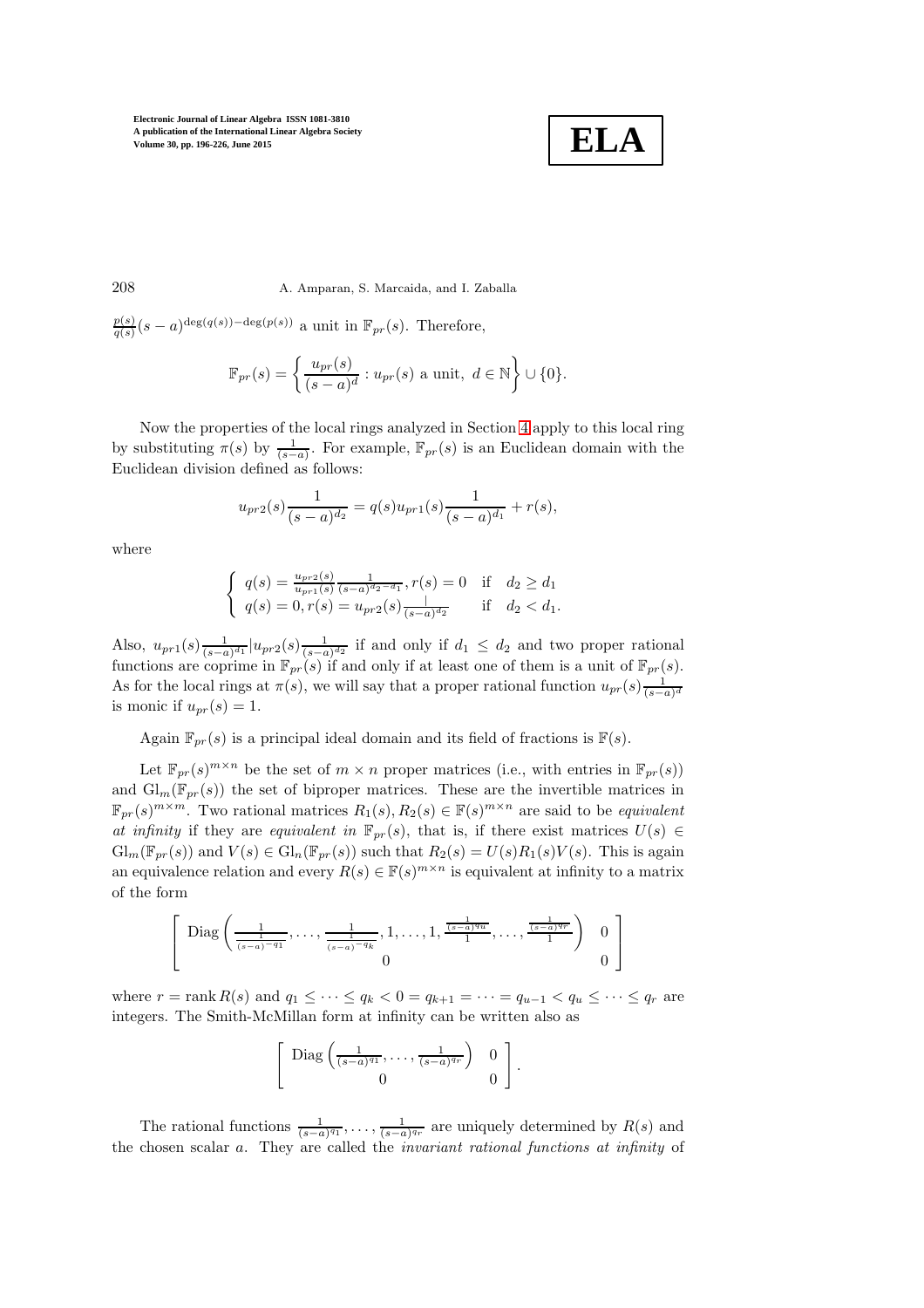**ELA**

Finite and Infinite Structures of Rational Matrices: A Local Approach 209

 $R(s)$  with respect to a or the *invariant rational functions in*  $\mathbb{F}_{pr}(s)$  of  $R(s)$  with respect to a. The integers  $q_1, \ldots, q_r$  are called the *invariant orders at infinity* of  $R(s)$ . The scalar a can be changed by any other scalar  $b \in \mathbb{F}$  and the invariant orders will remain the same because  $\frac{(s-a)}{(s-b)}\frac{1}{(s-a)} = \frac{1}{(s-b)}$  and  $\frac{(s-a)}{(s-b)}$  is biproper. Thus, the invariant orders at infinity form a complete system of invariants for the equivalence at infinity in  $\mathbb{F}(s)^{m \times n}$ . They determine the zeros and poles of  $R(s)$  at infinity. Namely,  $R(s)$  has  $r - u + 1$  zeros at infinity each one of order  $q_u, \ldots, q_r$  and k poles at infinity each one of order  $-q_1, \ldots, -q_k$ .

It is a usual practice to choose  $a = 0$  (see for instance [\[24\]](#page-30-19) or [\[6\]](#page-30-5)) but using an arbitrary a is more convenient for our developments in the following sections. It is also worth-remarking that the invariant orders at infinity in these references are the opposite to the ones used here. The notation that we are using aims to stress the parallelism between the structures at any prime polynomial  $\pi(s)$  and the structure at infinity for any rational matrix.

Recall (see Remark [2.4\)](#page-4-2) that the monic least common denominator in  $\mathbb{F}_{pr}(s)$  of  $R(s)$  is  $\frac{1}{(s-a)^{-q_1}}$  if  $q_1 < 0$  or 1 otherwise. Therefore  $R(s) \in \mathbb{F}_{pr}(s)^{m \times n}$  if and only if  $q_1, \ldots, q_r$  are nonnegative integers, that is, if and only if  $R(s)$  has no poles at infinity. Therefore, non-constant polynomial matrices always have poles at infinity and they may also have zeros at infinity.

As for the local rings of Section [4,](#page-7-0)  $q_1 + \cdots + q_j$  is the smallest integer among the exponents of  $\frac{1}{s-a}$  of all minors of order j of  $R(s)$ . Bearing in mind that each rational function  $\frac{p(s)}{q(s)}$  can be written as

$$
\frac{p(s)}{q(s)} = \frac{u_{pr}(s)}{(s-a)^{\deg(q(s)) - \deg(p(s))}},
$$

we conclude that  $q_1 + \cdots + q_j$  is the smallest integer among the differences of the degrees of the denominators and numerators of all minors of order j of  $R(s)$ . In particular, if  $R(s)$  is a polynomial matrix all denominators are of degree 0 so that the smallest difference of the denominators and numerators of the entries of  $R(s)$  is  $-\deg R(s)$ . In other words  $-q_1 = \deg R(s)$ .

Example 5.1. Let

$$
P(s) = \begin{bmatrix} s & (s+1)^2 & s-1 \\ 0 & 1 & 0 \\ 1 & 0 & s^2 \end{bmatrix},
$$

an let us compute its invariant orders at infinity. Notice that deg  $P(s) = 2$ . Thus,  $q_1 = -2$ . Now, the greatest degree of the 2 × 2 minors is 4. Then  $q_1 + q_2 = -4$  and  $q_2 = -2$ . Finally, det  $P(s) = s^3 - s + 1$  and so  $q_1 + q_2 + q_3 = -3$ . This means that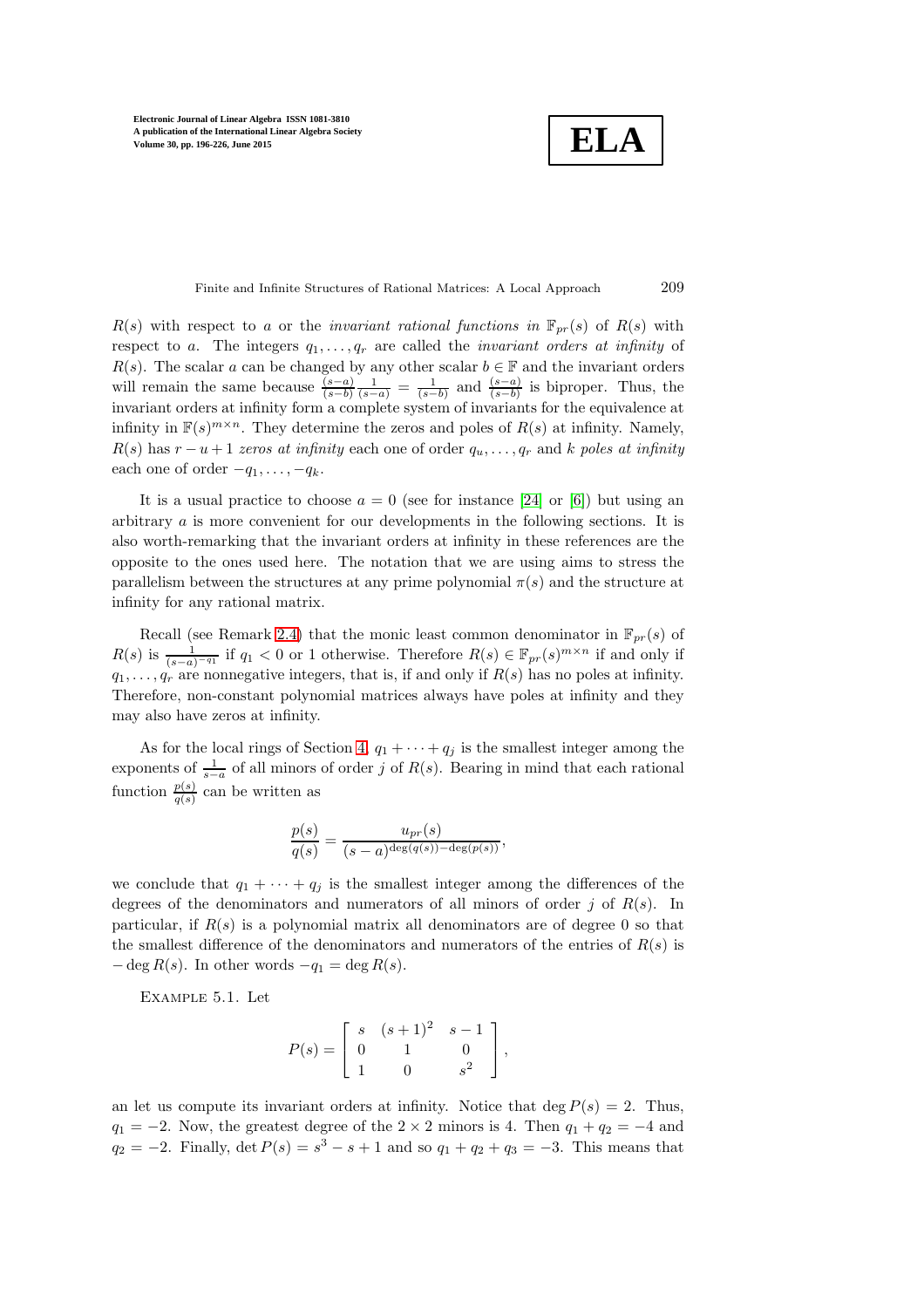

### 210 A. Amparan, S. Marcaida, and I. Zaballa

<span id="page-14-0"></span> $q_3 = 1$ . Hence,  $P(s)$  has one zero at infinity of order 1 and two poles at infinity of order 2.

6. Möbius transformations. In this section, we aim to show how the finite and infinite structure of the rational matrices is modified by a Möbius transformation. The local rings and their units studied in the previous sections will help us in this task. The basic idea is to show that the Möbius transformations preserve the property of being local and transform units into units.

Formally, a Möbius transformation is a homomorphism on the field of rational functions:

$$
g : \mathbb{F}(s) \longrightarrow \mathbb{F}(s)
$$
  

$$
r(s) \rightarrow r\left(\frac{\alpha s + \beta}{\gamma s + \delta}\right), \quad \alpha \delta - \beta \gamma \neq 0.
$$

So given  $u(s), v(s) \in \mathbb{F}(s)$ 

(i) if 
$$
r(s) = u(s) + v(s)
$$
 then  $r\left(\frac{\alpha s + \beta}{\gamma s + \delta}\right) = u\left(\frac{\alpha s + \beta}{\gamma s + \delta}\right) + v\left(\frac{\alpha s + \beta}{\gamma s + \delta}\right)$ , and  
\n(ii) if  $r(s) = u(s)v(s)$  then  $r\left(\frac{\alpha s + \beta}{\gamma s + \delta}\right) = u\left(\frac{\alpha s + \beta}{\gamma s + \delta}\right)v\left(\frac{\alpha s + \beta}{\gamma s + \delta}\right)$ .

The homomorphism  $g$  extends to the corresponding matrix sets:

$$
\widetilde{g} : \mathbb{F}(s)^{m \times n} \longrightarrow \mathbb{F}(s)^{m \times n} \nR(s) = [r_{ij}(s)] \rightarrow R\left(\frac{\alpha s + \beta}{\gamma s + \delta}\right) = \left[r_{ij}\left(\frac{\alpha s + \beta}{\gamma s + \delta}\right)\right].
$$

It is worth-remarking that a Möbius transformation has been already used to define the infinite structure of rational matrices.

**6.1. Translations and dilations.** Consider first the particular case  $\gamma = 0$ . The Möbius transformation reduces to  $m(s) = cs + d$  with  $c = \frac{\alpha}{\delta} \neq 0$  and  $d = \frac{\beta}{\delta}$ .

If  $\lambda(s)$  is a monic polynomial with  $\deg(\lambda(s)) = p$  it is plain that  $\lambda(cs + d)$  is a polynomial of degree p with leading coefficient  $c^p$  and  $\tilde{\lambda}(s) := \frac{\lambda(c s + d)}{c^p} \in \mathbb{F}[s]$  is monic. Also, if  $\lambda_1(s), \lambda_2(s) \in \mathbb{F}[s]$  and  $\lambda_1(s) | \lambda_2(s)$  then  $\lambda_1(cs + d) | \lambda_2(cs + d)$ . Moreover, if  $\lambda_1(s), \lambda_2(s)$  are coprime then  $\lambda_1(cs+d), \lambda_2(cs+d)$  are coprime as well because if  $\lambda_1(cs+d) = \mu(s)\nu_1(s), \lambda_2(cs+d) = \mu(s)\nu_2(s)$  with  $\mu(s), \nu_1(s), \nu_2(s)$  non-constant polynomials such that  $\nu_1(s)$ ,  $\nu_2(s)$  are coprime then  $\lambda_i(s) = \mu(\frac{s-d}{c})\nu_i(\frac{s-d}{c})$  for  $i = 1, 2$ . We have that if  $U(s)$  is a unimodular matrix then  $U(cs + d)$  is unimodular too. An immediate consequence of this fact is the following result.

PROPOSITION 6.1. Let  $R_1(s), R_2(s) \in \mathbb{F}(s)^{m \times n}$  and let  $c, d \in \mathbb{F}$  be arbitrary scalars with  $c \neq 0$ .  $R_1(s)$  and  $R_2(s)$  are globally equivalent if and only if  $R_1(cs + d)$ and  $R_2(\text{cs} + d)$  are globally equivalent.

<span id="page-14-1"></span>PROPOSITION 6.2. Let  $R(s) \in \mathbb{F}(s)^{m \times n}$  be a matrix of rank r and let  $c, d \in \mathbb{F}$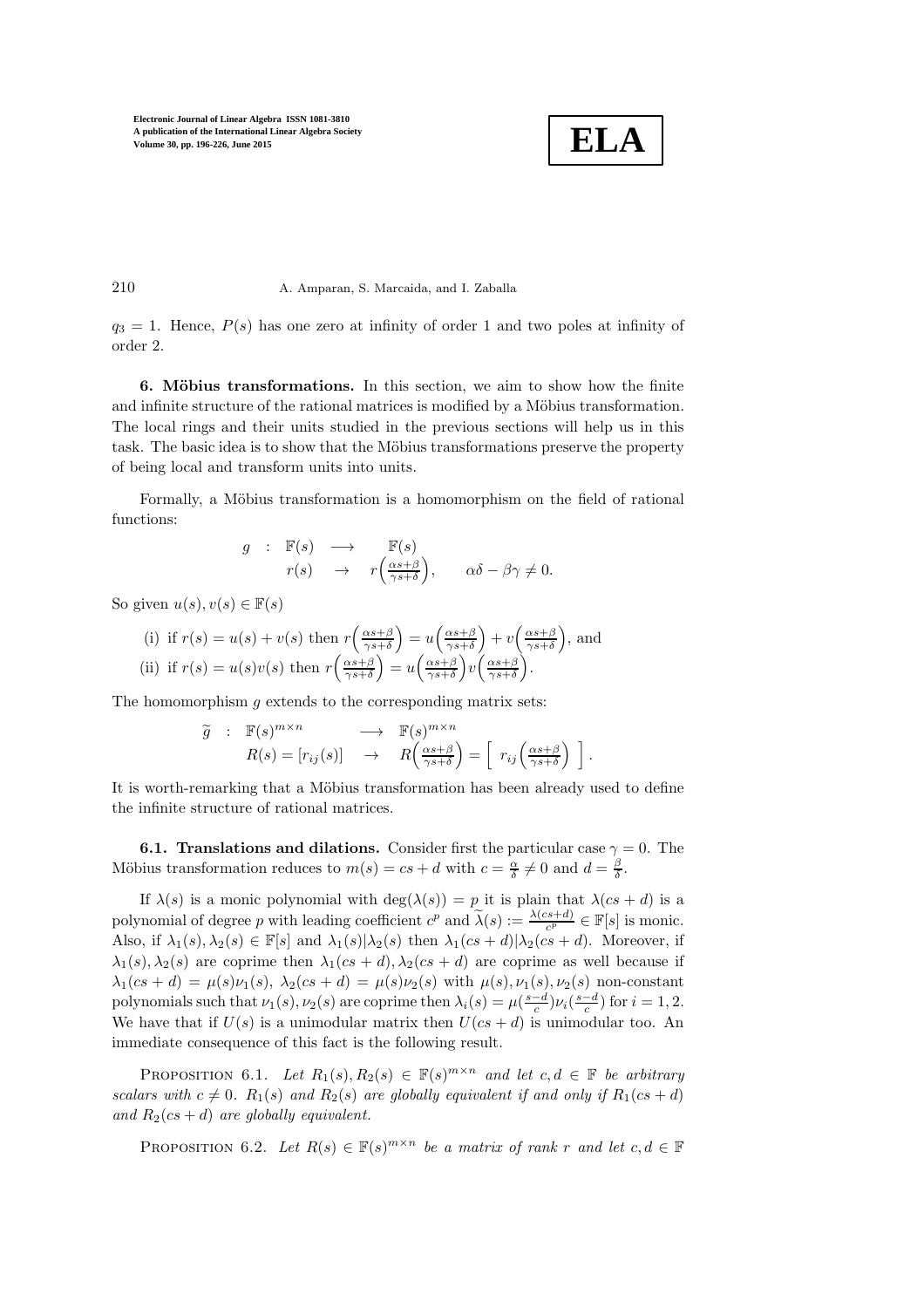**ELA**

Finite and Infinite Structures of Rational Matrices: A Local Approach 211

be arbitrary scalars with  $c \neq 0$ . Let  $\epsilon_1(s) \mid \cdots \mid \epsilon_r(s)$  and  $\psi_r(s) \mid \cdots \mid \psi_1(s)$  be non-zero monic polynomials such that  $gcd(\epsilon_i(s), \psi_i(s)) = 1, i = 1, \ldots, r$ . Define  $\widetilde{\epsilon}_i(s) = \frac{\epsilon_i (cs+d)}{c^{n_i}}$  and  $\widetilde{\psi}_i(s) = \frac{\psi_i (cs+d)}{c^{d_i}}$  with  $n_i = \deg(\epsilon_i(s))$  and  $d_i = \deg(\psi_i(s))$  for  $i=1,\ldots,r.$  Then  $\frac{\epsilon_1(s)}{\psi_1(s)},\ldots,\frac{\epsilon_r(s)}{\psi_r(s)}$  $\frac{e_r(s)}{\psi_r(s)}$  are the finite invariant rational functions of  $R(s)$ if and only if  $\frac{\tilde{\epsilon}_1(s)}{\tilde{\psi}_1(s)}, \ldots, \frac{\tilde{\epsilon}_r(s)}{\tilde{\psi}_r(s)}$  are the finite invariant rational functions of  $R(cs+d)$ .

*Proof.* Assume that  $\frac{\epsilon_1(s)}{\psi_1(s)}, \ldots, \frac{\epsilon_r(s)}{\psi_r(s)}$  $\frac{e_r(s)}{\psi_r(s)}$  are the finite invariant rational functions of  $R(s)$ . Then there exist unimodular matrices  $U(s) \in Gl_m(\mathbb{F}[s])$  and  $V(s) \in Gl_n(\mathbb{F}[s])$ such that

$$
R(s) = U(s) \left[ \begin{array}{cc} \text{Diag}\left(\frac{\epsilon_1(s)}{\psi_1(s)}, \dots, \frac{\epsilon_r(s)}{\psi_r(s)}\right) & 0\\ 0 & 0 \end{array} \right] V(s).
$$

Therefore

$$
R(cs+d) = U(cs+d) \left[ \begin{array}{c} \text{Diag}\left(\frac{\epsilon_1(cs+d)}{\psi_1(cs+d)}, \dots, \frac{\epsilon_r(cs+d)}{\psi_r(cs+d)} \right) & 0\\ 0 & 0 \end{array} \right] V(cs+d).
$$

Put  $W = \text{Diag}(c^{n_1-d_1}, \ldots, c^{n_r-d_r}, 1, \ldots, 1)$ . Notice that  $W, U(cs + d) \in \text{Gl}_m(\mathbb{F}[s])$ and  $V(cs + d) \in Gl_n(\mathbb{F}[s])$ . Thus,

$$
R(cs+d) = U(cs+d)W \left[ \begin{array}{c} \text{Diag}\left(\frac{\tilde{\epsilon}_1(s)}{\tilde{\psi}_1(s)},\ldots,\frac{\tilde{\epsilon}_r(s)}{\tilde{\psi}_r(s)}\right) & 0\\ 0 & 0 \end{array} \right] V(cs+d).
$$

Since  $\tilde{\epsilon}_1(s), \ldots, \tilde{\epsilon}_r(s), \tilde{\psi}_1(s), \ldots, \tilde{\psi}_r(s)$  are nonzero monic polynomials,  $\tilde{\epsilon}_i(s), \tilde{\psi}_i(s)$  are coprime for each  $i$ ,  $\tilde{\epsilon}_1(s) \mid \cdots \mid \tilde{\epsilon}_r(s)$  and  $\psi_r(s) \mid \cdots \mid \psi_1(s)$ , it follows that the finite invariant rational functions of  $R(cs + d)$  are  $\frac{\tilde{\epsilon}_1(s)}{\tilde{\psi}_1(s)}, \ldots, \frac{\tilde{\epsilon}_r(s)}{\tilde{\psi}_r(s)}$ .  $\frac{\epsilon_r(s)}{\widetilde{\psi}_r(s)}$ .

The converse can be proved along the same lines taking into account that for any non-zero monic polynomial  $r(s)$  of degree d,  $\tilde{r}(s) = \frac{1}{c^d}r(cs + d)$  if and only if  $r(s) = c^d \widetilde{r} \left( \frac{s-d}{c} \right) (c \neq 0).$ 

Regarding the local Smith-McMillan form, we have that if  $\pi(s) \in \mathbb{F}[s]$  is a nonconstant irreducible polynomial then  $\pi (cs + d)$  is irreducible as well because if  $\pi (cs + d)$  $d) = \mu(s)\nu(s)$ , with  $\mu(s), \nu(s) \in \mathbb{F}[s]$ , then  $\pi(s) = \mu\left(\frac{s-d}{c}\right)\nu\left(\frac{s-d}{c}\right)$ . We have already seen that if  $\pi(s)$  is a monic irreducible polynomial with  $\deg(\pi(s)) = p$  then  $\tilde{\pi}(s) =$  $\pi(c s+d)$  $\frac{ds+d)}{c^p}$  is a monic irreducible polynomial with the same degree. Now let  $\frac{p(s)}{q(s)} \in \mathbb{F}_{\pi}(s)$ . Since  $q(s)$  and  $\pi(s)$  are coprime,  $q(cs + d)$  and  $\pi(cs + d)$  are also coprime and we conclude that  $\frac{p(cs+d)}{q(cs+d)} \in \mathbb{F}_{\widetilde{\pi}}(s)$ . A consequence of this fact is that  $U(s) \in \mathrm{Gl}_m(\mathbb{F}_{\pi}(s))$ if and only if  $U(c s + d) \in Gl_m(\mathbb{F}_{\widetilde{\pi}}(s)).$ 

<span id="page-15-0"></span>PROPOSITION 6.3. Let  $R_1(s), R_2(s) \in \mathbb{F}(s)^{m \times n}$  and let  $c, d \in \mathbb{F}$  be arbitrary scalars with  $c \neq 0$ . Let  $\pi(s)$  be a monic non-constant irreducible polynomial of degree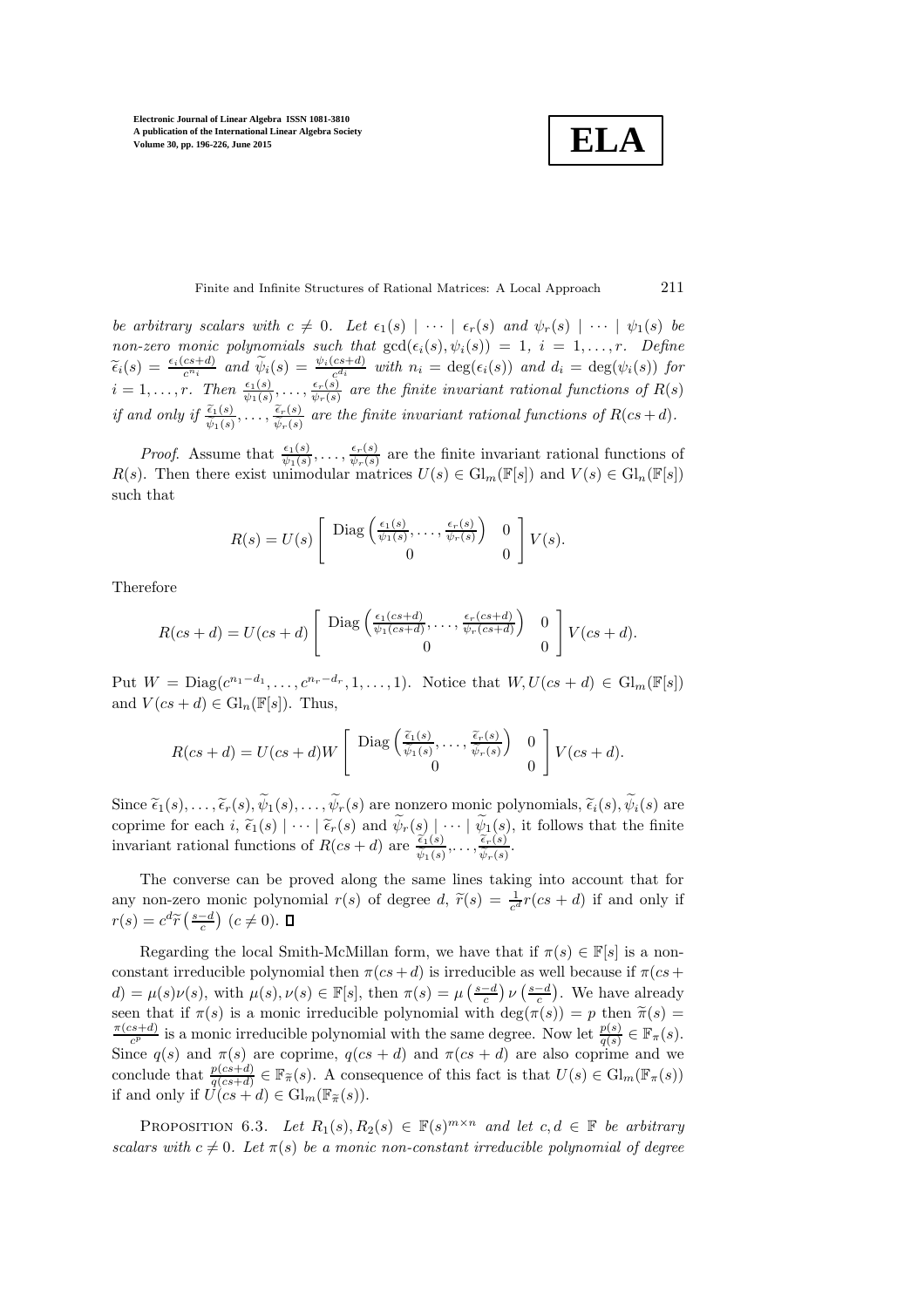

#### 212 A. Amparan, S. Marcaida, and I. Zaballa

<span id="page-16-1"></span>p.  $R_1(s)$  and  $R_2(s)$  are locally equivalent at  $\pi(s)$  if and only if  $R_1(cs+d)$  and  $R_2(cs+d)$ are locally equivalent at  $\widetilde{\pi}(s) = \frac{\pi (cs+d)}{c^p}$ .

PROPOSITION 6.4. Let  $R(s) \in \mathbb{F}(s)^{m \times n}$  be a matrix of rank r and let  $c, d \in \mathbb{F}$ be arbitrary scalars with  $c \neq 0$ . Let  $\pi(s) \in \mathbb{F}[s]$  be a monic non-constant irreducible polynomial of degree p and let  $h_1 \leq \cdots \leq h_r$  be integers. Then  $\pi(s)^{h_1}, \ldots, \pi(s)^{h_r}$  are the local invariant rational functions at  $\pi(s)$  of  $R(s)$  if and only if  $\widetilde{\pi}(s)^{h_1}, \ldots, \widetilde{\pi}(s)^{h_r}$ are the local invariant rational functions at  $\tilde{\pi}(s) = \frac{1}{c^p} \pi (cs + d)$  of  $R(cs + d)$ .

*Proof.* Suppose that  $\pi(s)^{h_1}, \ldots, \pi(s)^{h_r}$  are the local invariant rational functions at  $\pi(s)$  of  $R(s)$ . Then there exist  $U(s) \in \mathrm{Gl}_m(\mathbb{F}_{\pi}(s))$  and  $V(s) \in \mathrm{Gl}_n(\mathbb{F}_{\pi}(s))$  such that

$$
R(s) = U(s) \left[ \begin{array}{cc} \text{Diag}(\pi(s)^{h_1}, \dots, \pi(s)^{h_r}) & 0 \\ 0 & 0 \end{array} \right] V(s).
$$

Thus,

$$
R(cs+d) = U(cs+d) \begin{bmatrix} \text{Diag}(\pi(cs+d)^{h_1}, \dots, \pi(cs+d)^{h_r}) & 0\\ 0 & 0 \end{bmatrix} V(cs+d)
$$

$$
= U(cs+d)W \begin{bmatrix} \text{Diag}(\widetilde{\pi}(s)^{h_1}, \dots, \widetilde{\pi}(s)^{h_r}) & 0\\ 0 & 0 \end{bmatrix} V(cs+d)
$$

with  $W = \text{Diag}(c^{ph_1}, \ldots, c^{ph_r}, 1, \ldots, 1) \in \text{Gl}_m(\mathbb{F}_{\widetilde{\pi}}(s)), U(cs+d) \in \text{Gl}_m(\mathbb{F}_{\widetilde{\pi}}(s))$  and  $V(cs+d) \in \mathrm{Gl}_n(\mathbb{F}_{\widetilde{\pi}}(s))$ . Since  $h_1 \leq \cdots \leq h_r$ , it follows that  $\widetilde{\pi}(s)^{h_1}, \ldots, \widetilde{\pi}(s)^{h_r}$  are the local invariant rational functions at  $\tilde{\pi}(s) = \frac{1}{c^p} \pi (cs + d)$  of  $R(cs + d)$ .

The converse can be proved as in Proposition [6.2.](#page-14-1)  $\Box$ 

If  $\frac{p(s)}{q(s)}$  is a rational function then it is plain that  $\deg(p(s)) = \deg(p(cs + d))$  and  $deg(q(s)) = deg(q(cs + d))$ . So if  $B(s)$  is a biproper matrix then  $B(cs + d)$  is also biproper. The following proposition is easily proved.

<span id="page-16-0"></span>PROPOSITION 6.5. Let  $R_1(s), R_2(s) \in \mathbb{F}(s)^{m \times n}$  be matrices of rank r and let  $c, d \in \mathbb{F}$  be arbitrary scalars with  $c \neq 0$ .  $R_1(s)$  and  $R_2(s)$  are equivalent at infinity if and only if  $R_1(cs + d)$  and  $R_2(cs + d)$  are equivalent at infinity.

<span id="page-16-2"></span>PROPOSITION 6.6. Let  $R(s) \in \mathbb{F}(s)^{m \times n}$  and let  $c, d \in \mathbb{F}$  be arbitrary scalars with  $c \neq 0$ . Then  $R(s)$  and  $R(c s + d)$  have the same invariant orders at infinity.

*Proof.* Let  $q_1 \leq \cdots \leq q_r$  be the invariant orders at infinity of  $R(s)$ . Then there are biproper matrices  $U(s) \in \mathrm{Gl}_m(\mathbb{F}_{pr}(s))$  and  $V(s) \in \mathrm{Gl}_n(\mathbb{F}_{pr}(s))$  such that

$$
R(s) = U(s) \left[ \begin{array}{cc} \text{Diag}\left(\frac{1}{s^{q_1}}, \ldots, \frac{1}{s^{q_r}}\right) & 0 \\ 0 & 0 \end{array} \right] V(s).
$$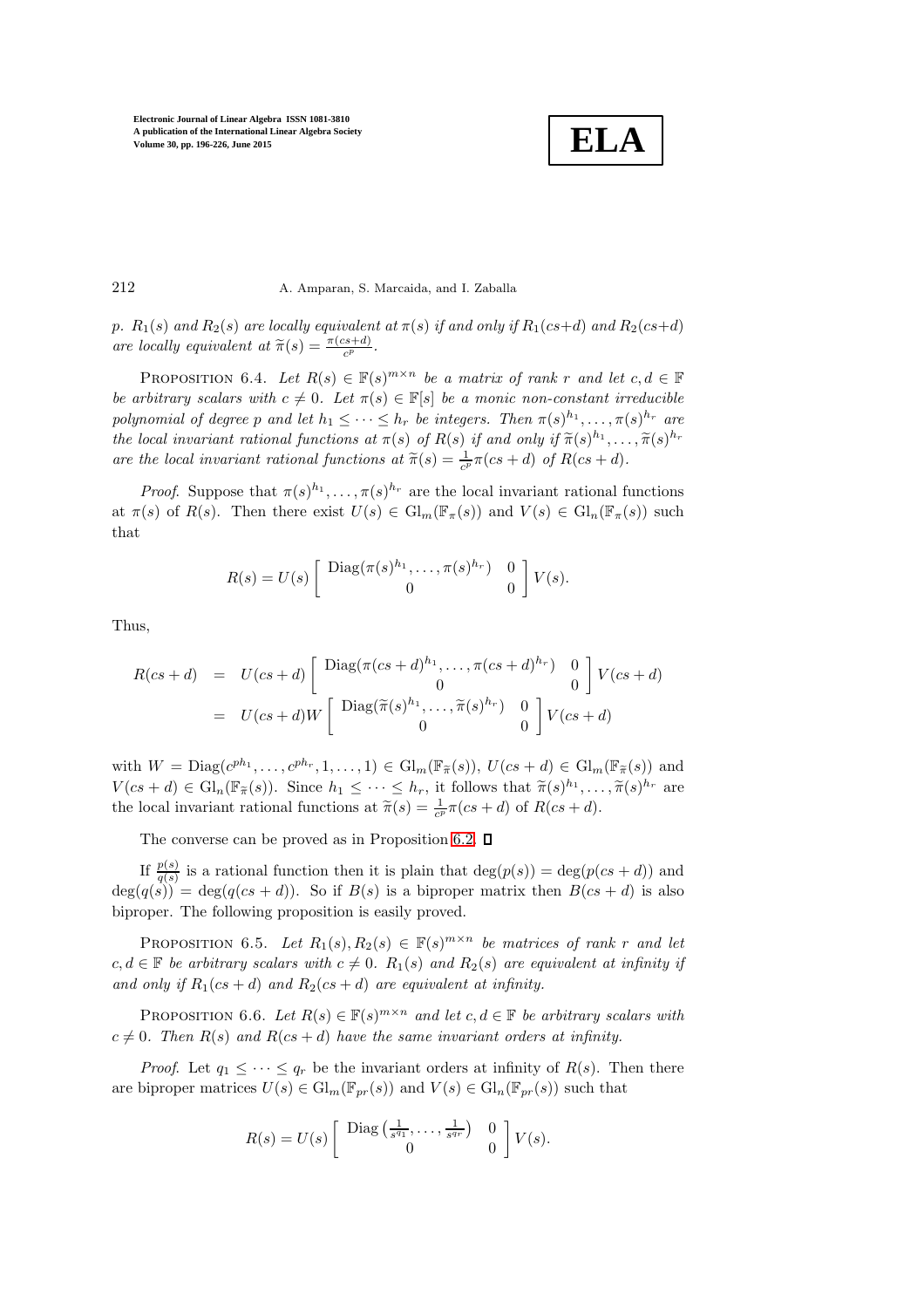

Finite and Infinite Structures of Rational Matrices: A Local Approach 213

Thus,

$$
R(cs+d) = U(cs+d) \left[ \begin{array}{c} \text{Diag}\left(\frac{1}{(cs+d)^{q_1}},\ldots,\frac{1}{(cs+d)^{q_r}}\right) & 0\\ 0 & 0 \end{array} \right] V(cs+d).
$$

Since  $U(c s+d)$  and  $V(c s+d)$  are biproper matrices, it is clear that the invariant orders at infinity of  $R(cs + d)$  are  $q_1, \ldots, q_r$ . And conversely.  $\Box$ 

COROLLARY 6.7. Let  $R(s) \in \mathbb{F}(s)^{m \times n}$  and let  $c, d \in \mathbb{F}$  be arbitrary scalars with  $c \neq 0$ . Then  $R(s)$  and  $R(cs + d)$  are equivalent at infinity.

6.2. Möbius transformations that modify the structure at infinity. We deal now with the case  $\gamma \neq 0$ . It should be noticed, first of all, that in this case, taking into account that  $\alpha\delta - \beta\gamma \neq 0$ , one has

<span id="page-17-0"></span>(6.1) 
$$
m(s) := \frac{\alpha s + \beta}{\gamma s + \delta} = \frac{\beta \gamma - \alpha \delta}{\gamma^2} \left( \frac{\alpha \gamma}{\beta \gamma - \alpha \delta} + \frac{1}{s + \frac{\delta}{\gamma}} \right).
$$

Henceforth, a general Möbius transformation is the composition of the following four more elementary transformations: For  $i = 1, 2, 3, 4$  let  $t_i : \mathbb{F}(s) \longrightarrow \mathbb{F}(s)$  be defined by:

(i) 
$$
t_1(s) = s + \frac{\delta}{\gamma}
$$
,  
\n(ii)  $t_2(s) = \frac{1}{s}$ ,  
\n(iii)  $t_3(s) = \frac{\alpha\gamma}{\beta\gamma - \alpha\delta} + s$ ,  
\n(iv)  $t_4(s) = \frac{\beta\gamma - \alpha\delta}{\gamma^2} s$ .

Then  $m = t_4 \circ t_3 \circ t_2 \circ t_1$ .

Transformations  $t_1$  and  $t_3$  are translations and  $t_4$  is a dilation. The behavior of the finite (global and local) and infinite structures of any rational matrix with respect to these types of transformations have been analyzed in the previous section. Then it is only necessary to focus on transformations of type  $t_2$ . Nevertheless we will work with a little more general transformations. This will allow us more flexibility in order to make the proof of Proposition  $6.12$  easier. Specifically, let  $a$  and  $b$  be arbitrary elements of  $\mathbb F$  and define

$$
f(s) = a + \frac{1}{s - b}.
$$

This is a Möbius transformation that includes  $t_2$  as a particular case and taking  $a = \frac{\alpha \gamma}{\beta \gamma - \alpha \delta}$  and  $b = \frac{-\delta}{\gamma}$ , we have  $m = t_4 \circ f$ . Its inverse function is of the same form:  $f^{-1}(s) = b + \frac{1}{s-a}$ . These transformations were analyzed in [\[1,](#page-29-4) Sec. 4.2]. In what follows the ideas developed there will be freely used.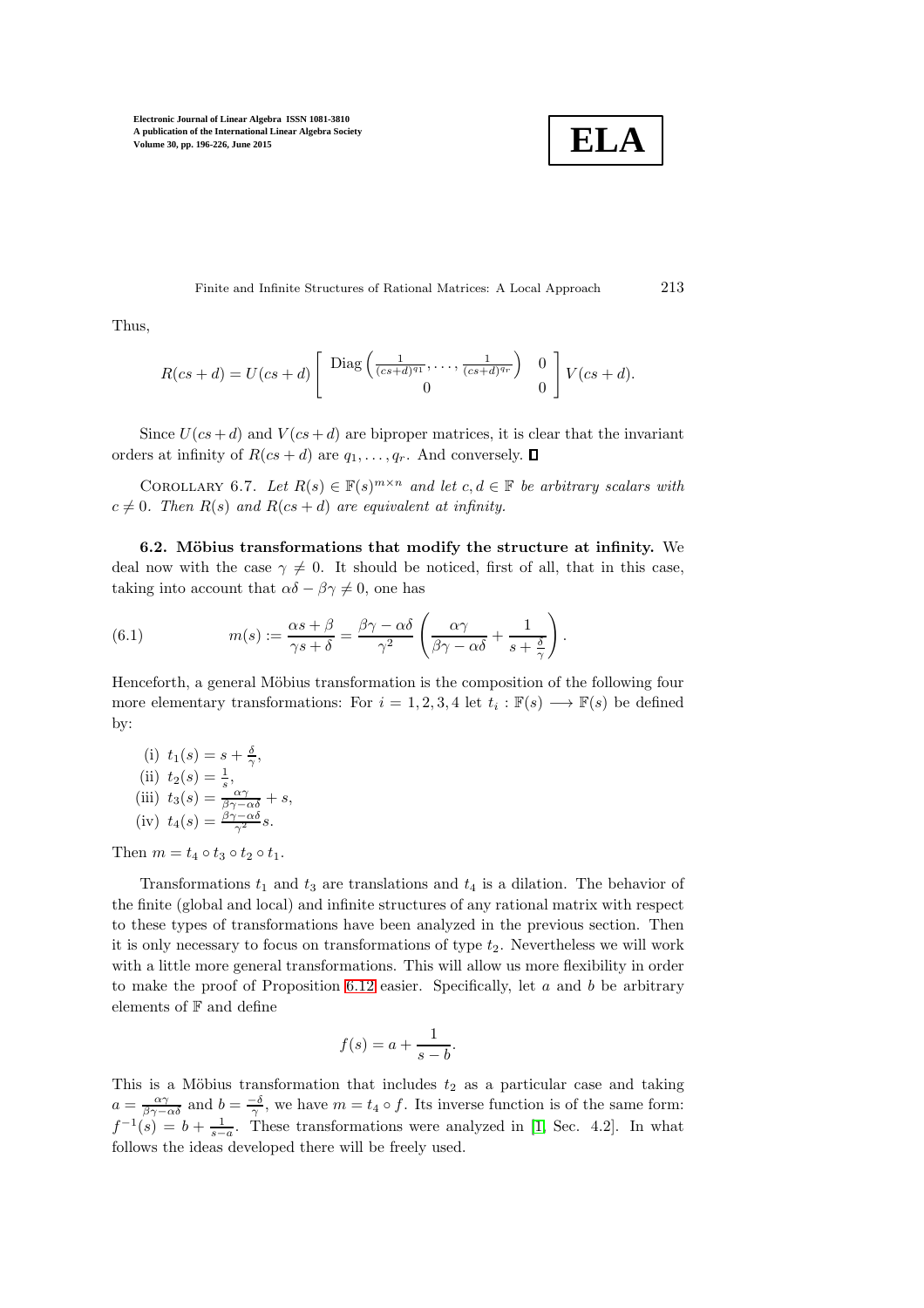

## 214 A. Amparan, S. Marcaida, and I. Zaballa

Any polynomial  $p(s)$  can be written as linear combinations of powers of  $s - a$ 

$$
p(s) = a_{d_p}(s-a)^{d_p} + a_{d_p-1}(s-a)^{d_p-1} + \cdots + a_0, \quad a_{d_p} \neq 0.
$$

Then

$$
p(f(s)) = a_{d_p} \frac{1}{(s-b)^{d_p}} + a_{d_p-1} \frac{1}{(s-b)^{d_p-1}} + \dots + a_0 =
$$

$$
\frac{a_{d_p} + a_{d_p-1}(s-b) + \dots + a_0(s-b)^{d_p}}{(s-b)^{d_p}}
$$

and  $(s-b)^{d_p}p(f(s))$  is a polynomial written as linear combinations of powers of  $(s-b)$ . Denote by  $\operatorname{rev}_f p(s)$  the reversal of  $p(s)$  with respect to f:

$$
\text{rev}_f \, p(s) := (s-b)^{d_p} p(f(s)) = a_0 (s-b)^{d_p} + \dots + a_{d_p-1} (s-b) + a_{d_p}.
$$

Notice that  $p(s) = (s-a)^{d_p} \text{rev}_f p(f^{-1}(s))$ , but this polynomial is not always the reversal with respect of  $f^{-1}$  of rev<sub>f</sub>  $p(s)$ . Specifically, the following lemma gives some basic properties of this reversal polynomial.

<span id="page-18-0"></span>LEMMA 6.8. Let  $p(s), q(s) \in \mathbb{F}[s]$  and  $f(s) = a + \frac{1}{s-b}$  with  $a, b \in \mathbb{F}$  arbitrary elements.

- 1.  $\operatorname{rev}_f p(s) \in \mathbb{F}[s]$  and  $\operatorname{deg}(\operatorname{rev}_f p(s)) \leq \operatorname{deg}(p(s)).$
- 2. deg(rev<sub>f</sub>  $p(s)$ ) = deg( $p(s)$ ) if and only if gcd( $p(s)$ ,  $s a$ ) = 1.
- 3. gcd(rev<sub>f</sub>  $p(s)$ ,  $s b$ ) = 1.
- 4. If  $p(s)$  is a non-constant monic irreducible polynomial and  $p(s) \neq s a$  then rev<sub>f</sub>  $p(s)$  is a non-constant irreducible polynomial.
- 5. If  $p(s)$  and  $q(s)$  are coprime then  $\text{rev}_f p(s)$  and  $\text{rev}_f q(s)$  are coprime.

Proof. The proofs of items 1-3 are straightforward. We focus on items 4 and 5. As  $p(s)$  is a non-constant monic irreducible polynomial different from  $s - a$ , by item 2,  $\deg(\text{rev}_f p(s)) = \deg(p(s))$ . Assume that  $d_p = \deg(\text{rev}_f p(s)) = \deg(p(s))$  and rev<sub>f</sub>  $p(s) = \mu(s)\nu(s)$ . If  $\deg(\mu(s)) = d_1$ ,  $\deg(\nu(s)) = d_2$  then  $d_p = d_1 + d_2$  and

$$
p(s) = (s - a)^{d_p} \operatorname{rev}_f p(f^{-1}(s)) = (s - a)^{d_1} \mu(f^{-1}(s))(s - a)^{d_2} \nu(f^{-1}(s))
$$

where  $(s-a)^{d_1}\mu(f^{-1}(s))$  and  $(s-a)^{d_2}\nu(f^{-1}(s))$  are polynomials. This is a contradiction unless  $(s-a)^{d_1}\mu(f^{-1}(s))$  or  $(s-a)^{d_2}\nu(f^{-1}(s))$  are units. Let us see that this implies that  $\mu(s)$  or  $\nu(s)$  are constant polynomials. Assume that  $(s-a)^{d_1}\mu(f^{-1}(s))$  is a nonzero constant c. Then  $\frac{\mu(s)}{(s-b)^{d_1}} = c$  and  $\mu(s) = c(s-b)^{d_1}$ . This implies, by item 3 and taking into account that  $\mu(s)|\text{rev}_f p(s)$ , that  $d_1 = 0$  and so  $\mu(s)$  is constant.

To prove item 5, assume that  $\operatorname{rev}_f p(s) = \alpha(s)\beta_1(s)$  and  $\operatorname{rev}_f q(s) = \alpha(s)\beta_2(s)$ with  $\alpha(s)$ ,  $\beta_1(s)$ ,  $\beta_2(s)$  polynomials such that  $\beta_1(s)$ ,  $\beta_2(s)$  are coprime. Let  $d_p =$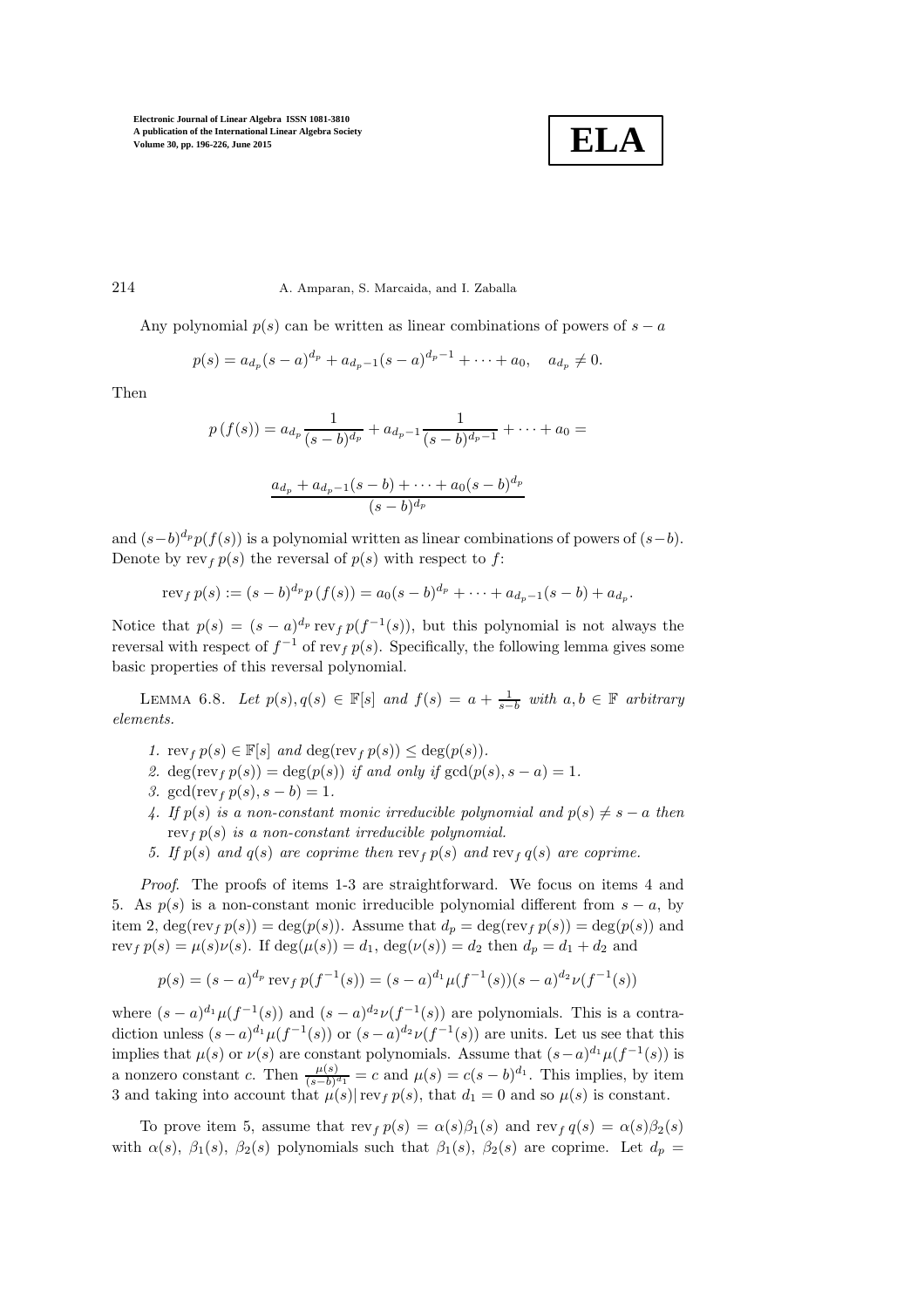$$
\boxed{\textbf{ELA}}
$$

Finite and Infinite Structures of Rational Matrices: A Local Approach 215

deg(p(s)),  $d_q = \deg(q(s))$ ,  $d = \deg(\alpha(s))$ ,  $b_1 = \deg(\beta_1(s))$  and  $b_2 = \deg(\beta_2(s))$ . By item 1, we have  $d_p \geq d + b_1$  and  $d_q \geq d + b_2$ . Thus,

$$
p(s) = (s-a)^d \alpha(f^{-1}(s))(s-a)^{d_p-d} \beta_1(f^{-1}(s)),
$$
  

$$
q(s) = (s-a)^d \alpha(f^{-1}(s))(s-a)^{d_q-d} \beta_2(f^{-1}(s)).
$$

Since  $p(s)$  and  $q(s)$  are coprime,  $(s-a)^d \alpha(f^{-1}(s)) \in \mathbb{F}[s]$  is a unit, and, as in the proof of item 4,  $\alpha(s)$  is a constant.  $\square$ 

Given a non-constant monic irreducible polynomial  $\pi(s) \in \mathbb{F}[s], \pi(s) \neq s - a$ , rev<sub>f</sub>  $\pi(s)$  is a non-constant irreducible polynomial as well, but it may not be monic. We denote by  $\widetilde{\pi}_f(s)$  the monic reversal polynomial:  $\widetilde{\pi}_f(s) = \frac{1}{\pi_0} \operatorname{rev}_f \pi(s)$ ,  $\pi_0 = \pi(a)$ . Recall that (Section [4\)](#page-7-0)  $\mathbb{F}_{\tilde{\pi}_f}(s) = \mathbb{F}_{\text{rev}_f \pi}(s)$ . With this notation, the following result is a particular case of [\[1,](#page-29-4) Lemma 4.6].

<span id="page-19-0"></span>LEMMA 6.9. Let  $a, b \in \mathbb{F}$  be arbitrary elements and  $f(s) = a + \frac{1}{s-b}$ .

- 1. Let  $\pi(s) \neq s a$  be a non-constant monic irreducible polynomial, and let  $\widetilde{\pi}_{f}(s)$  be its monic reversal with respect to f. If  $U(s) \in Gl_{m}(\mathbb{F}_{\pi}(s))$  then  $U(f(s)) \in \mathrm{Gl}_m(\mathbb{F}_{\widetilde{\pi}_f}(s)).$
- 2. If  $U(s) \in \mathrm{Gl}_m(\mathbb{F}_{s-a}(s))$  then  $U(f(s)) \in \mathrm{Gl}_m(\mathbb{F}_{pr}(s))$ .
- 3. If  $U(s) \in \mathrm{Gl}_m(\mathbb{F}_{nr}(s))$  then  $U(f(s)) \in \mathrm{Gl}_m(\mathbb{F}_{s-b}(s)).$

*Proof.* Let  $p(s), q(s) \in \mathbb{F}[s]$  with  $\deg(p(s)) = d_p$ ,  $\deg(q(s)) = d_q$ . Then

$$
\frac{p(f(s))}{q(f(s))} = \frac{\operatorname{rev}_f p(s)}{\operatorname{rev}_f q(s)} (s-b)^{d_q-d_p}.
$$

If  $\frac{p(s)}{q(s)} \in \mathbb{F}_{\pi}(s)$  then  $gcd(q(s), \pi(s)) = 1$ . Using Lemma [6.8,](#page-18-0) we have that  $rev_f q(s)$ and  $\text{rev}_f \pi(s)$  are coprime and  $\gcd(\text{rev}_f \pi(s), s - b) = 1$ . Thus,  $\frac{p(f(s))}{q(f(s))} \in \mathbb{F}_{\text{rev}_f \pi}(s)$  $\mathbb{F}_{\widetilde{\pi}_f}(s)$ . In consequence  $U(f(s)) \in \mathbb{F}_{\widetilde{\pi}_f}(s)^{m \times m}$ . Furthermore, by hypothesis det  $U(s)$  $=\frac{\hat{p}(s)}{\hat{q}(s)}$  $\frac{\hat{p}(s)}{\hat{q}(s)}$  is a unit of  $\mathbb{F}_{\pi}(s)$ . In addition, since the Möbius transformations are homomorphisms on the field of rational functions,  $\det(U(f(s))) = \frac{\hat{p}(f(s))}{\hat{q}(f(s))}$  and so it is a unit of  $\mathbb{F}_{\widetilde{\pi}_f}(s)$ . In conclusion,  $U(f(s)) \in \mathrm{Gl}_m(\mathbb{F}_{\widetilde{\pi}_f}(s))$ .

Items 2 and 3 are proved in Lemma 4.6 of [\[1\]](#page-29-4).  $\Box$ 

<span id="page-19-1"></span>Using Lemma [6.9](#page-19-0) the proof of the following Proposition is immediate.

PROPOSITION 6.10. Let  $R_1(s), R_2(s) \in \mathbb{F}(s)^{m \times n}$ . Let  $a, b \in \mathbb{F}$  be arbitrary scalars and  $f(s) = a + \frac{1}{s-b}$ .

1. Let  $\pi(s) \neq s-a$  be a non-constant monic irreducible polynomial, and let  $\tilde{\pi}_f(s)$ be its monic reversal with respect to f.  $R_1(s)$ ,  $R_2(s)$  are locally equivalent at  $\pi(s)$  if and only if  $R_1(f(s))$ ,  $R_2(f(s))$  are locally equivalent at  $\widetilde{\pi}_f(s)$ .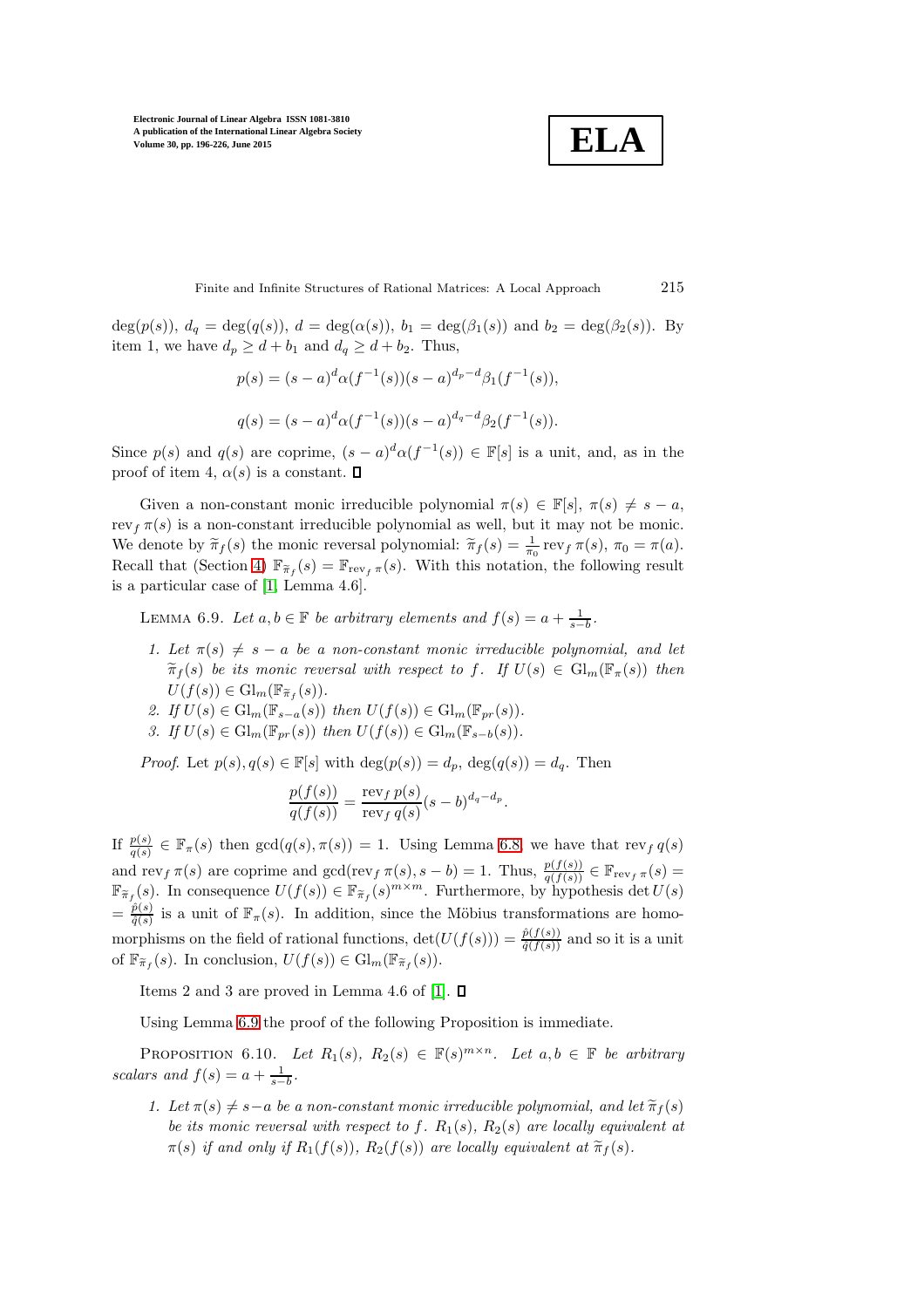

216 A. Amparan, S. Marcaida, and I. Zaballa

- 2.  $R_1(s)$  and  $R_2(s)$  are locally equivalent at s−a if and only if  $R_1(f(s))$ ,  $R_2(f(s))$ are equivalent at infinity.
- 3.  $R_1(s)$  and  $R_2(s)$  are equivalent at infinity if and only if  $R_1(f(s))$ ,  $R_2(f(s))$ are locally equivalent at  $s - b$ .

<span id="page-20-0"></span>The following result describes the change of the finite and infinite structures of a rational matrix under the action of transformation f.

PROPOSITION 6.11. Let  $R(s) \in \mathbb{F}(s)^{m \times n}$  of rank r. Let  $a, b \in \mathbb{F}$  be arbitrary scalars and  $f(s) = a + \frac{1}{s-b}$ . Let  $h_1 \leq \cdots \leq h_r$  be integers.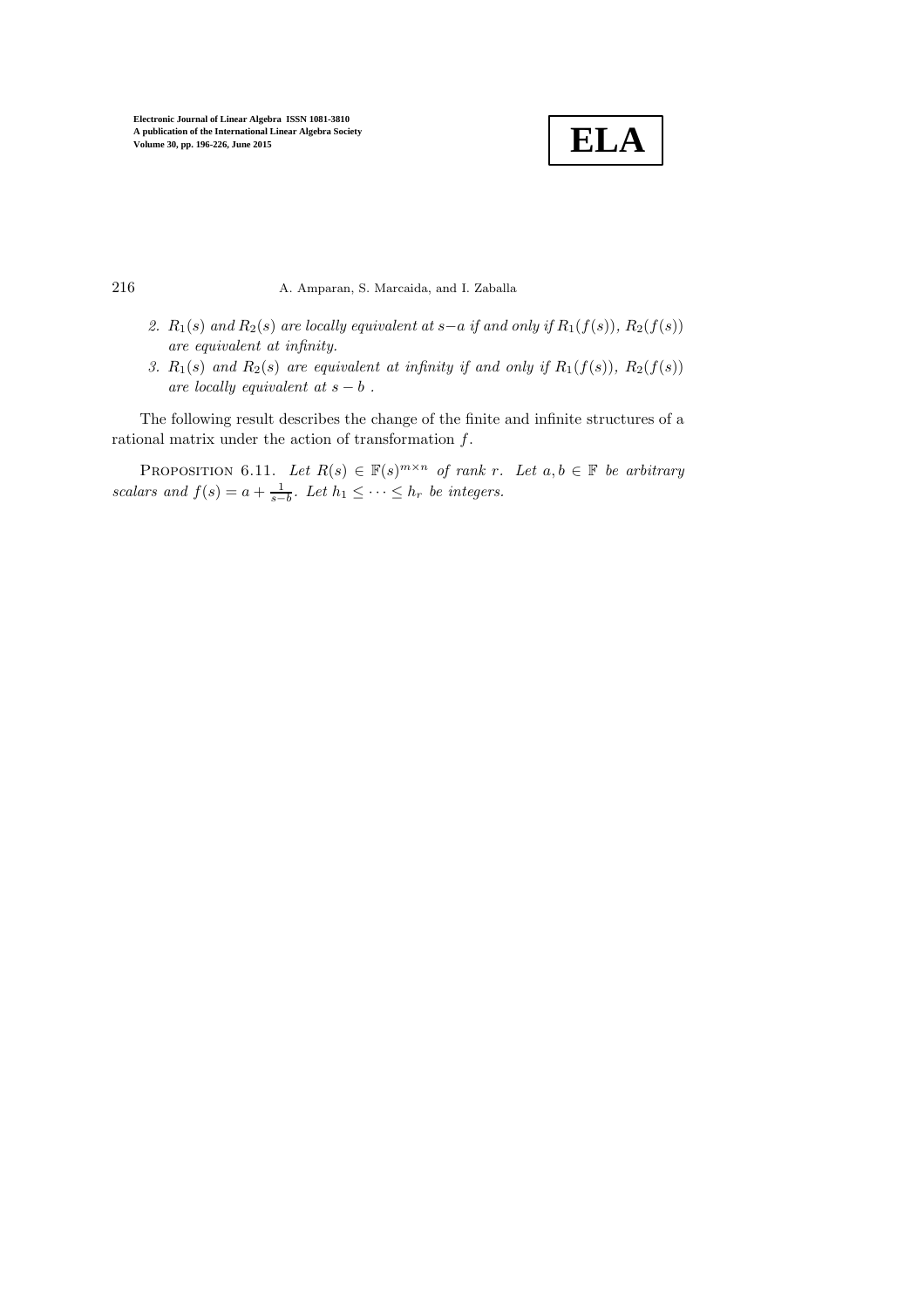$$
\overline{\textbf{ELA}}
$$

Finite and Infinite Structures of Rational Matrices: A Local Approach 217

- 1. Let  $\pi(s) \neq s-a$  be a non-constant monic irreducible polynomial, and let  $\tilde{\pi}_f(s)$ be its monic reversal polynomial with respect to f. The functions  $\pi(s)^{h_1}, \ldots,$  $\pi(s)^{h_r}$  are the local invariant rational functions at  $\pi(s)$  of  $R(s)$  if and only if  $\widetilde{\pi}_f(s)^{h_1}, \ldots, \widetilde{\pi}_f(s)^{h_r}$  are the local invariant rational functions at  $\widetilde{\pi}_f(s)$  of  $R(f(s))$ .
- 2.  $(s-a)^{h_1}, \ldots, (s-a)^{h_r}$  are the local invariant rational functions at  $s-a$  of  $R(s)$  if and only if  $h_1, \ldots, h_r$  are the invariant orders at infinity of  $R(f(s))$ .
- 3.  $h_1, \ldots, h_r$  are the invariant orders at infinity of  $R(s)$  if and only if  $(s (b)^{h_1}, \ldots, (s-b)^{h_r}$  are the local invariant rational functions at  $s-b$  of  $R(f(s))$ .

## Proof.

1. Set  $p = \deg(\pi(s))$  and let  $\pi(s)^{h_1}, \ldots, \pi(s)^{h_r}$  be the local invariant rational functions at  $\pi(s)$  of  $R(s)$ . There exist  $U(s) \in Gl_m(\mathbb{F}_{\pi}(s)), V(s) \in Gl_n(\mathbb{F}_{\pi}(s))$ such that

$$
R(s) = U(s) \left[ \begin{array}{cc} \text{Diag}(\pi(s)^{h_1}, \dots, \pi(s)^{h_r}) & 0 \\ 0 & 0 \end{array} \right] V(s).
$$

Recall that  $\tilde{\pi}_f(s) = \frac{1}{\pi_0} rev_f \pi(s) = \frac{1}{\pi_0} (s-b)^p \pi(f(s)), \pi_0 = \pi(a)$ . Thus,  $\pi(f(s))^{h_i} = \left(\frac{\pi_0}{(s-b)^p}\right)^{h_i} \widetilde{\pi}_f(s)^{h_i}$ . Now

$$
R(f(s)) = U(f(s)) \left[ \begin{array}{cc} \text{Diag}(\pi(f(s))^{h_1}, \dots, \pi(f(s))^{h_r}) & 0 \\ 0 & 0 \end{array} \right] V(f(s)) =
$$

$$
U(f(s))\left[\begin{array}{cc} \text{Diag}\left(\left(\frac{\pi_0}{(s-b)^p}\right)^{h_1}\widetilde{\pi}_f(s)^{h_1},\ldots,\left(\frac{\pi_0}{(s-b)^p}\right)^{h_r}\widetilde{\pi}_f(s)^{h_r}\right) & 0\\ 0 & 0 \end{array}\right]V(f(s))
$$

$$
= U(f(s))W(s) \begin{bmatrix} \text{Diag} \left( \tilde{\pi}_f(s)^{h_1}, \dots, \tilde{\pi}_f(s)^{h_r} \right) & 0 \\ 0 & 0 \end{bmatrix} V(f(s))
$$
  
with  $W(s) = \text{Diag} \left( \left( \frac{\pi_0}{(s-b)^p} \right)^{h_1}, \dots, \left( \frac{\pi_\ell}{(s-b)^p} \right)^{h_r}, 1, \dots, 1 \right).$ 

On the one hand, by Lemma [6.9,](#page-19-0)  $U(f(s)) \in Gl_m(\mathbb{F}_{\widetilde{\pi}_f}(s))$  and  $V(f(s)) \in$  $\mathrm{Gl}_n(\mathbb{F}_{\widetilde{\pi}_f}(s))$ . On the other hand,  $W(s) \in \mathrm{Gl}_m(\mathbb{F}_{\widetilde{\pi}_f}(s))$  because  $\gcd(\widetilde{\pi}_f(s), s-$ b) = 1 (see Lemma [6.8\)](#page-18-0). Therefore,  $U(f(s))W(s) \in \mathrm{Gl}_m(\mathbb{F}_{\widetilde{\pi}_f}(s))$ . In conclusion,  $\widetilde{\pi}_f(s)^{h_1}, \ldots, \widetilde{\pi}_f(s)^{h_r}$  are the local invariant rational functions at  $\widetilde{\pi}_f(s)$ of  $R(f(s))$ , as desired.

The proof of the converse is the same taking into account that  $R(f(f^{-1}(s))) =$  $R(s)$  and rev<sub>f</sub>-1 rev<sub>f</sub>  $\pi(s) = \pi(s)$  because  $\pi(s)$  is a non-constant irreducible polynomial and  $\pi(s) \neq s - a$ .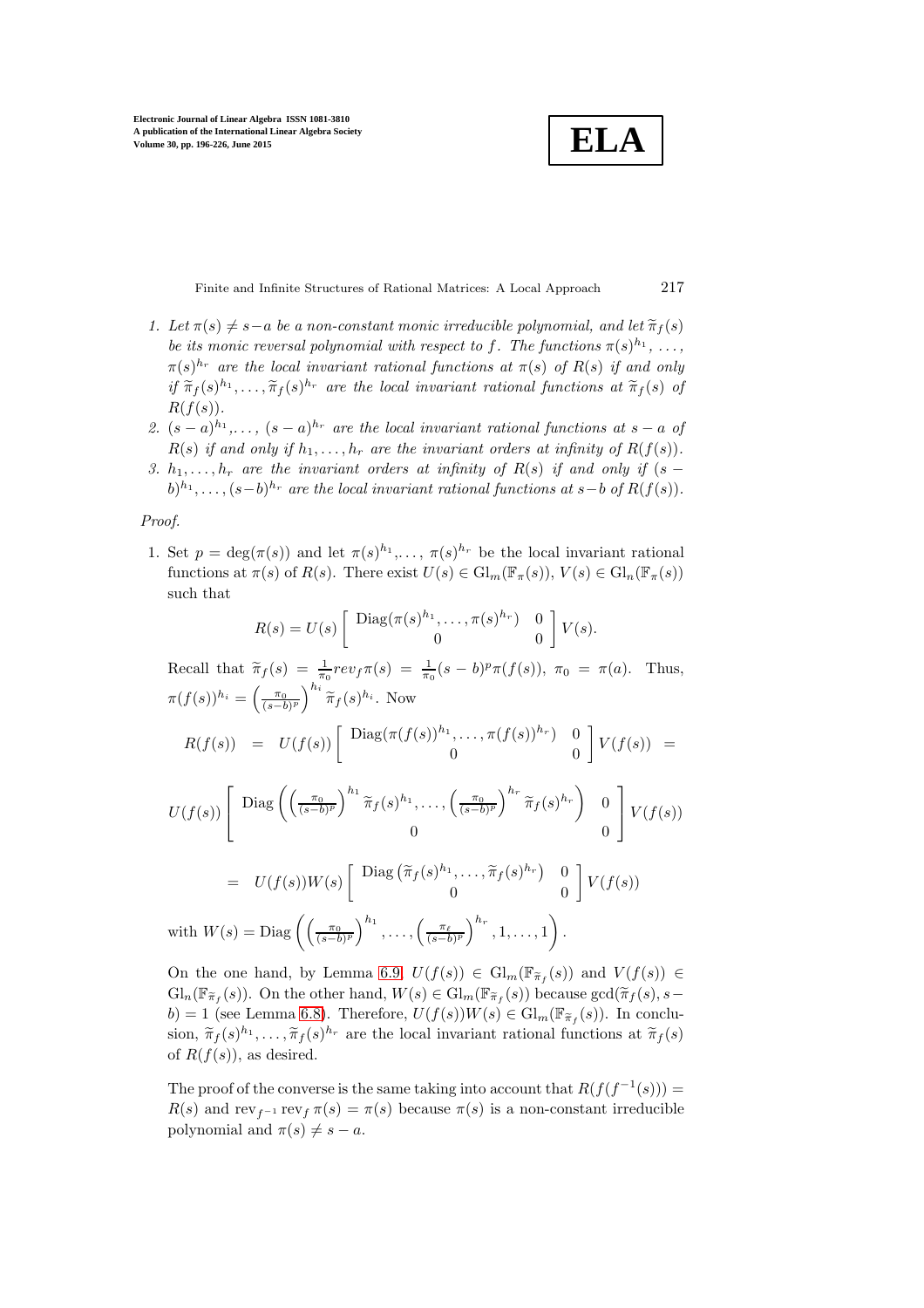

## 218 A. Amparan, S. Marcaida, and I. Zaballa

2. If  $(s-a)^{h_1}, \ldots, (s-a)^{h_r}$  are the invariant rational functions at  $s-a$  of  $R(s)$ then there exist matrices  $U(s) \in Gl_m(\mathbb{F}_{s-a}(s)), V(s) \in Gl_n(\mathbb{F}_{s-a}(s))$  such that

$$
R(s) = U(s) \left[ \begin{array}{cc} \text{Diag}((s-a)^{h_1}, \dots, (s-a)^{h_r}) & 0 \\ 0 & 0 \end{array} \right] V(s).
$$

Thus,

$$
R(f(s)) = U(f(s)) \left[ \begin{array}{cc} \text{Diag}\left(\frac{1}{(s-b)^{h_1}}, \ldots, \frac{1}{(s-b)^{h_r}}\right) & 0 \\ 0 & 0 \end{array} \right] V(f(s)).
$$

By Lemma [6.9,](#page-19-0)  $U(f(s)) \in \mathrm{Gl}_m(\mathbb{F}_{pr}(s))$  and  $V(f(s)) \in \mathrm{Gl}_n(\mathbb{F}_{pr}(s))$ . Hence,  $h_1 \leq \cdots \leq h_r$ , are the invariant orders at infinity of  $R(f(s))$ .

Since  $R(f(f^{-1}(s))) = R(s), U(f(f^{-1}(s))) = U(s), V(f(f^{-1}(s))) = V(s)$  and  $\frac{1}{(f^{-1}(s)-b)^{h_i}} = (s-a)^{h_i}$ , we can reverse the arguments to prove the converse.

3. Let  $h_1 \leq \cdots \leq h_r$  be the invariant orders at infinity of  $R(s)$ . There exist  $U(s) \in \mathrm{Gl}_m(\mathbb{F}_{pr}(s)), V(s) \in \mathrm{Gl}_n(\mathbb{F}_{pr}(s))$  such that

$$
R(s) = U(s) \left[ \begin{array}{cc} \text{Diag}\left(\frac{1}{(s-a)^{h_1}}, \dots, \frac{1}{(s-a)^{h_r}}\right) & 0\\ 0 & 0 \end{array} \right] V(s).
$$

Changing s by  $f(s)$  we get

$$
R(f(s)) = U(f(s)) \left[ \begin{array}{cc} \text{Diag}\left( (s-b)^{h_1}, \ldots, (s-b)^{h_r} \right) & 0\\ 0 & 0 \end{array} \right] V(f(s))
$$

with  $U(f(s)) \in Gl_m(\mathbb{F}_{s-b}(s)), V(f(s)) \in Gl_n(\mathbb{F}_{s-b}(s))$  (see Lemma [6.9\)](#page-19-0). Since  $h_1 \leq \cdots \leq h_r$ ,  $(s - b)^{h_1}, \ldots, (s - b)^{h_r}$  are the local invariant rational functions at  $s - b$  of  $R(f(s))$ .

The converse is proved as in the previous items.  $\Box$ 

We come back now to the general Möbius transformations [\(6.1\)](#page-17-0) with  $\gamma \neq 0$ . Recall that they are obtained by composing transformations of the form

$$
f(s) = a + \frac{1}{s - b}
$$

and dilations

$$
t(s)=cs,
$$

with  $a = \frac{\alpha \gamma}{\beta \gamma - \alpha \delta}$ ,  $b = -\frac{\delta}{\gamma}$  and  $c = \frac{\beta \gamma - \alpha \delta}{\gamma^2}$ .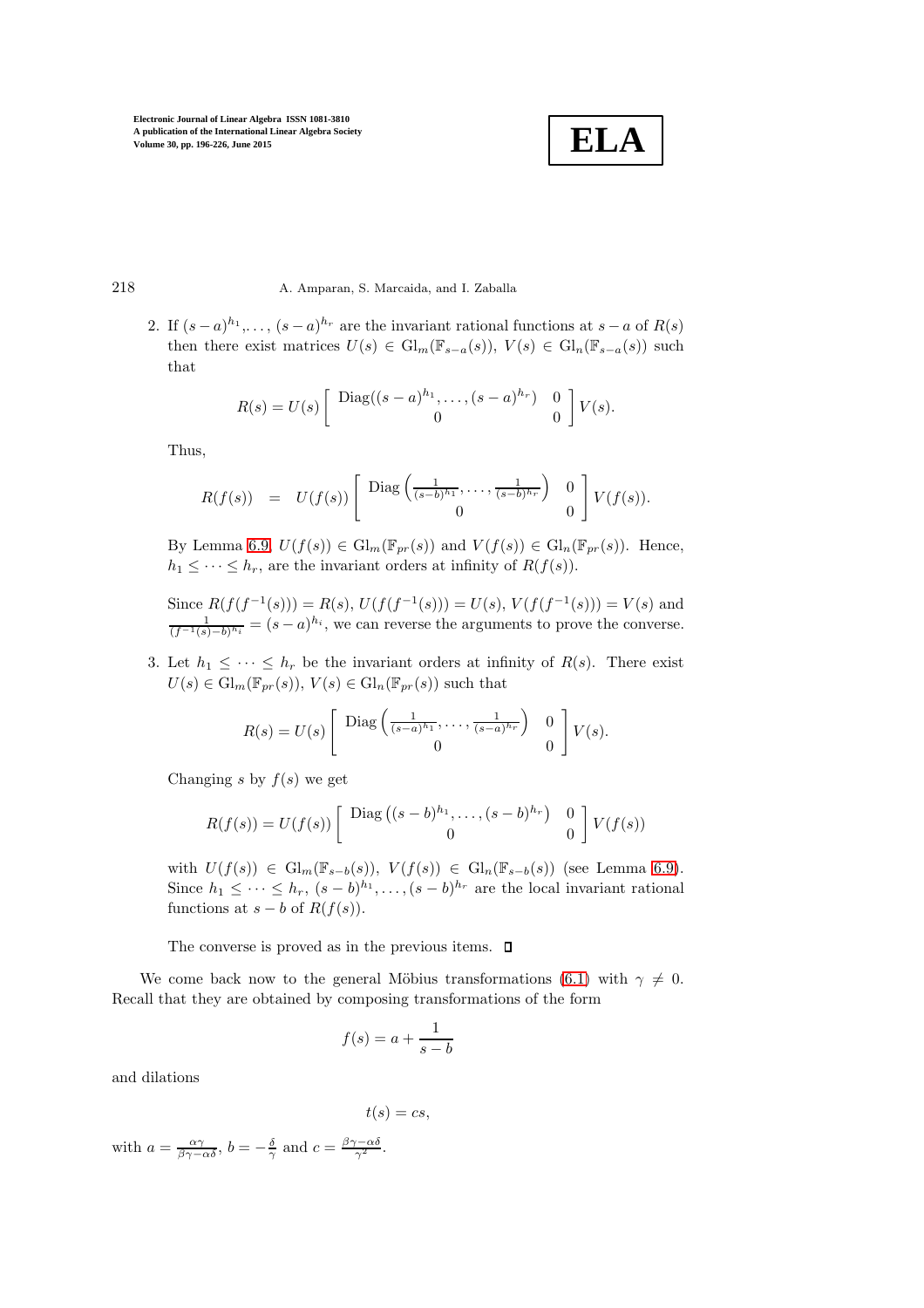<span id="page-23-0"></span>
$$
\boxed{\textbf{ELA}}
$$

Finite and Infinite Structures of Rational Matrices: A Local Approach 219

By putting together the results in this and the previous section, we can characterize the change of the finite and infinite structures by a general Möbius transformation on any rational matrix provided that they have the same size.

PROPOSITION 6.12. Let  $R_1(s)$ ,  $R_2(s) \in \mathbb{F}(s)^{m \times n}$ . Let  $\alpha, \beta, \gamma$ ,  $\delta \in \mathbb{F}$  be arbitrary scalars such that  $\gamma \neq 0$  and  $\beta \gamma - \alpha \delta \neq 0$ .

- 1. Let  $\pi(s) \neq s \frac{\alpha}{\gamma}$  be a non-constant monic irreducible polynomial of degree p and  $\widetilde{\pi}(s) = \frac{1}{\pi_0}$  $\left(s+\frac{\delta}{\gamma}\right)$  $\int^p \pi \left( \frac{\alpha s + \beta}{\gamma s + \delta} \right)$ ), where  $\pi_0 = \pi \left(\frac{\alpha}{\gamma}\right)$ ).  $R_1(s)$  and  $R_2(s)$  are locally equivalent at  $\pi(s)$  if and only if  $R_1\left(\frac{\alpha s+\beta}{\gamma s+\delta}\right)$ ) and  $R_2\left(\frac{\alpha s+\beta}{\gamma s+\delta}\right)$  are locally equivalent at  $\tilde{\pi}(s)$ .
- 2.  $R_1(s)$  and  $R_2(s)$  are locally equivalent at  $s-\frac{\alpha}{\gamma}$  if and only if  $R_1\left(\frac{\alpha s+\beta}{\gamma s+\delta}\right)$  $\big)$  and  $R_2\left(\frac{\alpha s+\beta}{\gamma s+\delta}\right)$ are equivalent at infinity.
- 3.  $R_1(s)$  and  $R_2(s)$  are equivalent at infinity if and only if  $R_1\left(\frac{\alpha s+\beta}{\gamma s+\delta}\right)$  $\big)$  and  $R_2\left(\frac{\alpha s+\beta}{\gamma s+\delta}\right)$ ) are locally equivalent at  $s + \frac{\delta}{\gamma}$ .

Proof. Let  $a = \frac{\alpha \gamma}{\beta \gamma - \alpha \delta}$ ,  $b = -\frac{\delta}{\gamma}$  and  $c = \frac{\beta \gamma - \alpha \delta}{\gamma^2} \neq 0$  and  $f(s) = a + \frac{1}{s - b}$ .

1. By Proposition [6.3,](#page-15-0)  $R_1(s)$  and  $R_2(s)$  are locally equivalent at  $\pi(s)$  if and only if  $T_1(s) := R_1(cs)$  and  $T_2(s) := R_2(cs)$  are locally equivalent at  $\nu(s) =$  $\frac{1}{c^p}\pi(cs)$ . And by Proposition [6.10,](#page-19-1)  $T_1(s)$  and  $T_2(s)$  are locally equivalent at  $\nu(s)$  if and only if  $T_1(f(s)) = R_1(cf(s))$  and  $T_2(f(s)) = R_2(cf(s))$  are locally equivalent at  $\widetilde{\nu}_f(s) = \frac{1}{\nu_0} \text{ rev}_f \nu(s)$   $(\nu_0 = \nu(a))$  provided that  $\nu(s) \neq s - a$ .

On the one hand,  $\nu(s)$  and  $\pi(s)$  have the same degree and so  $\nu(s) = s - a$  if and only if  $\pi(s) = s - ac = s - \frac{\alpha}{\gamma}$ . And on the other hand,

$$
\widetilde{\nu}_f(s) = \frac{1}{\nu_0} \operatorname{rev}_f \nu(s) = \frac{1}{\nu(a)} (s-b)^p \nu(f(s)) = \frac{1}{\nu(a)c^p} (s-b)^p \pi(cf(s)).
$$

But,  $\nu(a)c^p = \pi(ca) = \pi \left(\frac{\alpha}{\gamma}\right)$  $= \pi_0, b = -\frac{\delta}{\gamma}$  and  $cf(s) = \frac{\alpha s + \beta}{\gamma s + \delta}$ . Thus,

$$
\widetilde{\nu}_f(s) = \frac{1}{\pi_0} \left( s + \frac{\delta}{\gamma} \right)^p \pi \left( \frac{\alpha s + \beta}{\gamma s + \delta} \right) = \widetilde{\pi}(s).
$$

In conclusion, provided that  $\pi(s) \neq s - \frac{\alpha}{\gamma}$ ,  $R_1(s)$  and  $R_2(s)$  are locally equivalent at  $\pi(s)$  if and only if  $R_1\left(\frac{\alpha s+\beta}{\gamma s+\delta}\right)$ ) and  $R_2\left(\frac{\alpha s+\beta}{\gamma s+\delta}\right)$  are locally equivalent at  $\tilde{\pi}(s)$ , as claimed.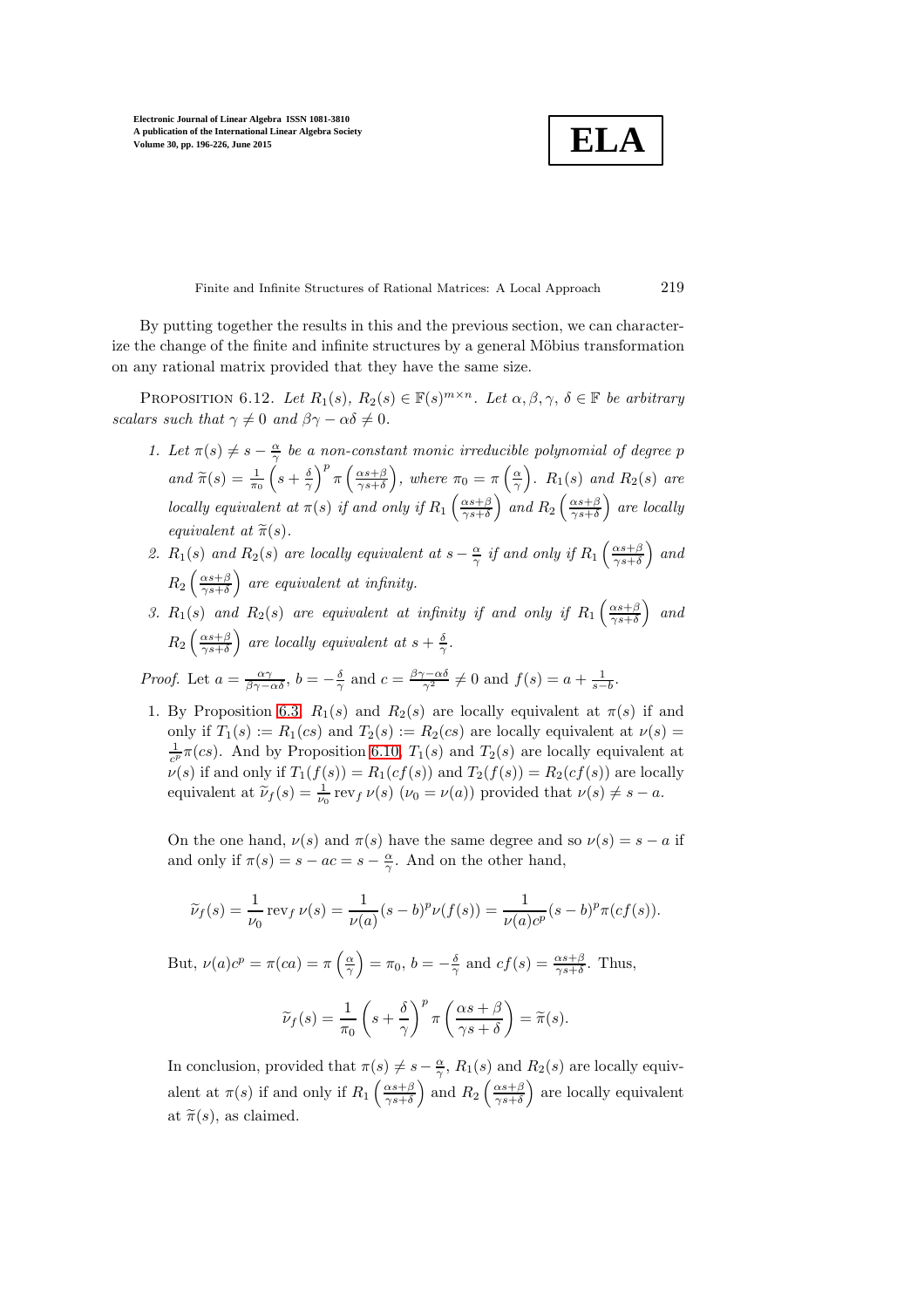

220 A. Amparan, S. Marcaida, and I. Zaballa

2. By Proposition [6.3,](#page-15-0)  $R_1(s)$  and  $R_2(s)$  are locally equivalent at  $\pi(s) = s - \frac{\alpha}{\gamma}$  if and only if  $T_1(s) := R_1(cs)$  and  $T_2(s) := R_2(cs)$  are locally equivalent at

$$
\widetilde{\pi}(s) = \frac{\pi(cs)}{c} = s - \frac{\alpha}{c\gamma} = s - a.
$$

By Proposition [6.10,](#page-19-1)  $T_1(s)$  and  $T_2(s)$  are locally equivalent at  $s-a$  if and only if  $T_1(f(s)) = R_1(cf(s))$  and  $T_2(f(s)) = R_2(cf(s))$  are equivalent at infinity.

3. This item is proved very similarly. By Proposition [6.5,](#page-16-0)  $R_1(s)$  and  $R_2(s)$  are equivalent at infinity if and only if  $T_1(s) = R_1(cs)$  and  $T_2(s) = R_2(cs)$  are equivalent at infinity. And, by Proposition [6.10,](#page-19-1) this is true if and only if  $T_1(f(s)) = R_1(cf(s))$  and  $T_2(f(s)) = R_2(cf(s))$  are equivalent at  $s - b =$  $s+\frac{\delta}{\gamma}$ .

<span id="page-24-0"></span>PROPOSITION 6.13. Let  $R(s) \in \mathbb{F}(s)^{m \times n}$  of rank r. Let  $\alpha, \beta, \gamma, \delta \in \mathbb{F}$  be arbitrary scalars such that  $\gamma \neq 0$  and  $\beta \gamma - \alpha \delta \neq 0$ . Let also  $h_1 \leq \cdots \leq h_r$  be integers.

- 1. Let  $\pi(s) \neq s \frac{\alpha}{\gamma}$  be a non-constant monic irreducible polynomial of degree p and  $\widetilde{\pi}(s) = \frac{1}{\pi_0}$  $\left(s+\frac{\delta}{\gamma}\right)^p \pi \left(\frac{\alpha s+\beta}{\gamma s+\delta}\right)$ ), where  $\pi_0 = \pi \left(\frac{\alpha}{\gamma}\right)$ . Then  $\pi(s)^{h_1}$ ,  $\ldots, \pi(s)^{h_r}$  are the local invariant rational functions at  $\pi(s)$  of  $R(s)$  if and only if  $\tilde{\pi}(s)^{h_1}, \ldots, \tilde{\pi}(s)^{h_r}$  are the local invariant rational functions at  $\tilde{\pi}(s)$  of  $R\left(\frac{\alpha s+\beta}{\gamma s+\delta}\right)$  $).$
- 2.  $(s-\frac{\alpha}{\gamma})^{h_1},\ldots,(s-\frac{\alpha}{\gamma})^{h_r}$  are the local invariant rational functions at  $s-\frac{\alpha}{\gamma}$  of  $R(s)$  if and only if  $h_1, \dots, h_r$  are the invariant orders at infinity of  $R\left(\frac{\alpha s+\beta}{\gamma s+\delta}\right)$  $\left(\frac{\alpha s+\beta}{\alpha s+\delta}\right)$ . 3.  $h_1, \dots, h_r$  are the invariant orders at infinity of  $R(s)$  if and only if  $\left(s + \frac{\delta}{\gamma}\right)^{h_1}$ ,  $\ldots, (s+\frac{\delta}{\gamma})$  $\int^{h_r}$  are the local invariant rational functions at  $s+\frac{\delta}{\gamma}$  of  $R\left(\frac{\alpha s+\beta}{\gamma s+\delta}\right)$ .

Proof. The proof is a direct consequence of Propositions [6.12,](#page-23-0) [6.11,](#page-20-0) [6.4](#page-16-1) and [6.6.](#page-16-2) We only prove item 1. Items 2 and 3 are proved similarly.

We will use the same notation as in the proof of Proposition [6.12.](#page-23-0) In particular,  $a = \frac{\alpha \gamma}{\beta \gamma - \alpha \delta}, b = -\frac{\delta}{\gamma}, c = \frac{\beta \gamma - \alpha \delta}{\gamma^2}, \nu(s) = \frac{1}{c^2} \pi (cs)$  and  $\widetilde{\nu}_f(s) = \frac{1}{c^2} \operatorname{rev}_f \nu(s)$  with  $\nu_0 = \nu(a)$  and  $\nu(s) \neq s - a$  when  $\pi(s) \neq s - \frac{\alpha}{\gamma}$ . We recall also that  $\tilde{\nu}_f(s) = \tilde{\pi}(s)$ .

Now, by Proposition [6.4,](#page-16-1)  $\pi(s)^{h_1}, \ldots, \pi(s)^{h_r}$  are the local invariant rational functions at  $\pi(s)$  of  $R(s)$  if and only if  $\nu(s)^{h_1}, \ldots, \nu(s)^{h_r}$  are the local invariant rational functions at  $\nu(s)$  of  $R(cs)$ . And by Proposition [6.11,](#page-20-0)  $\nu(s)^{h_1}, \ldots, \nu(s)^{h_r}$  are the local invariant rational functions at  $\nu(s)$  of  $R(cs)$  if and only if  $\tilde{\nu}_f(s)^{h_1}, \ldots, \tilde{\nu}_f(s)^{h_r}$  are the local invariant rational functions at  $\widetilde{\nu}_f(s)$  of  $R(cf(s))$ . That is to say,  $\widetilde{\pi}(s)^{h_1}, \ldots, \widetilde{\pi}(s)^{h_r}$ are the local invariant rational functions at  $\widetilde{\pi}(s)$  of  $R\left(\frac{\alpha s+\beta}{\gamma s+\delta}\right)$ , as desired.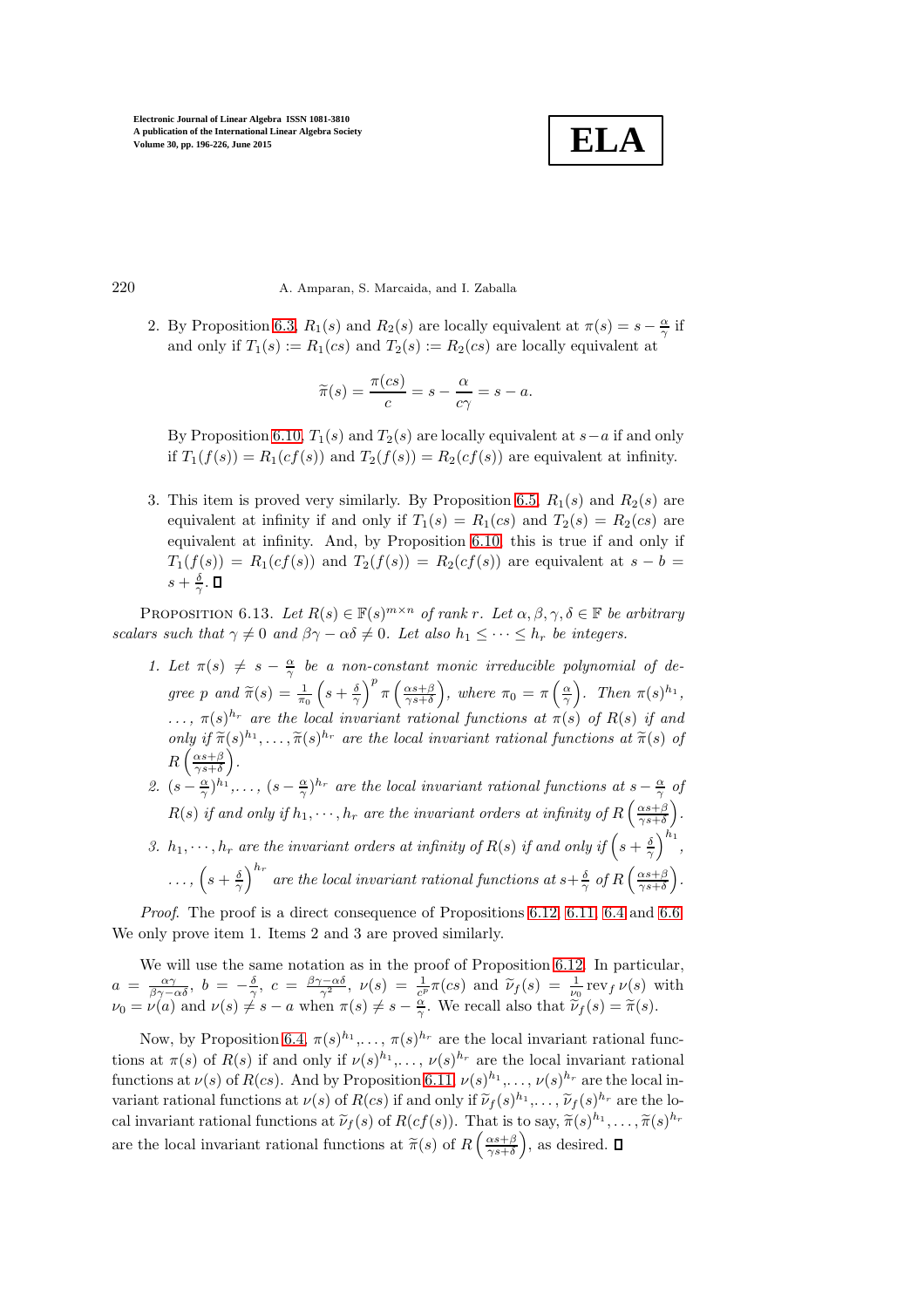**ELA**

Finite and Infinite Structures of Rational Matrices: A Local Approach 221

6.3. The case of matrix polynomials. Matrix polynomials (or polynomial matrices) can be seen as matrices of rational functions and so, the results of the previous sections hold for them. However, the notion of infinite elementary divisor (or elementary divisor at infinity) is particularly attached to matrix polynomials.

Consider the transformation of the form  $f(s) = a + \frac{1}{s-b}$  with  $a = b = 0$ . This particular transformation is used over matrix polynomials to define their infinite elementary divisors as follows: Let  $P(s) \in \mathbb{F}[s]^{m \times n}$ ,  $d = \deg(P(s))$ . The *infinite* elementary divisors of  $P(s)$  are defined as the finite elementary divisors which are powers of s of the polynomial matrix  $s^d P\left(\frac{1}{s}\right)$ . In other words, the infinite elementary divisors of  $P(s)$  are the non-trivial local invariant rational functions at s of the reversal of  $P(s)$  with respect to  $f(s) = \frac{1}{s}$ . It is usual to use rev  $P(s)$  (instead of rev<sub>f</sub>  $P(s)$ ) to denote the reversal of  $P(s)$  with respect to  $f(s) = \frac{1}{s}$ .

Recall that in Section [5,](#page-11-0) two important properties about the infinite structure of matrix polynomials were pointed out: All non-constant matrix polynomials have poles at infinity and if  $q_1 \leq \cdots \leq q_r$  are the invariant orders at infinity of a matrix polynomial, then  $-q_1$  is its degree. Therefore  $P(\frac{1}{s})$  necessarily has poles at s. Actu-ally, by Proposition [6.13,](#page-24-0)  $s^{q_1}, \ldots, s^{q_r}$  are the local invariant rational functions of  $P(\frac{1}{s})$ at s. Hence, bearing in mind that  $d = -q_1$  is the degree of  $P(s)$ , we conclude that  $s^0$ ,  $s^{q_2-q_1}, \ldots, s^{q_r-q_1}$  are the local invariant rational functions at s of rev  $P(s) = s^d P(\frac{1}{s});$ i.e., the infinite elementary divisors of  $P(s)$  are the monomials in  $s^0, s^{q_2-q_1}, \ldots, s^{q_r-q_1}$ whose exponents are not zero. This proves the following proposition that generalizes [\[24,](#page-30-19) Corollary 4.41], where the same result was obtained for regular matrix polynomials. By notational convenience, we will include elementary divisors with exponents equal to zero in this and the next propositions.

<span id="page-25-0"></span>PROPOSITION 6.14. Let  $P(s) \in \mathbb{F}[s]^{m \times n}$ , rank  $P(s) = r$  and  $\deg(P(s)) = d$ . Let  $s^{e_1}, \ldots, s^{e_r}$  be its infinite elementary divisors (including exponents equal to zero) and let  $q_1, \ldots, q_r$  be its invariant orders at infinity. Then

$$
e_i = d + q_i = q_i - q_1, \quad i = 1, \ldots, r.
$$

REMARK 6.15. It should be noticed that, unlike for the finite elementary divisors, the number of infinite elementary divisors (with non-zero exponents) of any matrix polynomial is at most  $r - 1$ , r being its rank.

We deal now with the problem of the relationship between the finite and infinite elementary divisors of two matrix polynomials obtained from each other by a Möbius transformation. The following result was proved in [\[27\]](#page-30-15) for nonsingular polynomial matrices using a completely different technique (see also [\[16,](#page-30-14) [19\]](#page-30-21)).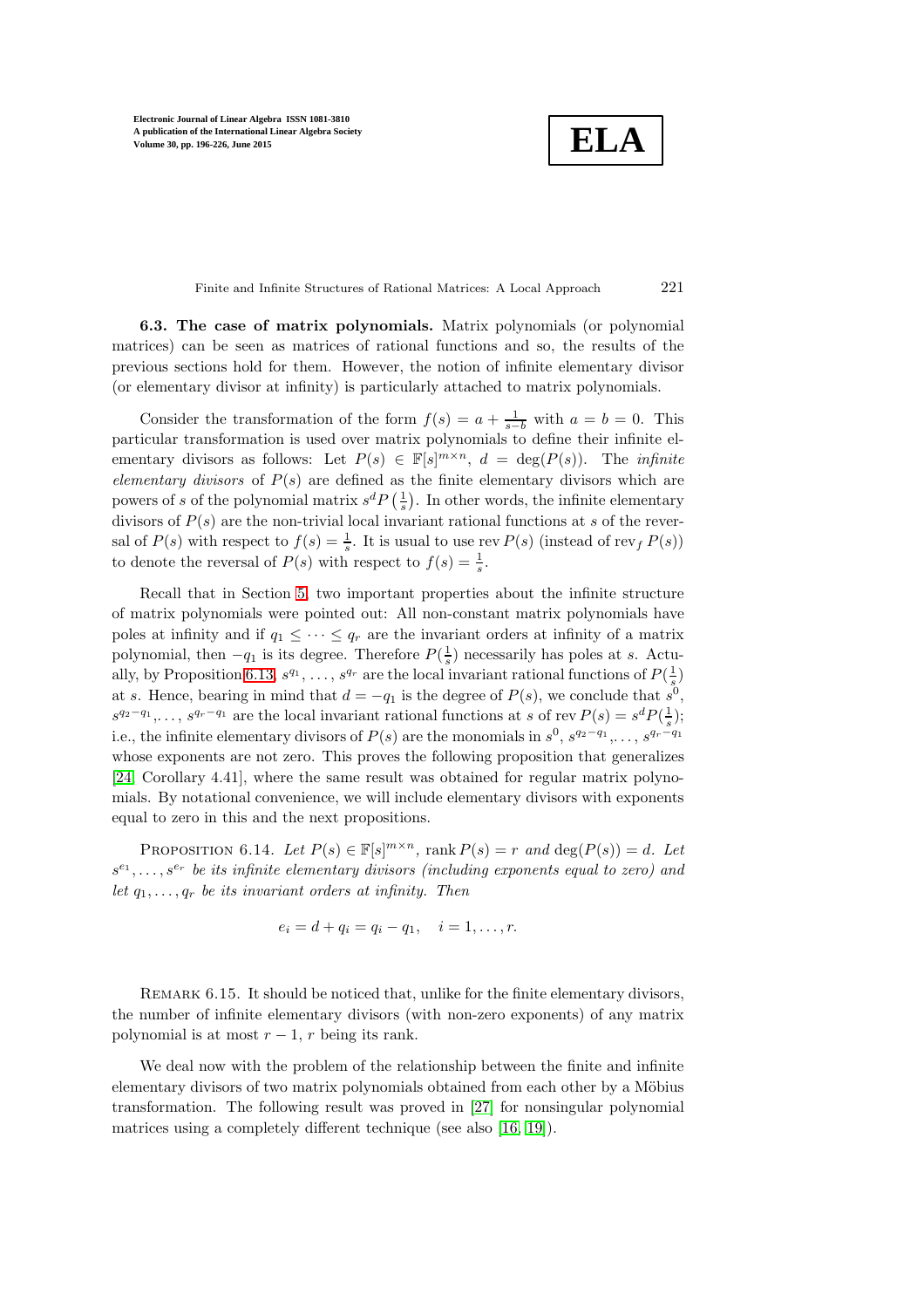**ELA**

### 222 A. Amparan, S. Marcaida, and I. Zaballa

PROPOSITION 6.16. Let  $R(s) \in \mathbb{F}[s]^{m \times n}$  be a matrix polynomial of rank r and degree d. Let  $\alpha, \beta, \gamma, \delta \in \mathbb{F}$  be arbitrary scalars such that  $\beta\gamma - \alpha\delta \neq 0$ . Let also  $0 \leq h_1 \leq \cdots \leq h_r$  be nonnegative integers.

- (i) Assume that  $\gamma \neq 0$ . Let  $\widetilde{R}(s) = \left(s + \frac{\delta}{\gamma}\right)$  $\int^d R\left(\frac{\alpha s+\beta}{\gamma s+\delta}\right)$  .
	- 1. Let  $\pi(s) \neq s \frac{\alpha}{\gamma}$  be any non-constant monic irreducible polynomial of degree p and  $\widetilde{\pi}(s) = \frac{1}{\pi_0}$  $\left(s+\frac{\delta}{\gamma}\right)$  $\int^p \pi \left( \frac{\alpha s + \beta}{\gamma s + \delta} \right)$ ), where  $\pi_0 = \pi \left(\frac{\alpha}{\gamma}\right)$  $\big)$ . Then  $\pi(s)^{h_1}, \ldots, \pi(s)^{h_r}$  are the local invariant rational functions at  $\pi(s)$  of  $R(s)$  if and only if  $\widetilde{\pi}(s)^{h_1}, \ldots, \widetilde{\pi}(s)^{h_r}$  are the local invariant rational functions at  $\widetilde{\pi}(s)$  of  $\widetilde{R}(s)$ .
	- 2.  $(s-\frac{\alpha}{\gamma})^{h_1},\ldots,(s-\frac{\alpha}{\gamma})^{h_r}$  are the local invariant rational functions at  $s-\frac{\alpha}{\gamma}$ of  $R(s)$  if and only if  $d - h_1$  is the degree of  $\tilde{R}(s)$  and  $s^0, s^{h_2 - h_1}, \ldots$ ,  $s^{h_r-h_1}$  are its infinite elementary divisors (including exponents equal to 0).
	- 3.  $s^{h_1}, \ldots, s^{h_r}$  are the infinite elementary divisors of  $R(s)$  ( $h_1 = 0$  and including possible exponents equal to 0) if and only if  $\left(s+\frac{\delta}{\gamma}\right)$  $\big)^{h_1}, \ldots,$

 $\left(s+\frac{\delta}{\gamma}\right)$  $\int^{h_r}$  are the local invariant rational functions at  $s + \frac{\delta}{\gamma}$  of  $\widetilde{R}(s)$ .

(ii) If  $\gamma = 0$ , the infinite elementary divisors of R(s) and R( $\alpha s + \beta$ ) are the same and for any monic non-constant irreducible polynomial of degree p,  $\pi(s) \in \mathbb{F}[s], \ \pi(s)^{h_1}, \ldots, \pi(s)^{h_r}$  are the local invariant rational functions at  $\pi(s)$  of  $R(s)$  if and only if  $\widetilde{\pi}(s)^{h_1}, \ldots, \widetilde{\pi}(s)^{h_r}$  are the local invariant rational functions at  $\widetilde{\pi}(s) = \frac{1}{\alpha^p} \pi(\alpha s + \beta)$  of  $R(\alpha s + \beta)$ .

Proof. (ii) follows from Propositions [6.6](#page-16-2) and [6.4.](#page-16-1)

In order to prove item 1 of (i), notice that  $gcd(\widetilde{\pi}(s), s + \frac{\delta}{\gamma})$  $= 1$  for any nonconstant irreducible polynomial  $\pi(s) \neq s - \frac{\alpha}{\gamma}$ . Hence,  $\widetilde{R}(s) = \left(s + \frac{\delta}{\gamma}\right)$  $\int^d R\left(\frac{\alpha s+\beta}{\gamma s+\delta}\right)$  $\overline{ }$ and  $R\left(\frac{\alpha s+\beta}{\gamma s+\delta}\right)$ ) are locally equivalent at  $\widetilde{\pi}(s)$ ; i.e., they have the same local invariant rational functions at  $\tilde{\pi}(s)$ . The result follows from item 1 of Proposition [6.13.](#page-24-0)

Now, by item 2 of Proposition [6.13,](#page-24-0)  $(s-\frac{\alpha}{\gamma})^{h_1}, \ldots, (s-\frac{\alpha}{\gamma})^{h_r}$  are the local invariant rational functions at  $s - \frac{\alpha}{\gamma}$  of  $R(s)$  if and only if  $h_1, \ldots, h_r$  are the invariant orders at infinity of  $R\left(\frac{\alpha s+\beta}{\gamma s+\delta}\right)$ ). This is so if and only if  $h_1 - d, \ldots, h_r - d$  are the invariant orders at infinity of  $\widetilde{R}(s) = \left(s + \frac{\delta}{\gamma}\right)$  $\int^d R\left(\frac{\alpha s+\beta}{\gamma s+\delta}\right)$ ). Since  $\widetilde{R}(s)$  is a matrix polynomial, its degree is minus the smallest invariant order at infinity:  $d-h_1$ . Now, using Proposition [6.14,](#page-25-0) we conclude that  $e_i = d - h_1 + h_i - d = h_i - h_1$  are the exponents of the infinite elementary divisors of  $\widetilde{R}(s)$  (including exponents equal to 0).

<span id="page-26-0"></span>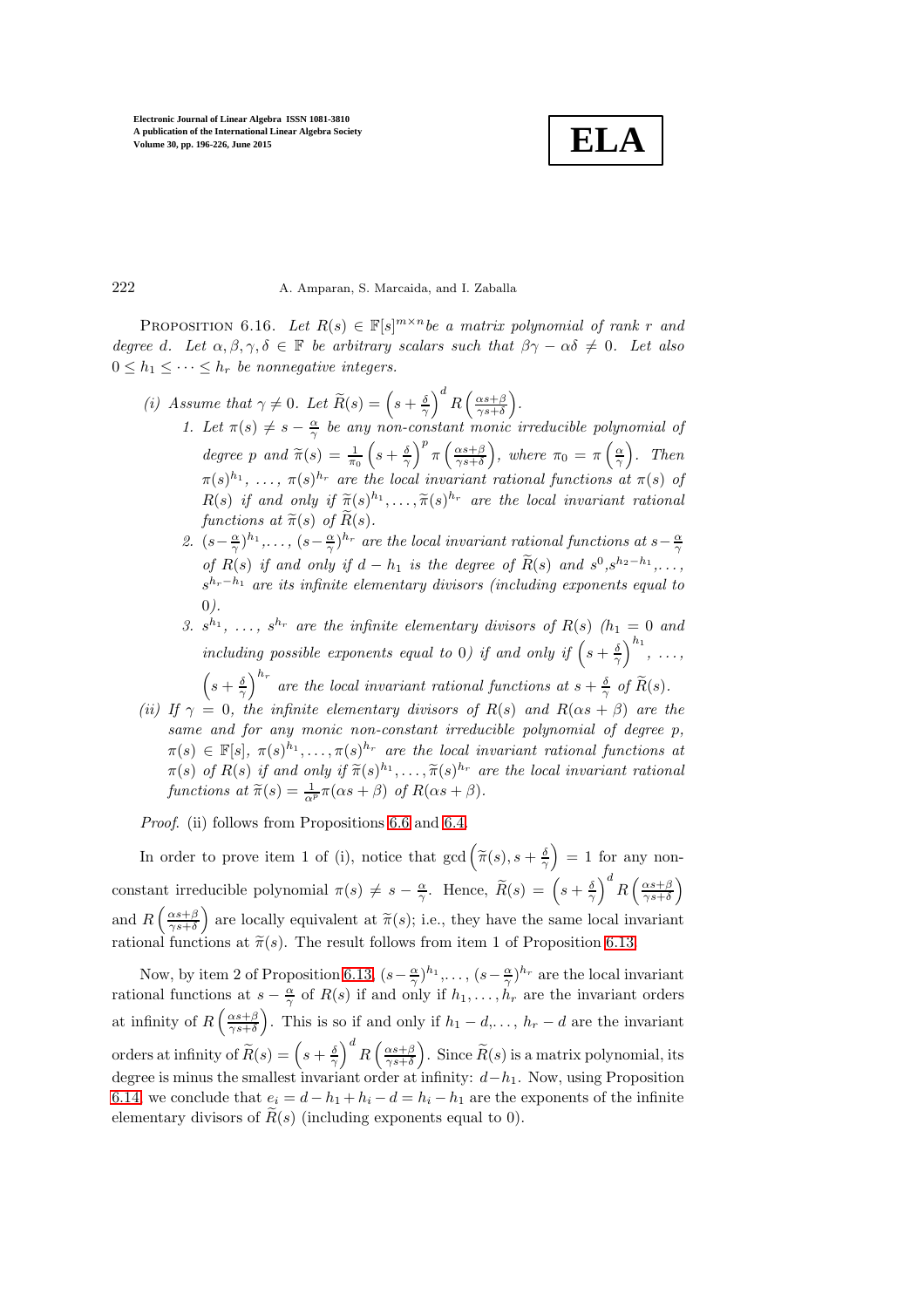**ELA**

Finite and Infinite Structures of Rational Matrices: A Local Approach 223

Finally, by Proposition [6.14,](#page-25-0)  $s^{h_1}, s^{h_2}, \ldots, s^{h_r}$  are the infinite elementary divisors of  $R(s)$  ( $h_1 = 0$  and including possible exponents equal to 0) if and only if  $h_1 - d, \ldots$ ,  $h_r - d$  are the invariant orders at infinity of  $R(s)$ . By item 3 of Proposition [6.13,](#page-24-0) this is true if and only if  $\left(s+\frac{\delta}{\gamma}\right)$  $\Big)^{h_1-d}, \ \ldots, \ \Big(s+\frac{\delta}{\gamma}\Big)$  $\int_{0}^{h_r-d}$  are the local invariant rational functions at  $s + \frac{\delta}{\gamma}$  of  $R\left(\frac{\alpha s + \beta}{\gamma s + \delta}\right)$ ). An this is equivalent to  $\left(s+\frac{\delta}{\gamma}\right)$  $\Big)^{h_r}, \ldots, \Big(s+\frac{\delta}{\gamma}\Big)$  $\setminus^{h_1}$ being the local invariant rational functions at  $s + \frac{\delta}{\gamma}$  of  $\widetilde{R}(s)$ .

<span id="page-27-0"></span>7. Equivalence that preserves the finite and infinite elementary divisors. In the previous section, and for notational convenience, we have included polynomials equal to 1 in the list of infinite elementary divisors. By definition, the finite and infinite elementary divisors are polynomials different from 1. This will be the setting from now on.

We deal now with the problem of defining an equivalence relation in the set of all matrix polynomials that preserves the finite and infinite elementary divisors. Notice, first of all, that prescribing the infinite structure of a matrix polynomial (i.e., its invariant orders at infinity) determines its degree but this information is removed when the infinite elementary divisors are prescribed. Similarly, two matrix polynomials may have the same elementary divisors with respect to every monic nonconstant irreducible polynomial and they may not be globally equivalent because they may differ in rank. In other words, neither the infinite elementary divisors are enough to determine completely an equivalence class of matrix polynomials at infinity, nor the finite elementary divisors are enough to fix a class of globally equivalent matrix polynomials. However the additional information needed is very small: The finite elementary divisors, the rank and the size form a complete system of invariants for the global equivalence of matrix polynomials. Similarly, the infinite elementary divisors, the rank, the size and degree form a complete system of invariants for the equivalence at infinity of matrix polynomials. As a conclusion, if  $P_1(s)$  and  $P_2(s)$  have the same finite elementary divisors then by expanding them with 1's and 0's we can produce matrices that are globally equivalent (same rank, size and invariant factors). And by multiplying them by appropriate powers of s and expanding them with 1's and 0's we can obtain matrix polynomials that are equivalent at infinity. These are the basic ideas in order to give the following definition (compare with [\[5,](#page-29-2) Definition 3.2]).

DEFINITION 7.1. Let two matrix polynomials (of any sizes)  $P_1(s)$  and  $P_2(s)$  be given.  $P_1(s)$  and  $P_2(s)$  will be said to be *spectrally equivalent* if there are nonnegative integers  $\ell_1$ ,  $\ell_2$ ,  $v_1$ ,  $v_2$ ,  $t_1$  and  $t_2$ , such that the following two conditions hold:

(i) 
$$
\begin{bmatrix} I_{\ell_1} & 0 & 0 \\ 0 & P_1(s) & 0 \\ 0 & 0 & 0_{v_1 \times t_1} \end{bmatrix}
$$
 and  $\begin{bmatrix} I_{\ell_2} & 0 & 0 \\ 0 & P_2(s) & 0 \\ 0 & 0 & 0_{v_2 \times t_2} \end{bmatrix}$  are globally equivalent,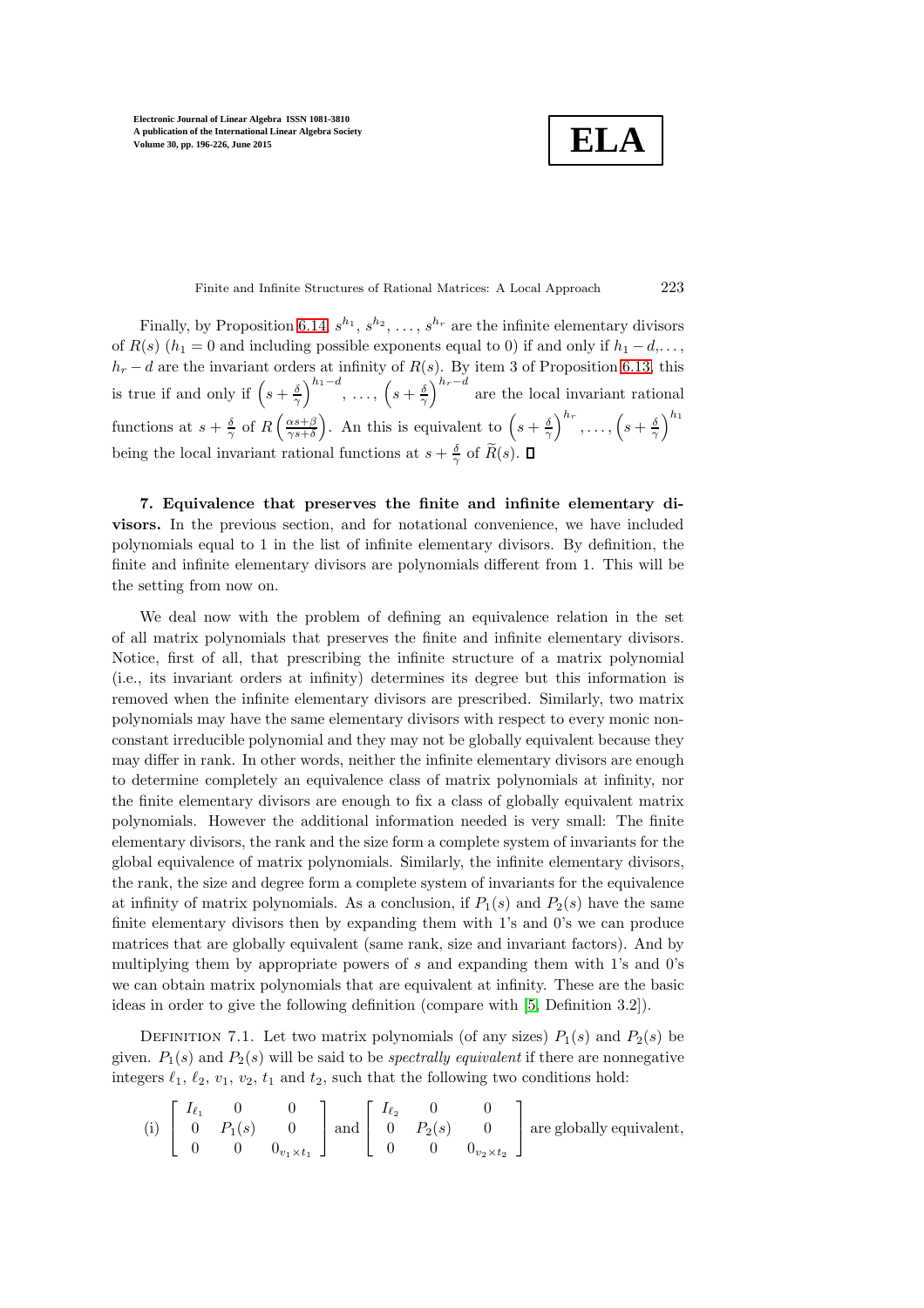

224 A. Amparan, S. Marcaida, and I. Zaballa

and  
\n(ii) 
$$
\begin{bmatrix} I_{\ell_1} & 0 & 0 \\ 0 & \text{rev } P_1(s) & 0 \\ 0 & 0 & 0_{v_1 \times t_1} \end{bmatrix}
$$
 and  $\begin{bmatrix} I_{\ell_2} & 0 & 0 \\ 0 & \text{rev } P_2(s) & 0 \\ 0 & 0 & 0_{v_2 \times t_2} \end{bmatrix}$  are locally equi-  
\nvalent at s.

It is not difficult to see that this is an equivalence relation (the only property that requires some care is the transitivity).

The difference between this definition and [\[5,](#page-29-2) Definition 3.2] is the set of matrices where the equivalence is defined and that condition (ii) in Definition 3.2 of [\[5\]](#page-29-2) provides redundant information. Being a slight extension of the equivalence defined in [\[5\]](#page-29-2) we will maintain the same name.

We prove now that the finite and infinite elementary divisors form a complete system of invariants for the spectral equivalence.

THEOREM 7.2. Let  $P_1(s)$  and  $P_2(s)$  be two arbitrary polynomial matrices. Then  $P_1(s)$  and  $P_2(s)$  are spectrally equivalent if and only if they have the same finite and infinite elementary divisors.

Proof. Put

$$
Q_1(s) = \begin{bmatrix} I_{\ell_1} & 0 & 0 \\ 0 & P_1(s) & 0 \\ 0 & 0 & 0_{v_1 \times t_1} \end{bmatrix}, \quad Q_2(s) = \begin{bmatrix} I_{\ell_2} & 0 & 0 \\ 0 & P_2(s) & 0 \\ 0 & 0 & 0_{v_2 \times t_2} \end{bmatrix}
$$

and

$$
\widetilde{Q}_1(s) = \left[ \begin{array}{ccc} I_{\ell_1} & 0 & 0 \\ 0 & \text{rev}\,P_1(s) & 0 \\ 0 & 0 & 0_{v_1 \times t_1} \end{array} \right], \quad \widetilde{Q}_2(s) = \left[ \begin{array}{ccc} I_{\ell_2} & 0 & 0 \\ 0 & \text{rev}\,P_2(s) & 0 \\ 0 & 0 & 0_{v_2 \times t_2} \end{array} \right].
$$

Notice that all these matrices are of the same size.

It is plain that the finite elementary divisors of  $Q_i(s)$  are those of  $P_i(s)$ ,  $i =$ 1, 2. And the local invariant rational functions at s of  $\hat{Q}_i(s)$  are, apart from rational functions equal to 1, those of rev  $P_i(s)$ ,  $i = 1, 2$ . Now, if  $Q_1(s)$  and  $Q_2(s)$  are globally equivalent then they have the same finite elementary divisors and so  $P_1(s)$  and  $P_2(s)$ have the same finite elementary divisors.

Similarly, suppose now that  $\widetilde{Q}_1(s), \widetilde{Q}_2(s)$  are locally equivalent at s and let  $r_1 =$ rank  $P_1(s) = \text{rank} \text{rev } P_1(s)$ ,  $r_2 = \text{rank} P_2(s) = \text{rank} \text{rev } P_2(s)$ . Then  $\text{rank } Q_i(s) = \ell_i +$  $r_i$ ,  $i = 1, 2$ . Let the local invariant rational functions at s of rev  $P_1(s)$  be  $s^{h_1} | \cdots | s^{h_{r_1}}$ and let  $s^{g_1} | \cdots | s^{g_{r_2}}$  be those of rev  $P_2(s)$ . Then  $1, \ldots, 1(\ell_1 \text{ times}), s^{h_1}, \ldots, s^{h_{r_1}}$  and  $1, \ldots, 1(\ell_2 \text{ times}), s^{g_1}, \ldots, s^{g_{r_2}}$  are the invariant rational functions at s of  $\tilde{Q}_1(s)$  and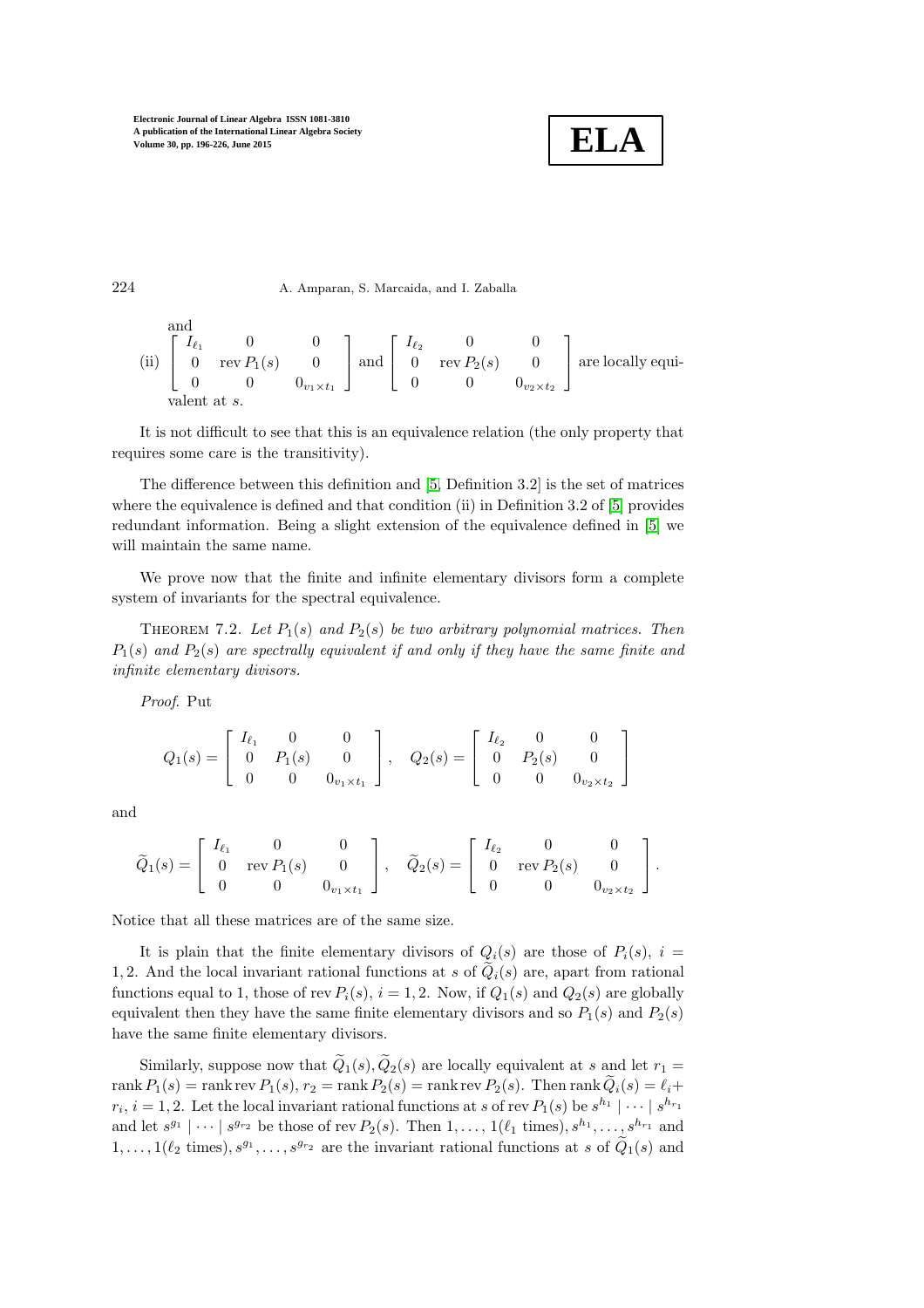**ELA**

Finite and Infinite Structures of Rational Matrices: A Local Approach 225

 $Q_2(s)$ , respectively. Then  $\ell_1 + r_1 = \ell_2 + r_2$  and the two sequences of polynomials  $1,\ldots,1(\ell_1 \text{ times}), s^{h_1},\ldots,s^{h_{r_1}} \text{ and } 1,\ldots,1(\ell_2 \text{ times}), s^{g_1},\ldots,s^{g_{r_2}} \text{ coincide. Let } e_1 \leq$  $\cdots \leq e_u$  be the common non-zero exponents in these sequences; i.e.,

$$
\{e_1, \ldots, e_u\} := \{h_i \neq 0, 1 \le i \le r_1\} = \{g_i \neq 0 : 1 \le i \le r_2\}.
$$

Thus,  $1, \ldots, 1(r_1 - u \text{ times}), s^{e_1}, \ldots, s^{e_u} \text{ and } 1, \ldots, 1(r_2 - u \text{ times}), s^{e_1}, \ldots, s^{e_u} \text{ are }$ the local invariant rational functions at s of rev  $P_1(s)$  and rev  $P_2(s)$ , respectively. It follows from item 3 of (i) of Proposition [6.16](#page-26-0) with  $\alpha = \delta = 0$  and  $\beta = \gamma = 1$  that  $s^{e_1}, \ldots, s^{e_u}$  are the infinite elementary divisors of  $P_1(s)$  and  $P_2(s)$ .

Conversely, assume that  $P_1(s) \in \mathbb{F}[s]^{m_1 \times n_1}$  and  $P_2(s) \in \mathbb{F}[s]^{m_2 \times n_2}$  have the same finite and infinite elementary divisors. Let  $r_i = \text{rank } P_i(s)$ ,  $i = 1, 2$  and let  $\ell_i, v_i, t_i$ ,  $i = 1, 2$ , non-negative integers such that  $\ell_1 + r_1 = \ell_2 + r_2$ ,  $\ell_1 + m_1 + v_1 = \ell_2 + m_2 + v_2$ and  $\ell_1 + n_1 + t_1 = \ell_2 + n_2 + t_2$  and set  $m := \ell_1 + m_1 + v_1 = \ell_2 + m_2 + v_2$  and  $n := \ell_1 + n_1 + t_1 = \ell_2 + n_2 + t_2$ . Then  $Q_1(s)$ ,  $Q_2(s)$ ,  $\widetilde{Q}_1(s)$ ,  $\widetilde{Q}_2(s) \in \mathbb{F}[s]^{m \times n}$  and  $Q_1(s)$ ,  $Q_2(s)$  have the same finite elementary divisors. Therefore, these matrices are globally equivalent.

In order to prove that  $\tilde{Q}_1(s)$ ,  $\tilde{Q}_2(s)$  are locally equivalent at s we only have to reverse the proof of the "if" part. Specifically, let  $s^{e_1}, \ldots, s^{e_u}$  be the common infinite elementary divisors of  $P_1(s)$  and  $P_2(s)$ . By item (i). 3 of Proposition [6.16](#page-26-0) with  $\alpha = \delta$ 0 and  $\beta = \gamma = 1$ , it follows that  $1, \ldots, 1(r_1 - u \text{ times}), s^{e_1}, \ldots, s^{e_u}$  and  $1, \ldots, 1(r_2 - u \text{ times})$ u times),  $s^{e_1}, \ldots, s^{e_u}$  are the local invariant rational functions at s of rev  $P_1(s)$  and rev  $P_2(s)$ , respectively. Thus,  $1, \ldots, 1(\ell_1 + r_1 - u \text{ times}), s^{e_1}, \ldots, s^{e_u}$  are the local invariant rational functions at s of  $\tilde{Q}_1(s)$  and  $1, \ldots, 1(\ell_2 + r_2 - u \text{ times}), s^{e_1}, \ldots, s^{e_u}$ are those of  $\tilde{Q}_2(s)$ .

Since  $\ell_1 + r_1 = \ell_2 + r_2$ , we conclude that  $\tilde{Q}_1(s)$  and  $\tilde{Q}_2(s)$  have the same local invariant rational functions at s. Therefore, they are locally equivalent at s.  $\square$ 

### **REFERENCES**

- <span id="page-29-4"></span>[1] A. Amparan, S. Marcaida, and I. Zaballa. On the structure invariants of proper rational matrices with prescribed finite poles. *Linear and Multilinear Algebra*, 61:1464–1486, 2013.
- <span id="page-29-0"></span>[2] E.N. Antoniou. Analysis of linear discrete time singular systems. Ph.D. Thesis, Department of Mathematics, Aristotle University of Thessaloniki, Thessaloniki, Greece, 2000.
- <span id="page-29-1"></span>[3] E.N. Antoniou, A.I.G. Vardulakis, and N.P. Karampetakis. A spectral characterization of the behavior of discrete time AR-representations over a finite time interval. Kybernetika, 34:555– 564, 1998.
- <span id="page-29-3"></span>[4] M.F. Atiyah and I.G. MacDonald. Introduction to Commutative Algebra. Addison-Wesley Publishing Co., Reading, Massachusetts, 1969.
- <span id="page-29-2"></span>[5] F. De Terán, F.M. Dopico, and D.S. Mackey. Spectral equivalence of matrix polynomials and the index sum theorem. MIMS EPrint 2013.47, Manchester Institute for Mathematical Sciences. The University of Manchester, UK, 2013.